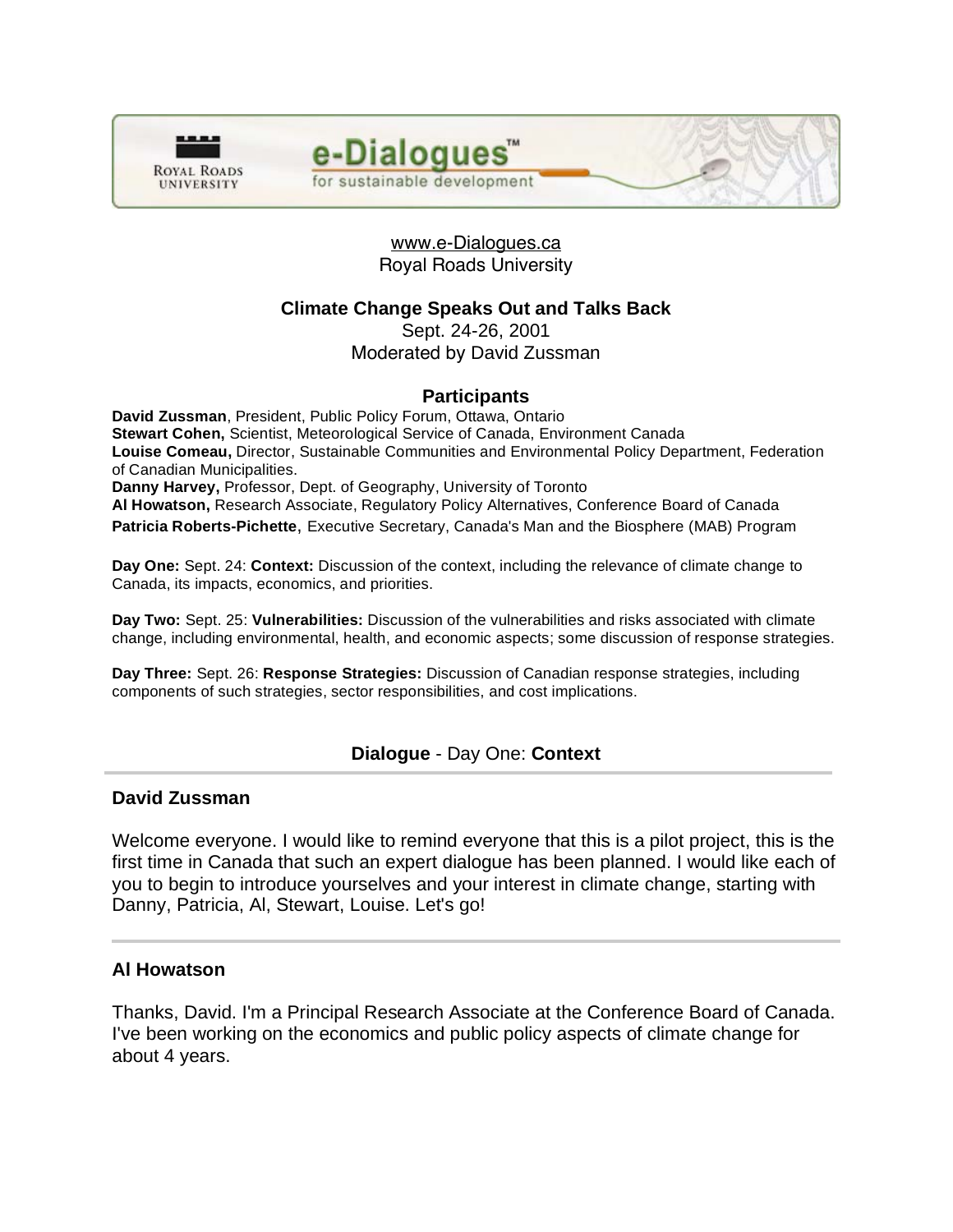## **Louise Comeau**

My interest in climate change started in 1990 when the issue first became visible in my work at Friends of the Earth. I believed it an important issue because it couldn't be solved by end of pipe solutions, because it was a long-term and irreversible issue and because I could work on it as a focus of my career over the next 25 years (15 now, so I better hurry it up!!).

## **Stewart Cohen**

l

I

Thank you David. I work with the Adaptation and Impacts Research Group of Environment Canada and the Sustainable Development Research Institute at the University of British Columbia. My research during the last 15 years has focussed on climate change impacts and adaptation in Canada. I have also participated in international studies.

## **Danny Harvey**

By way of introduction, my interest in climatic change is both as a scientist and as a resident of this planet with a vested interest in its future. Professionally, my work has focused on climate and carbon cycling modelling, and as I such, I am acutely aware that the climatic change problem has a sound scientific basis and is not some passing fad. This naturally leads to an interest in practical measures that can be taken to reduce the rate of build-up of greenhouse gases and eventually stabilize their concentration hence, I have done some work pertaining to energy use and energy systems.

### **Patricia Roberts-Pichette**

Patricia Roberts-Pichette, interested in environment for a very long time, and hence the extended interest to climate change. While many people think of ecology as applying to plants and animals (excluding humans) and human ecology as a different subject, I like to think of them combined. I have been at various times a university teacher, and public servant, and have served in the international arena in agriculture. In all my work I try to look at things ecologically. So it is from this perspective that I participate here.

### **David Zussman**

l

Nice meeting you all. I am still waiting for one response so I will move on to my first formal question to you all.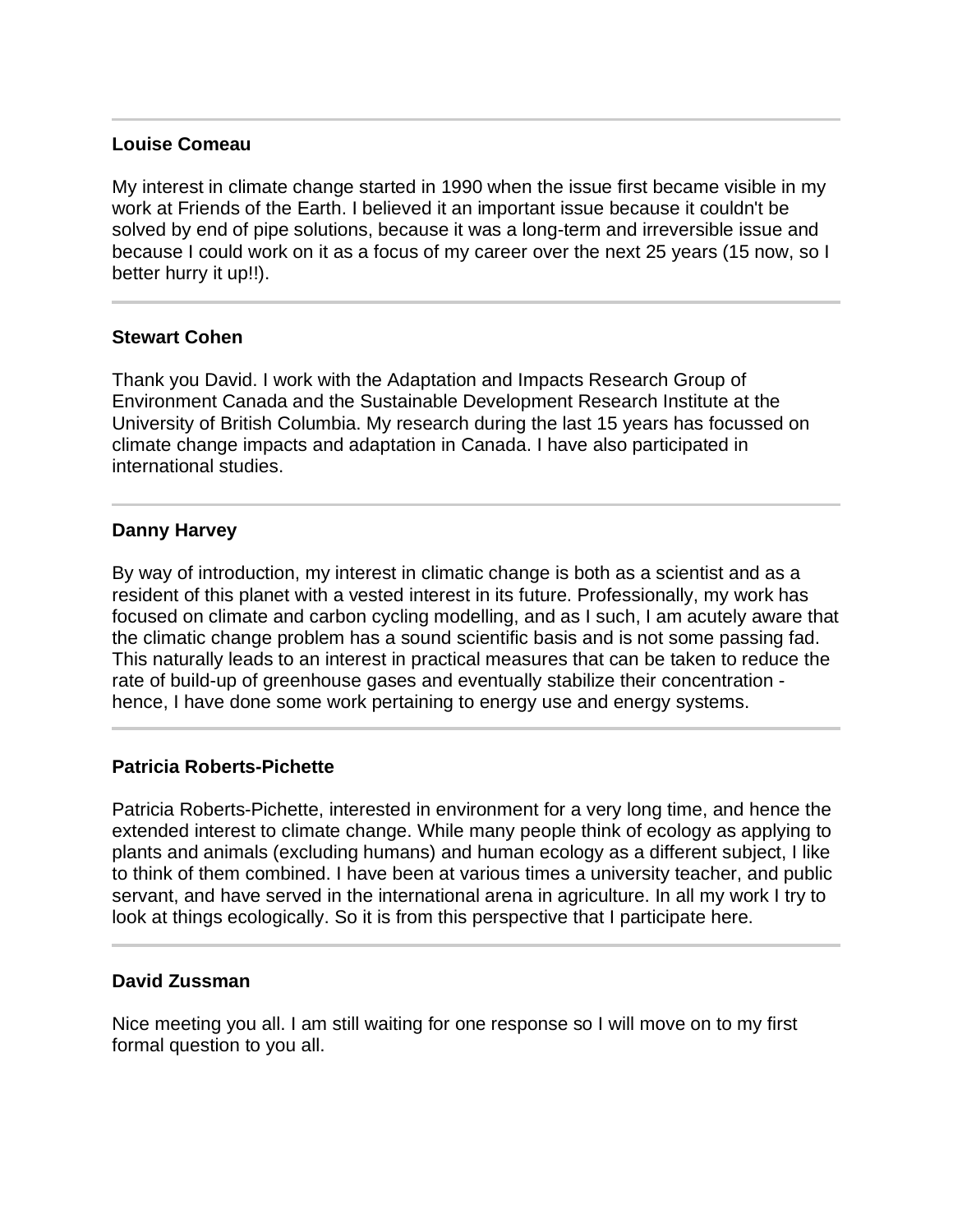Should Canadians be concerned about climate change?

## **Al Howatson**

Yes. It's going to be a serious long-term problem. BUT, how concerned should Canadians be given all the other things we need to deal with? Health care, terrorism, recession.....

## **David Zussman**

Ī

Al, you raise a very important question for all of us to consider. What do the others think about the relative importance of climate change, given all the other competing demands for governments, etc?

## **Stewart Cohen**

Yes, Canadians should be concerned about climate change. There are two aspects: 1) direct potential impacts within Canada, and 2) effects on other countries that would indirectly affect Canada. Direct impacts include changes to ecosystems and our uses of them (such as water, forests, marine systems, etc.). Indirect effects could include the international flow of goods and services, and the fate of peoples in other lands who may be forced to migrate due to deteriorating environmental conditions in their countries.

#### Ī **Patricia Roberts-Pichette**

Yes absolutely. It is not a matter of climate change beginning to occur, it has started already. If measured by changes in temperature, the northwest (Yukon, N. Alberta, SW. NWT), east of the Rockies has already increased by over 1C in the last 100 years. Some people have noticed changes in insect populations in S. Alberta which can in part be attributed to climate warming. One needs to remember that climate change is not even, not everything is changing at the same rate, or even in the same direction.

### **Louise Comeau**

l

Canadians should be especially worried about climate change. We, as most societies, are adapted (to varying degrees) to existing climate. We have built our societies and economies around existing conditions. Major changes from the status quo create disturbances to security, quality of life and economic activity. Climatic change is expected to be more rapid than in previous climate regimes and more severe in Canada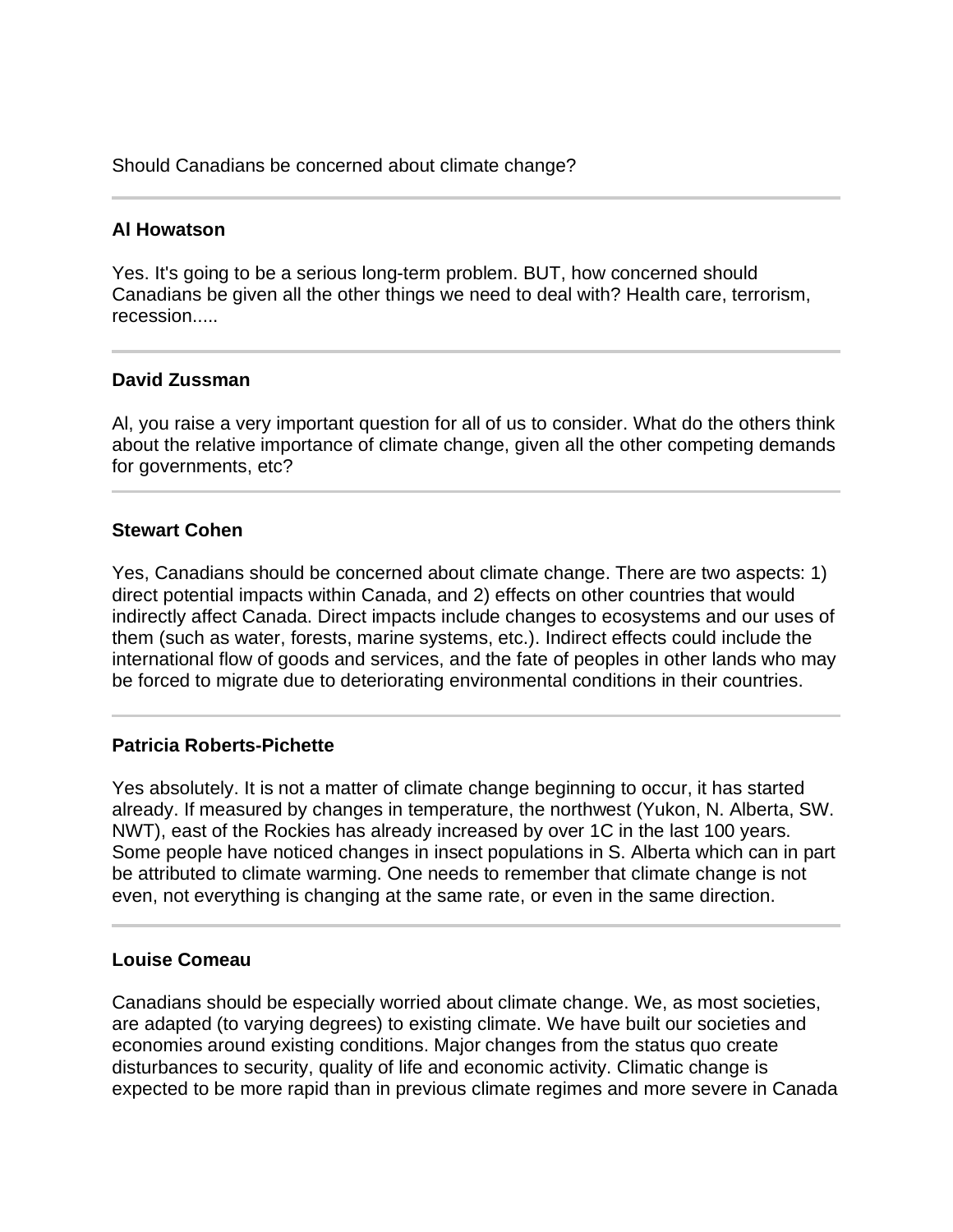because of our northern latitude. This alone should be of great concern because our capacity to adapt to extreme events will be challenged. Finally, Canadians need to be concerned because we are extremely wasteful in our use of resources and energy and therefore are important contributors to the problem. Major changes are required in energy mix and in our own values toward waste. Notions of scarcity will have to change: the question is not whether we have lots of fossil fuels. The scarcity we face is with respect to the atmosphere's capacity to cope with unlimited volumes of pollution.

## **Al Howatson**

l

I agree with your last point, Louise. Scarcity of natural resources is not the issue. The ability of ecosystems to absorb the waste products of industrial societies is the real issue.

## **Danny Harvey**

This question can be answered at several levels. The narrowest is to take a purely anthropomorphic, nationalist focus and examine the direct, potential impacts of climatic change on people living in Canada. Next, one can consider the impacts on people in other parts of the world. This could be of concern to us for moral reasons (i.e.: we are a large per capita contributor to the problems), for humanitarian reasons (i.e.: out of concern for the well-being of others, irrespective of our role in causing the problem), or for purely pragmatic reasons (i.e.: because we are indirectly affected by virtue of the fact that we are a trading nation, and tend to be a preferred destination for environmental and economic refugees, or could suffer if the possible desperation of some groups triggers instability and war). One can go further and find a basis for concern in the potential effect on other species and on ecosystems (i.e.: the potential loss of most or all of the coral reef ecosystems in the world given a 1-2 C global average warming, to which we are already committed; of the loss of major forest and wetland ecosystem). The foregoing outlines the possible frameworks for viewing the problem. Needless to say, I advocate taking into account the widest possible framework and range of impacts.

### **Louise Comeau**

I

Ī

Al: then how does economics account for scarcity of ecological systems: all pricing is based on the wrong kind of supply, don't you think?

### **Al Howatson**

Louise, we can work on either price or quantity. If we have some idea about the capacity of an ecosystem to absorb stress, then we can set quantity limits to pollution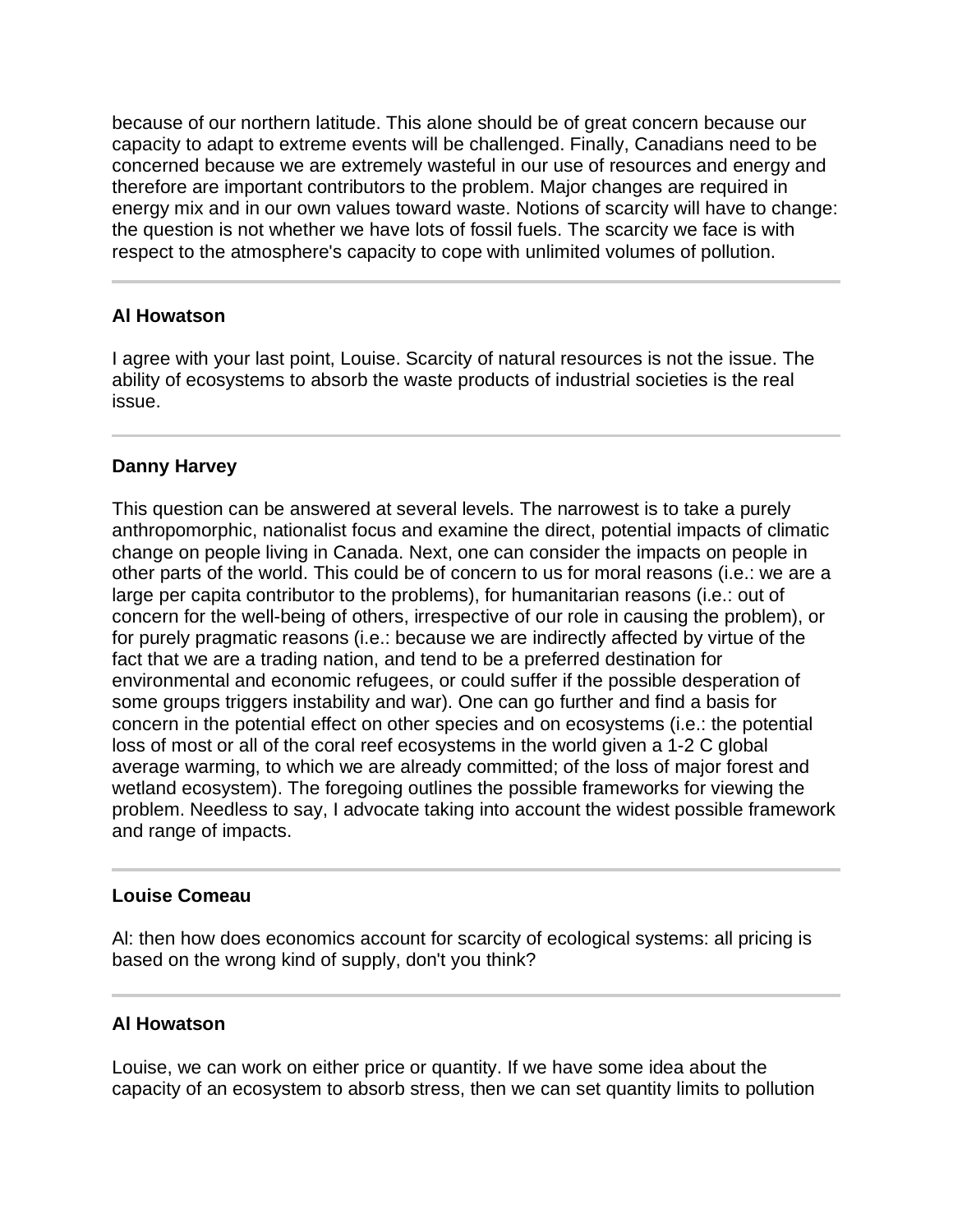and ration access (for example, through a system of tradable emissions permits). This will price the right to emit. Conversely, we can affect the price system directly, through taxes or fees.

## **Stewart Cohen**

Al, I would also suggest that there is strong evidence that many communities and regions are vulnerable to extreme weather and climatic events now. During the 1990s, more than 20 events occurred with damages exceeding \$1 billion US. These include hurricanes, winter storms, floods, fires, and in 1998, Canada and the eastern US experienced an Ice Storm that led to widespread electric power failures. These vulnerabilities exist today, in part, because of development choices. The interactions between climate change and development need to be considered together not just in terms of waste products, but also in terms of the way vulnerabilities to climate could change.

## **David Zussman**

 $\overline{a}$ 

l

 $\overline{a}$ 

It is obvious that all of you feel that the issue is important for Canadians as well as others around the world. However, will it ever be possible to get the attention of citizens when climate change is such a slow moving issue (1C change over a century)?

### **Louise Comeau**

In response to the question, why care relative to other issues? My view is that the key here is to look to a package of solutions that meets the needs of a range of stakeholders or priorities. Political consensus comes only when key groups see themselves in the agenda/solutions. To that end, a focus on investment in key infrastructure, in innovation, in taking a pollution prevention approach is the key. Here at FCM we are working on getting people to do what makes sense today: clean water, clean air, clean soil, new approaches to municipal systems that prevent rather than clean pollution: greenhouse gas reductions are the co-benefit of what makes sense from a sustainable community development point of view.

## **Patricia Roberts-Pichette**

The importance of climate change is not only is it going on in Canada, but over the rest of the world. This affects Canadians directly in many areas - food is one example. For example think of where Canadians get their food where temperatures are getting warmer, the landscape is getting drier - this increases demand for water locally and for whatever crops may be exported. This brings up the question of the haves and havenots of water, and where it will come from or go to in the future. The answers to such questions will vary widely, but will affect Canadians deeply.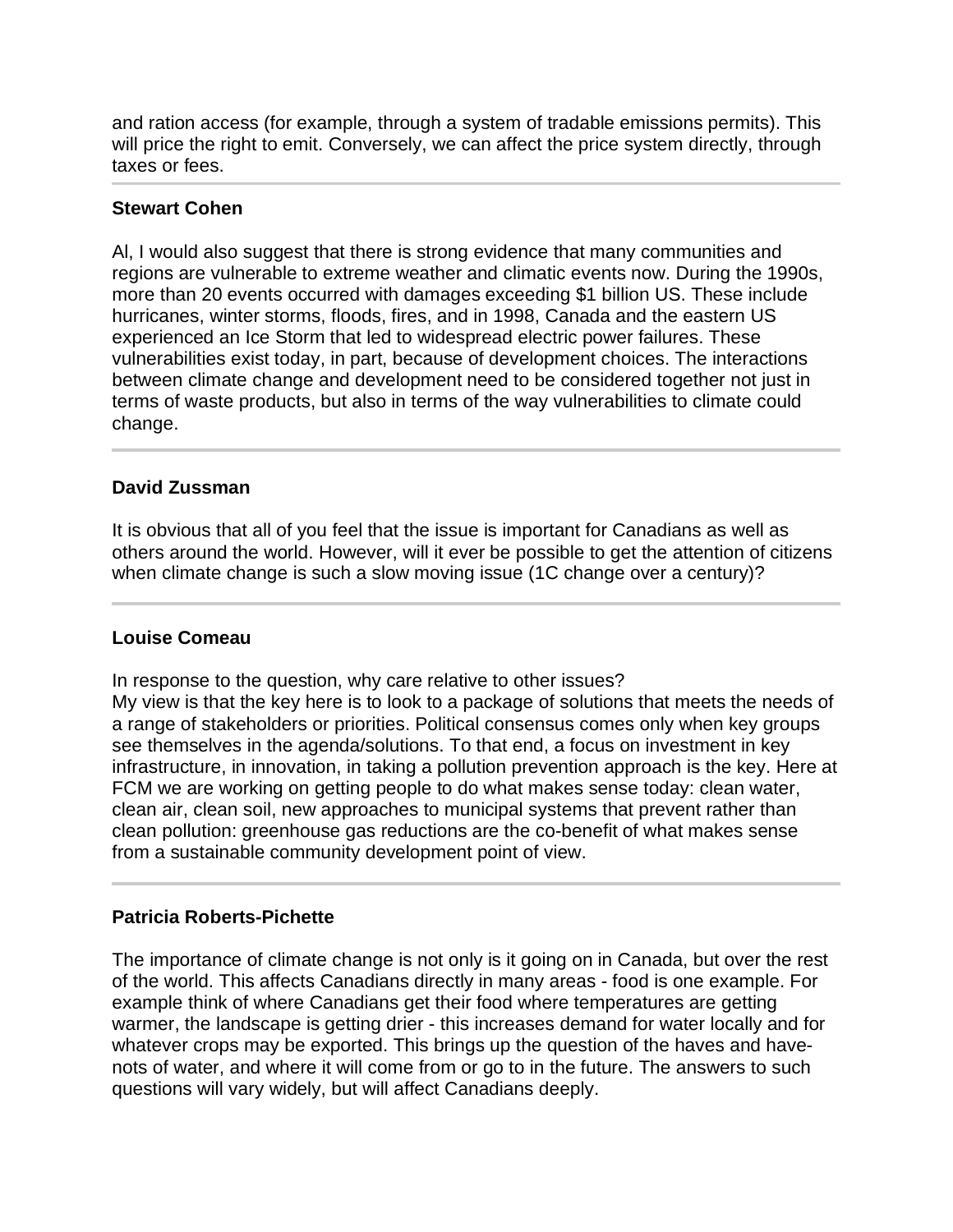Parts of the indirect effects are the changes we are already seeing with respect to socalled unique weather events. I am not sure they are any more unique than they have ever been, but with our reliance on technology we may be in for a much rougher ride than our forebears - the ice storm in eastern Canada is a good example. It was not unique, but it affected more people more deeply than any previous one. This brings up the concern of insurance companies about the occurrence of such events in the future whether storms, floods, droughts and how people will mange themselves to cope.

## **Louise Comeau**

I

I

The other way to engage citizens is to focus on the environment/health links. My work has shown the citizens don't want the long list of environmental crisis trotted out day after day when in the end most are caused by the same fundamental problems. Let's take fossil fuels: acid rain, smog, toxics, climate change, deforestation (from exploration/production), etc., are caused by the energy source. Solutions that solve all at once and that protect health: that's what will catch people's attention.

## **Al Howatson**

Louise, good point regarding your "package of solutions" that address needs/concerns of stakeholders. But what if this isn't enough? If Canada doesn't ratify Kyoto, this might be fine. If we do, we may need to do more than this. Should Canadians then incur \$100 million - or \$5 billion - of costs to deal with climate change - or should this be spent on health care, defence against terrorism, etc?

## **Patricia Roberts-Pichette**

There is one concern we should address when considering the problem of why people are not interested. Not all people are environmentalists in any of the many definitions that word may cover. We all grow up with a certain ingrown experience of our environment, and how we see it is very much in terms of how long we have been alive and what change we have actually experienced. There seems to be a sort of baseline set up by the time we reach the mid-teens which we use to compare (unconsciously) everything else that goes on around us and think of in terms of 'normal' or 'unusual'. If we are growing up in the middle of enormous change - that is 'normal' for the person in such circumstances.

I have no problem about humans adapting to climate change (after all they are the single most successful species in the living world having adapted to living conditions in the harshest climates whether they be hot or cold, wet or dry)- it is the sublethal concentrations of the innumerable things we release into the environment (making a dreadful chemical soup which we have no way of controlling) that come back to haunt us, long distances, and sometimes generations later, setting up long term changes in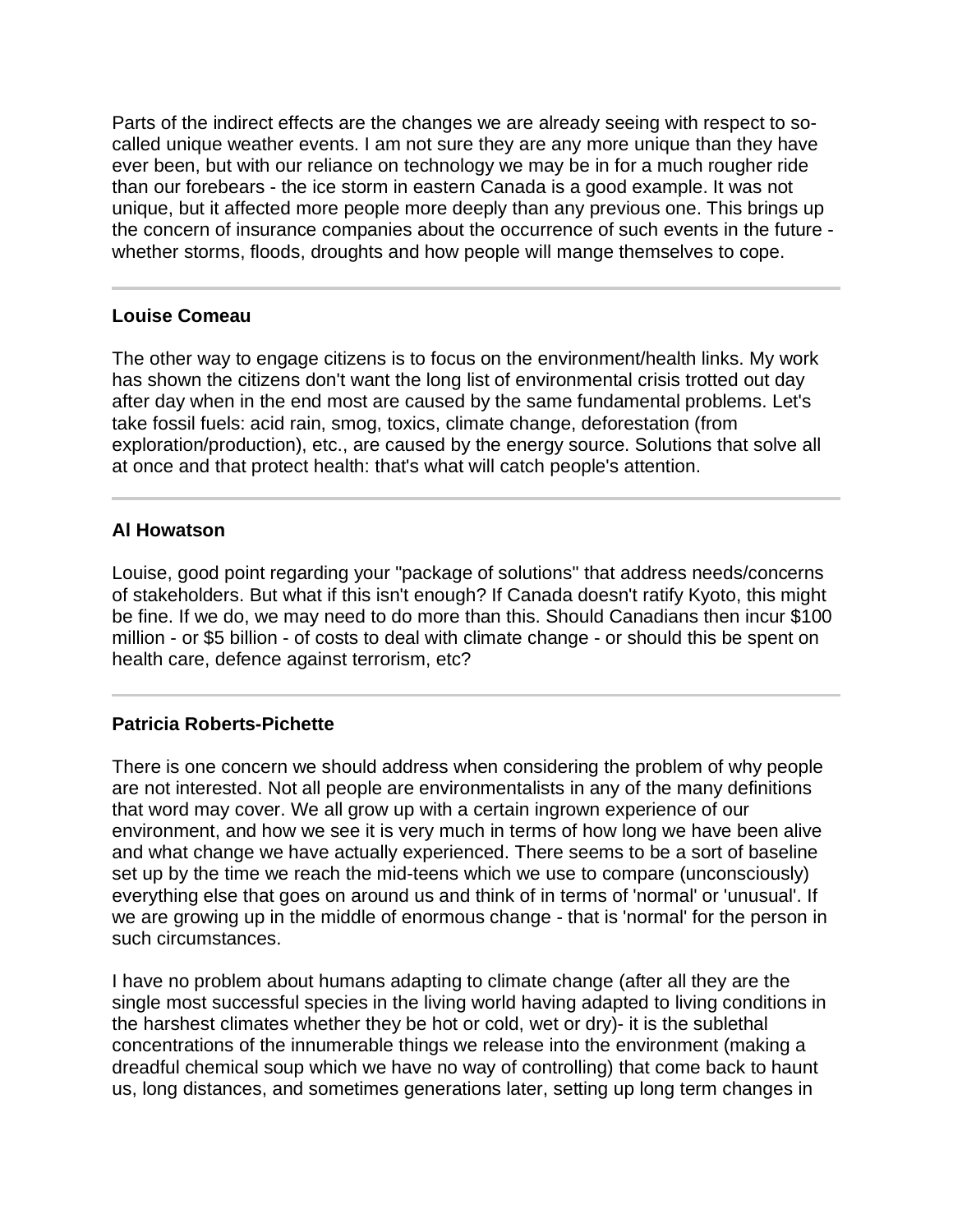hormonal function, nerve function. But I do not think that is the topic of discussion. The adapting part may be very difficult for the mature in our society now - and is likely to put tremendous strain on economic theory and practise. Everything is changing, and we as human beings are helping the change by our profligacy with the resources the world provides - yes of course, that leads us back to problems of what to do with waste!

## **Danny Harvey**

I

On the question of dealing with other competing demands of government: the trick is to forge a response to climatic change that addresses the broadest possible range of issues, that leverages the broadest possible range of benefits. Two critical issues are gridlock and traffic congestion (at least in the Toronto area) and health care. Another is highway safety, with so many trucks. Another is security and sustainability of energy supply. Well, electricity generation and transportation together account for half of Canadian CO2 emissions.

So we get serious about supporting rapid transit in major urban centres (thereby addressing congestion, air pollution, and health issues) and in promoting greater use of rail for freight (thereby addressing safety and other issues). By serious, I mean a few \$billion/year of direct federal funding, plus matching provincial funding. On the electricity side, it's long past time that we created the regulatory and financial environment that would allow wind energy to take off. Given the particular synergies between hydro (which we have lots of) and wind, wind energy could economically (when all externalities are accounted for) provide a good 30% of Canadian electricity needs. I could speak at great length about what is happening in Europe. Speaking of terrorism, a highly dispersed energy supply system is obviously much more resilient than concentrated supply, especially when some of it is nuclear power.

## **Louise Comeau**

A focus on shifting energy sources so that coal is phased out of electricity and the internal combustion engine gives way to hybrids and/or fuel cells would take us most of the way to where we need to go. Renewable energy has to be the foundation of the way forward. Cost premiums are minimal when compared to the costs which you agree should be priced through access charges. I would argue we are paying costs today through health care, environmental services degradation, etc., Also, we all know that the economic studies severely underestimate the economic growth as a result of changes/innovations and overestimate the cost of compliance. When have the initial estimates of costs to comply been anywhere near the original estimates.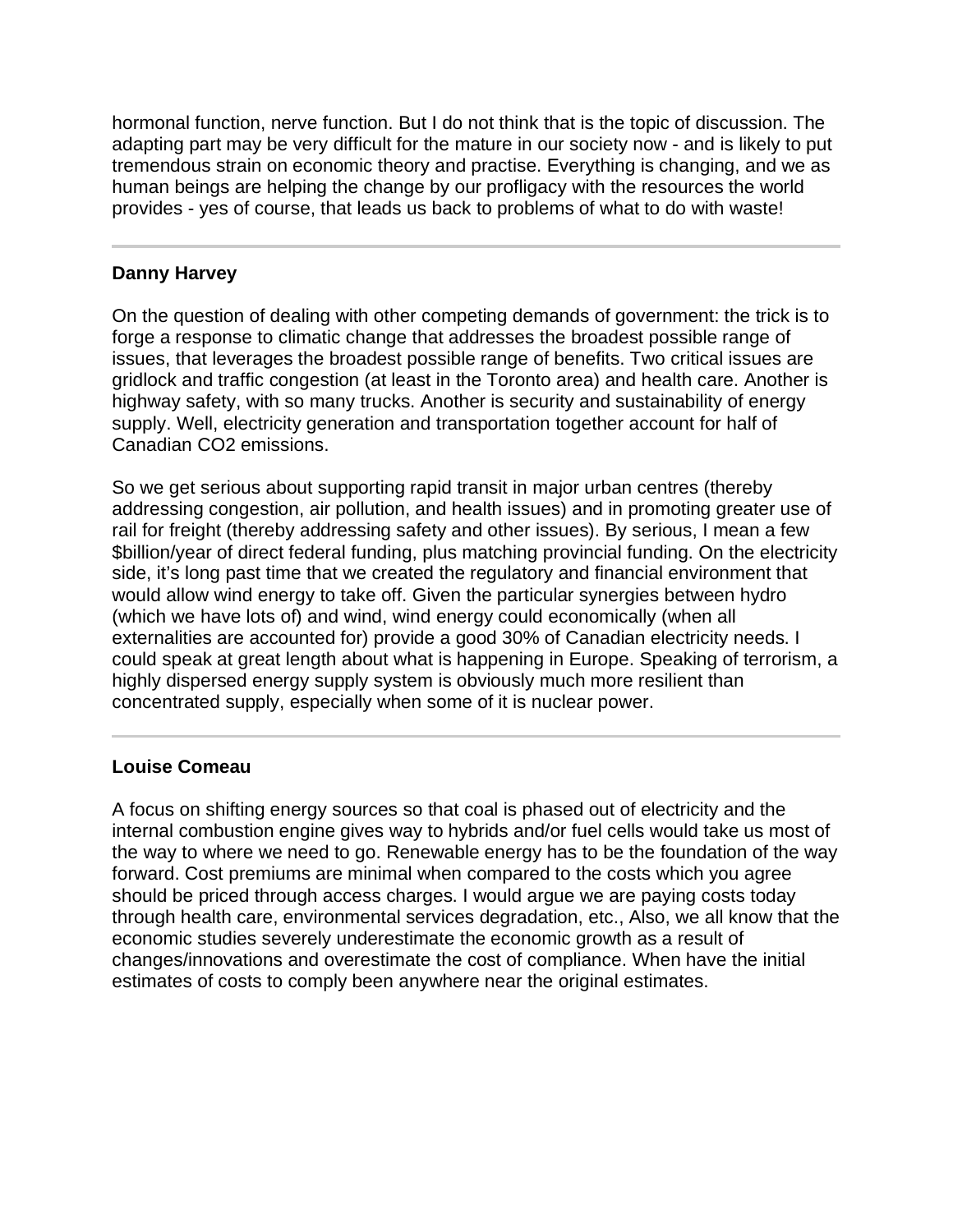## **Louise Comeau**

Danny, with respect to rapid transit: it's heartbreaking, but the analysis I did with NRCan's models showed \$1 billion in investment would generate only 1 MT of reduction. The only way forward is massive changes to vehicle technologies and investment in freight alternatives. Even transit doesn't do much for carbon because you increase emissions from the increased buses and the vehicles are stilled owned and used by citizens in non-commute times.

## **Danny Harvey**

I

Louise, with regard to whether investing a rapid transit pays off from a GHG point of view: There is a very recent study by the Toronto Board of Trade that looks at the prospects for greatly expanding the GO regional rail network in the Toronto area. They conclude that \$22 billion over 20 years in GO and light rail transit is called for, and would reduce automobile use by 15-30% compared to the case without the investment. They calculate the congestion and health care cost savings alone to be comparable to the implied investment of \$1.1B/year. But it is not enough for me - we need more subway lines in Toronto simply as a quality of life issue. 100 km over 25 years (easily justifiable if done in a coordinated way and integrated with GO transit for a change) is another \$500 million/year. The total required investment is \$1.6 billion/year. Including all the major cities in Canada, you see that we need a few \$B/year. \$1.6 B/year for the Greater Toronto Area (GTA) may sound like a lot, but it works out to be equal to FIVE MINUTES per day of income from all the people working in the GTA (the GNP of the GTA is \$160 billion/year). If the investment saves an average of 5 minutes per person per day in commuting time, it is worth it from a time savings point of view alone. So it really is a quality of life issue, as well as a congestion, health care, regional pollution, and climatic change issue.

#### Ī **David Zussman**

It is obvious to me that all of you are very aware of the problems. Let's look at the various scenarios from a regional perspective. For example, will British Columbia be better or worse off than Ontario, fifty years from now if we don't take any action?

### **Al Howatson**

l

Before addressing David's new question, let me reply to Danny. I think that your proposed approach is probably the only politically feasible one. The problem then becomes getting all the ducks lined up - sequencing and prioritizing actions across a wide range of policy issues, and across 3 levels of government. Quite a challenge.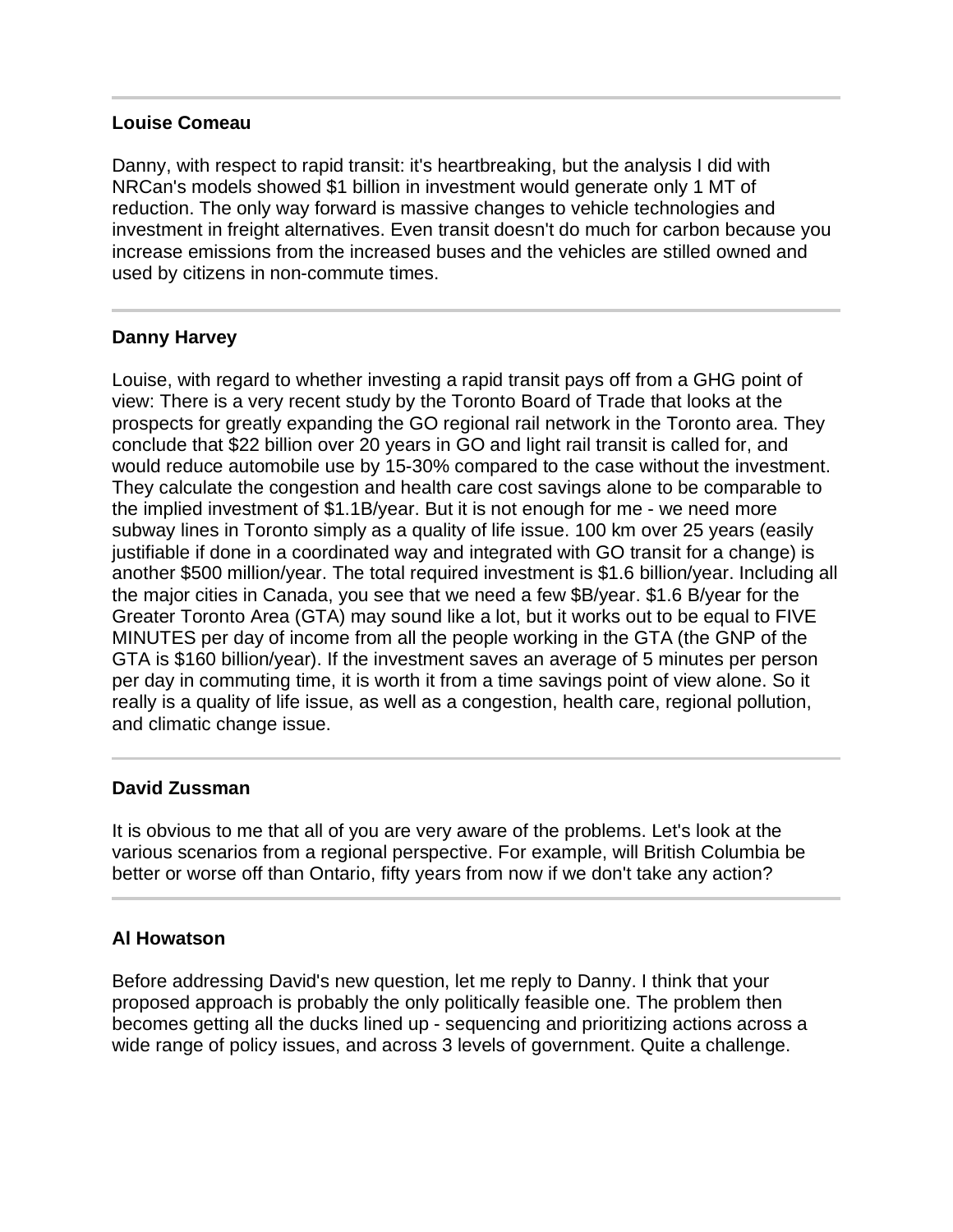## **Stewart Cohen**

The question of changes in comparative advantage (will BC be better or worse off than Ontario) is related to the question of 'winners' and 'losers'. When climate change is considered in a regional context, it is clear that impacts will not be felt equally by all parties and places. This has implications for policies on resource management and social transfers, but it isn't clear what these are. There is very little correlation between the location of greenhouse gas emissions and the location of climate change impacts. Canada's Arctic is already experiencing changes to permafrost and glaciers. Small Island States are threatened with Sea Level Rise. These are not the major emitters of greenhouse gases. The challenge will be to find a system of emission reduction incentives and vulnerability reduction measures that can be applied together.

## **Louise Comeau**

Ī

l

With respect to B.C.: it will see real impacts of course from climate change, but the real issue is its increasing interest in energy exports. What we need is a focus on local energy supply through distributed energy systems. I have great concerns with the current focus on exports and do not believe it is sustainable in the long term.

## **David Zussman**

Danny and Patricia, you haven't yet commented on scenarios. What do you feel are the worst and best case scenarios for Canada with reference to its regional impacts?

## **Patricia Roberts-Pichette**

Scenarios are difficult to predict. First 1 - 1.5C in a century is a pretty big change. Perhaps we are not concerned because we can't see it, and the north is a long way away, but it does not get as cold in the winter any more, and permafrost is melting with the wid ranges that brings to landscape. Most of Eastern Canada is changing much more slowly than western Canada and certainly as things get drier it will have to take some of the responsibility for helping those who live and gain their livelihood there. We have taken on a scenario of importing much of our food because we like the variety, its lower cost, or some other reason. When those countries can no longer supply us, or supply us to the detriment of their own populations (because they have to pay interest on loans), we may find we can't get what we need or want.

What happens when the prairies can no longer produce the crops they once did? Because they once provided so much of the GNP and we can get what they once produced from somewhere else does such a path make sense in keeping a country together?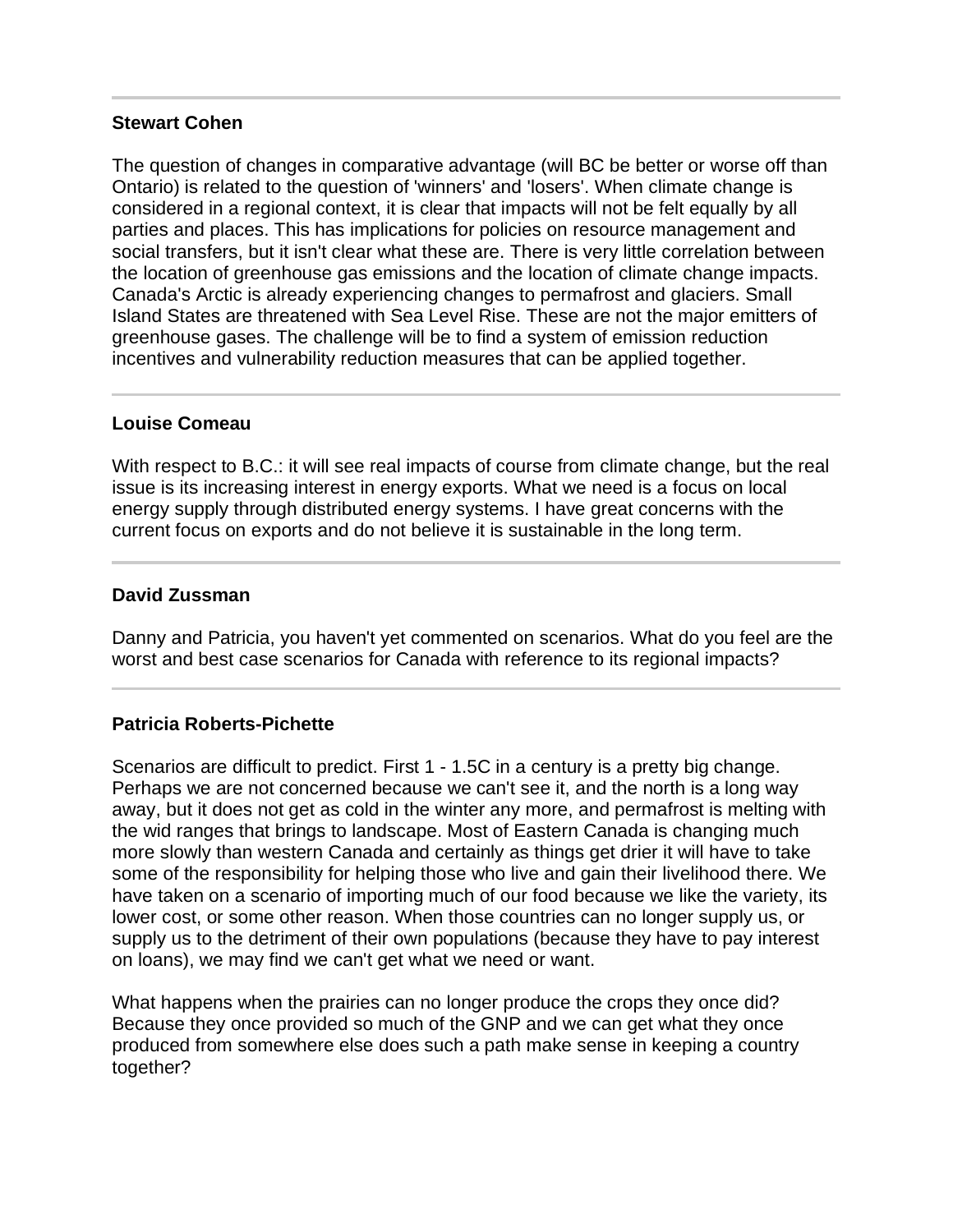Yes, for those who are experiencing disaster because of climate change (enhanced or not by human intervention) the whole country has a responsibility to help.

It is also true that this is long term, and maybe we should be more concerned about the aboriginal injunction to take care of the 7th generation. Human beings are capable of perceiving change that occurs at greater than 5% per year, they are incapable of perceiving change at less than 3% per year. This is one of the reasons we find it so hard to convince people that climate change is real.

# **Danny Harvey**

 $\overline{a}$ 

David asked me to comment on worst and best case scenarios of regional impacts in Canada. Since projected changes at the regional level are the least reliable, I prefer to start with a global and geological perspective. From AD 1000 to 1900, global average temperature fluctuated at most plus or minus 0.1-0.2 C. From 1900 to 2000, it rose by 0.6-0.7 C (and more in parts of Canada). During the next 100 years, global average temperature is projected to increase by another 2-5 C. The top end of this range - 4-5 C - is comparable to the difference between the last ice age and the climate of the early 20th century. This is an enormous change! And in the space of 100 years, rather than over several thousand years.

Within this context, potential effects in Canada include: drying of continental interiors (there are basic reasons for expecting the increase in evaporation to exceed the increase in precipitation on average), dieback of forests (possibly severe), a whole host of problems related to thawing of permafrost, and - in the longer term, sea level rise (we could very well commit ourselves during the next century to the irreversible melting of the Greenland ice cap - once its surface elevation drops, it keeps melting even if local sea level temperature returns to what it was before).

## **Stewart Cohen**

Ī

In BC as well, much of the energy supply is from Hydro. Water resources will be affected by climate change in profound ways, including changes in streamflow amounts and timing, as well as possible changes in water quality. These changes will affect not only Hydro production but also fisheries, irrigation supply and demand, and requirements for flood control and navigation. The current context of water management requires that all of these uses be considered, and given the problems in the salmon fishery now, changes to streamflow could lead to reductions in Hydro power production in order to protect fish and continue to provide flood control. What a choice: protect fish and increase greenhouse gas emissions, or provide hydroelectricity at high levels of reliability and place fish at risk. And the story has many other dimensions to it (e.g. aquaculture).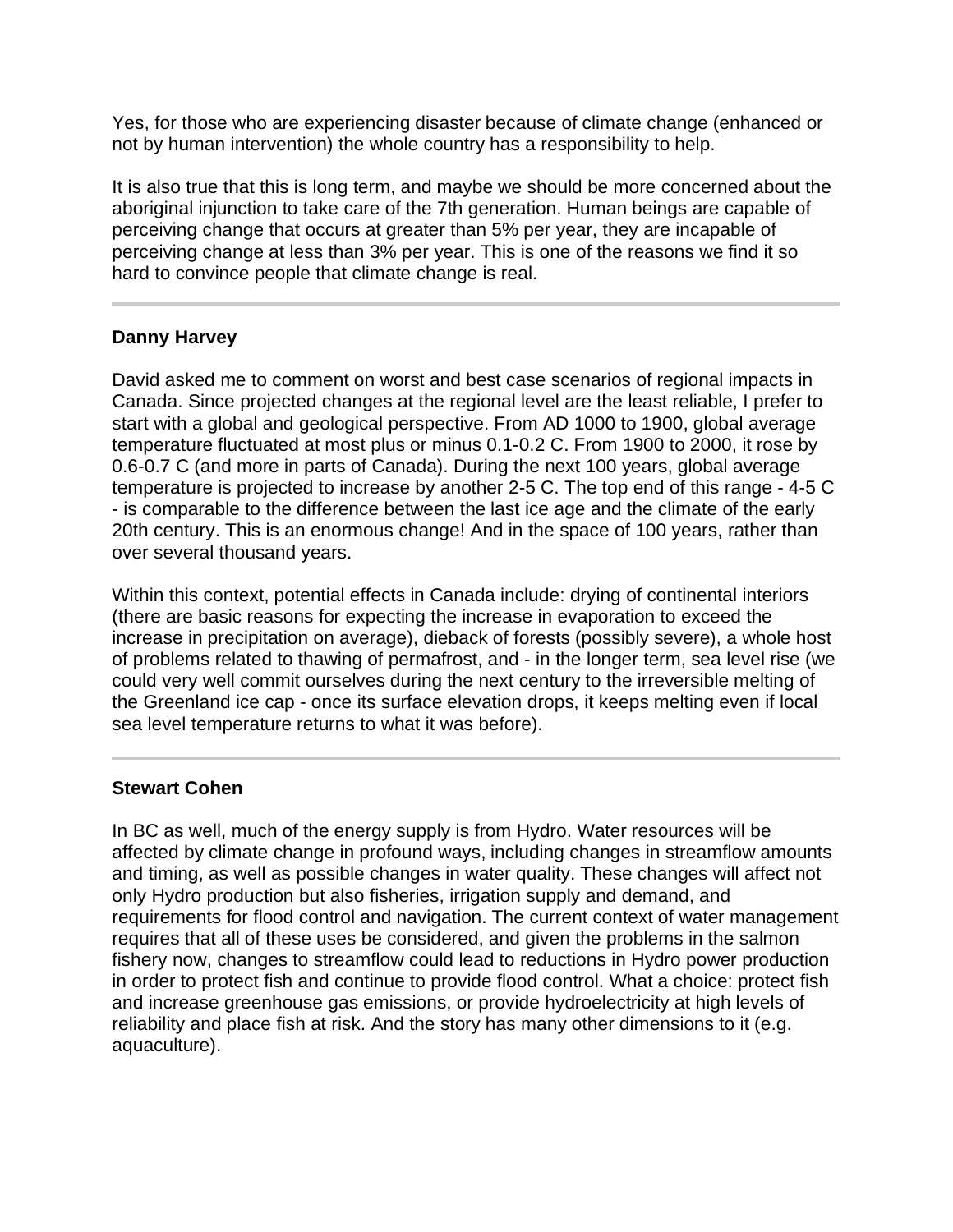## **Al Howatson**

I have no idea whether B.C. or Ontario will be worse off in 50 years if we do nothing. The scientists on the panel might be able to guide us here. But the question gets to the asymmetries of costs and benefits, of both inaction and action. If nothing is done, some regions will bear disproportionate costs of a changed climate. If action is taken, some will bear greater costs, others gain greater benefits. Costs of action must typically be borne by this generation; the benefits will accrue to future generations.

## **Louise Comeau**

I

Impacts will be asymmetrical as will costs of compliance: how do we manage this. Should there be compensation for Charlottetown because Alberta wanted to export fossil fuels?

Costs: are being born now because of climate impacts, so far only actions that save money have been taken. It seems to me that all generations will share in the costs/benefits (i.e. cuts in emissions now also clean the air).

## **Stewart Cohen**

Al's point leads us to considering climate change response both from the perspective of insurance, and also as an investment in the future. We do that now, for reasons other than climate change. How can we best consider these in this context?

Insurance requires knowledge of probabilities of certain kinds of risks. Climate change will change these probabilities. That is a significant challenge for the setting of premiums, and deciding which risks can continue to be covered, and which ones may not.

### **Louise Comeau**

Ī

 $\overline{a}$ 

Compensation, do we need a fund paid for from revenues from ecological pricing regimes to pay for adaptation to climate change across the country?

### **Al Howatson**

Relating compensation for impacts to costs of compliance gets tricky. Impacts of climate change on Canada will come largely from what the rest of the world does, regardless of what we do.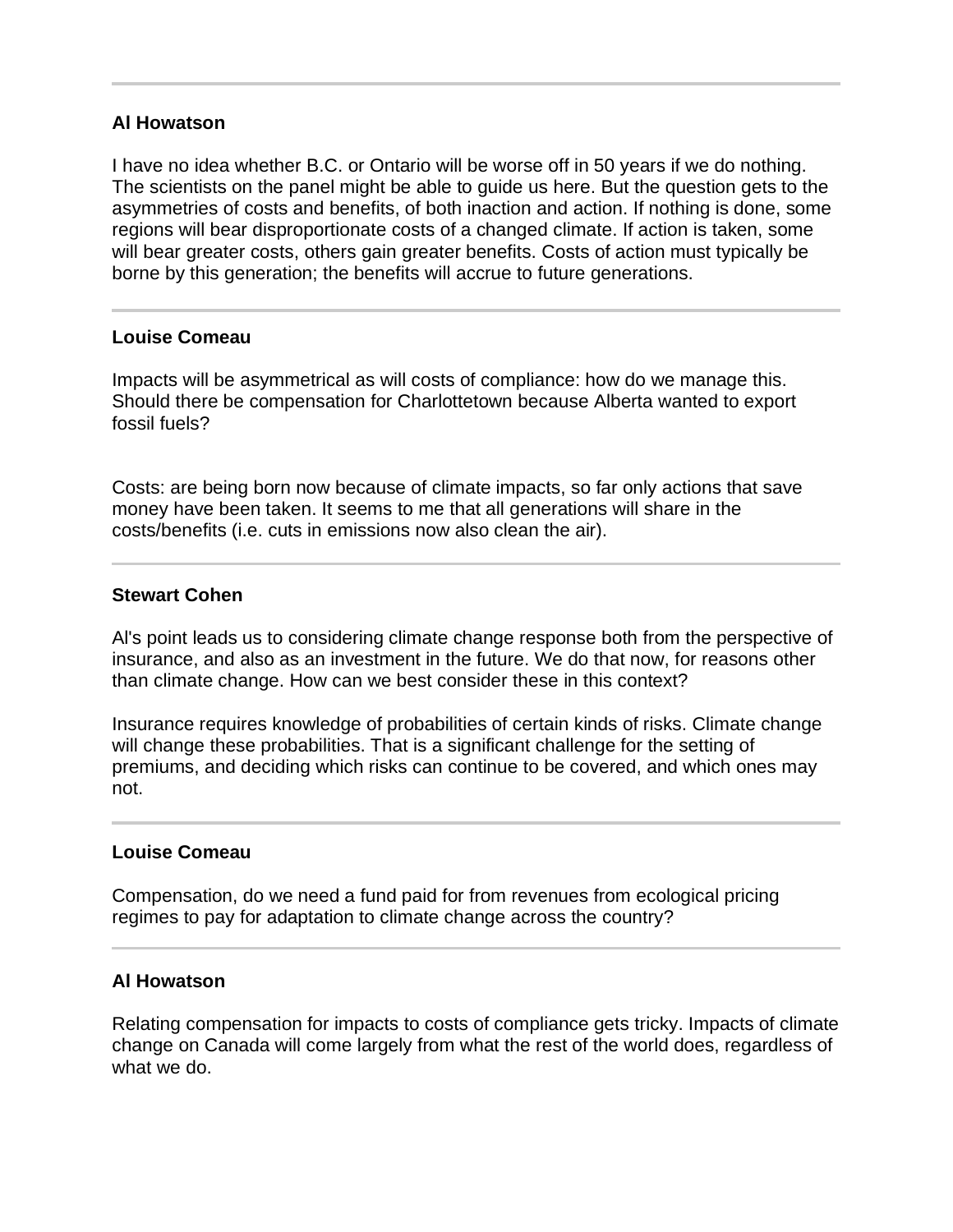## **Louise Comeau**

Ī

I

But adaptation costs will have to be borne by Canadians: how should we do this? Should we allow for projects that are in response to melting permafrost, heaving roads, etc., in the north to be eligible for the Infrastructure Canada program? Should Emergency Preparedness Canada have an adaptation component so communities don't rebuild in the same place or to the same standard if climate regimes are changing?

### **Al Howatson**

On compensation funds: As you know, Ministers of Finance typically don't like them. If they collect too much, what happens to the fund? If too little, do we raise the fee/tax? But the purpose of the emission pricing is (or ought to be) less for raising revenue than for an incentive to change behaviour.

## **Stewart Cohen**

There are roles for both the public and private sector in providing financial assistance to overcome climate-related damages. It's not just about government funded infrastructure programs. It is also about the willingness of private insurance to provide coverage.

## **Louise Comeau**

Then how are we to manage costs related to adaptation: Climate change is real, it is happening and we are committed to further warming and climate change no matter what. We must reduce emissions and adapt at the same time. We must pay for those impacts and it seems to me that some national process will need to be put in place to deal with the asymmetrical nature of these impacts like the equalization program. It is inevitable that if we price the use of the atmosphere, Alberta would pay more and that means it would contribute more to adaptation costs.

### **Al Howatson**

j

Louise raises an interesting point about the proportion of resources devoted to mitigation compared to adaptation. That one is going to take a lot more thought and discussion.

But what if Alberta doesn't have to buy much atmosphere because it sequesters GHGs in underground aquifers, or invests in sink projects in developing nations?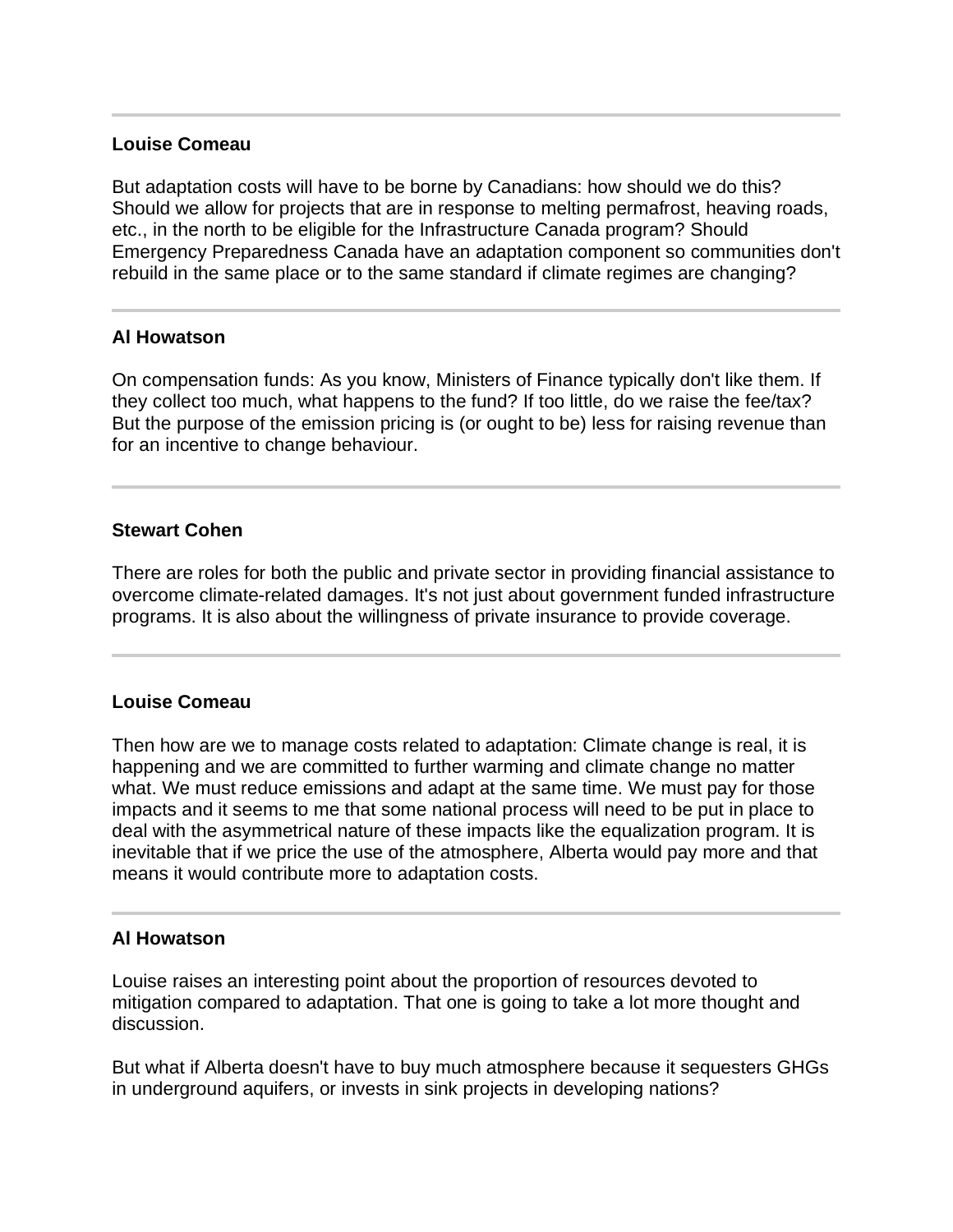## **Louise Comeau**

Whether Alberta pays a pricing charge through emissions trading, or a carbon tax or it spends the money itself on offsets, the impact is the same: it paid for its use of our atmospheric space. Your key point is if it spends the money itself on offsets, where does the money come from for adaptation. Internationally, we have a charge on a clean development mechanism project that goes into an adaptation fund. We could do the same. A portion of any tax/trading permit cost or offset spending would be collected as an adaptation fee.

## **David Zussman**

l

 $\overline{a}$ 

I

Louise just mentioned that "some national process will need to be put in place to deal with the asymmetrical nature of these impacts like an equalization program". Just what process would work best that would constructively engage governments, industry, and citizens?

## **Louise Comeau**

At FCM we have conducted a study of six possible climate impacts: sea level rise in Charlottetown, drought in Swift Current, forest fires in Hinton, permafrost melting in Norman Wells, flooding in La Baie. We have looked at risk to infrastructure and are now developing case studies on how municipalities should adapt their infrastructure to cope with possible changes. While the science may be less rigorous, a local focus has proved invaluable in getting folks interested in the subject of climate change.

## **Patricia Roberts-Pichette**

I agree that the resources needed for action now should come from both public and private resources. That side of it does not worry me as much as the apparent lack of leadership at the most senior levels of government - federal and provincial. There is much more concern for trade and the bottom line than there is for the health and wellbeing of the population at large - and that \$\$ generated will take care of everything.

To make a real change in the public attitude governmental leadership has to be visible and believed. The public will take notice, if it understands that the problem is serious. One has only to look as what has been done with respect to recycling and cigarettes in the last 20 years through government leadership and determined public support.

We are capable of facing the climate change concerns, understanding that we may never 'perceive' climate change, and put the resources in place to do it so that succeeding generations may benefit - but governments must unite in leading the way.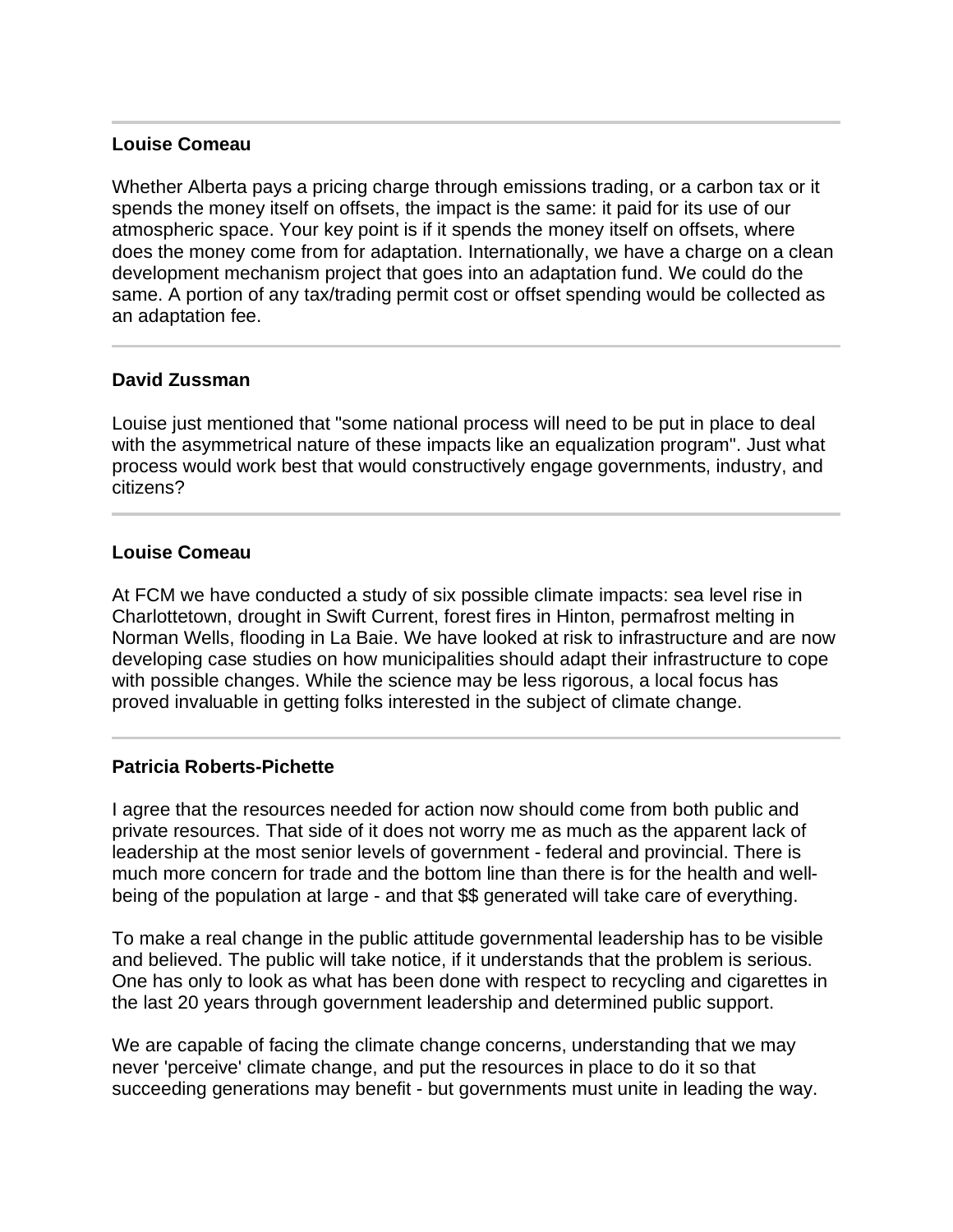## **Stewart Cohen**

Examples of regional impacts include a) lower lake levels and water supplies in the Great Lakes-St. Lawrence, with side effects on hydropower production, navigation and water quality, b) within the western boreal forest, changes in fire frequency and severity would occur, though this depends very much on fire management. Growing seasons will be longer, but it isn't clear how farmers would react to this; it would depend on availability of land and water resources, and competition with other users of these resources. One should not assume that adaptation to these changes will be simple and direct, whether or not there are perceived changes to opportunities and risks.

### **David Zussman**

l

j

To the scientists in the group:

One of your biggest challenges is communicating scientific results to a public that doesn't fully understand the issue and the language. Any suggestions about how the information transfer issue might be dealt with?

### **Stewart Cohen**

Communication could be enhanced through a number of means. This e-dialogue is one example. Another could be through research that directly enlists the talents and knowledge of local managers and users of resources, or others who are actively engaged in community activities such as watershed stewardship councils. Such collaboratives provide an opportunity for mutual learning on this issue, as researchers and local knowledge holders learn from each other through partnership.

### **Louise Comeau**

Excellent Stewart, that is exactly what we did on our infrastructure risk project: we had municipal engineers meet with the scientists working on specific regional impacts. It was very powerful and led to real increased understanding between the two groups.

### **Al Howatson**

Communication is immeasurably enhanced when people perceive the risks and benefits in a situation. How many people now, compared with two weeks ago, are more knowledgeable about Afghanistan and major terrorist groups?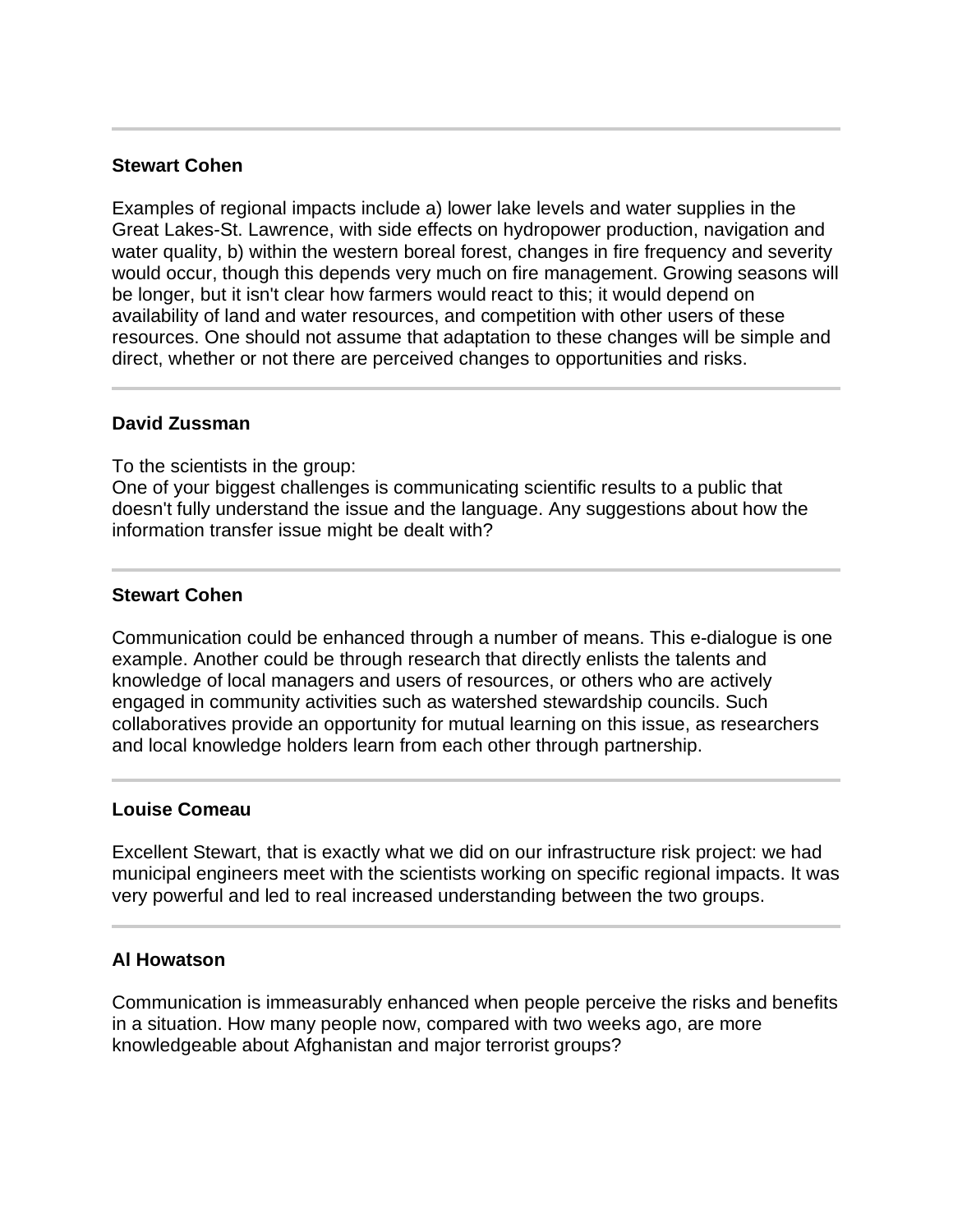## **Patricia Roberts-Pichette**

This is the nub of the question is it not? I suspect there are many ways, and it is not only tied up with better ways of packaging scientific information. That of course is one way, but the scientists who produce it are not necessarily the ones to do it. I would like to see some experimenting with models of various sorts, maybe some in the form of games, which have 'real data' and with intelligent systems, make predictions given assumptions or scenarios put into the model. I know that the Club of Rome in Canada is working on a global model which takes into account many of the things we have been talking about.

What I am suggesting could possibly be seen in part as an undated equivalent to the sort of thing Buzz Holling was doing with his students 30 years ago. The start must be the public seeing governments taking the problem seriously, showing what they are doing, showing how it is doing it, and challenging others to follow suite. The public will not accept tinkering at the edges as being serious. There are wonderful things some people and groups are doing, but they are isolated and do not appear as 'mainstream'

Anything of this nature will take time expertise and \$\$. It will require cooperation of the scientists, who must not be allowed to feel they are somewhat less than scientific in cooperating in such an endeavour. If I may make a comment: economists need not be right in their predictions, may not be right 50% of the time, but we still follow their advice. Somehow scientists must be right 99.9% if not 100% of the time to be believed another problem to be overcome if the public are to be informed and believe the information to act appropriately.

## **Danny Harvey**

I

The discussion has slowed down enough, that I feel that I can return to the opening question, "Why should Canadians be concerned ...". There has been a lot of discussion here about regional impacts in Canada. Whatever the human impacts in Canada might be, they will almost certainly be small compared to impacts in many developing countries - parts of the developing world are projected to be really hard hit. Food production might, at least initially, increase in Canada. It is consistently projected to decrease in large parts of the developing world (compared to the case with no climatic change). The prairies will probably get drier, but parts of the world that are densely populated, volatile and unstable today, and under water stress today, are consistently projected to get drier (namely, North Africa and the entire Middle East). 100s of millions of people are dependent in various ways on mangrove and coral reef ecosystems for their well-being - these are all threatened. The impacts of 0.5-1 m sea level rise will be minor in Canada compared to much of the developing world (Indonesia is a country of 1000s of islands and shore-based communities). Toronto will get hotter in summer, but we won't be pushing the physiological limits of human tolerance for heat (and we have air conditioners). Cities like Bombay and Cairo are already unbearable in summer.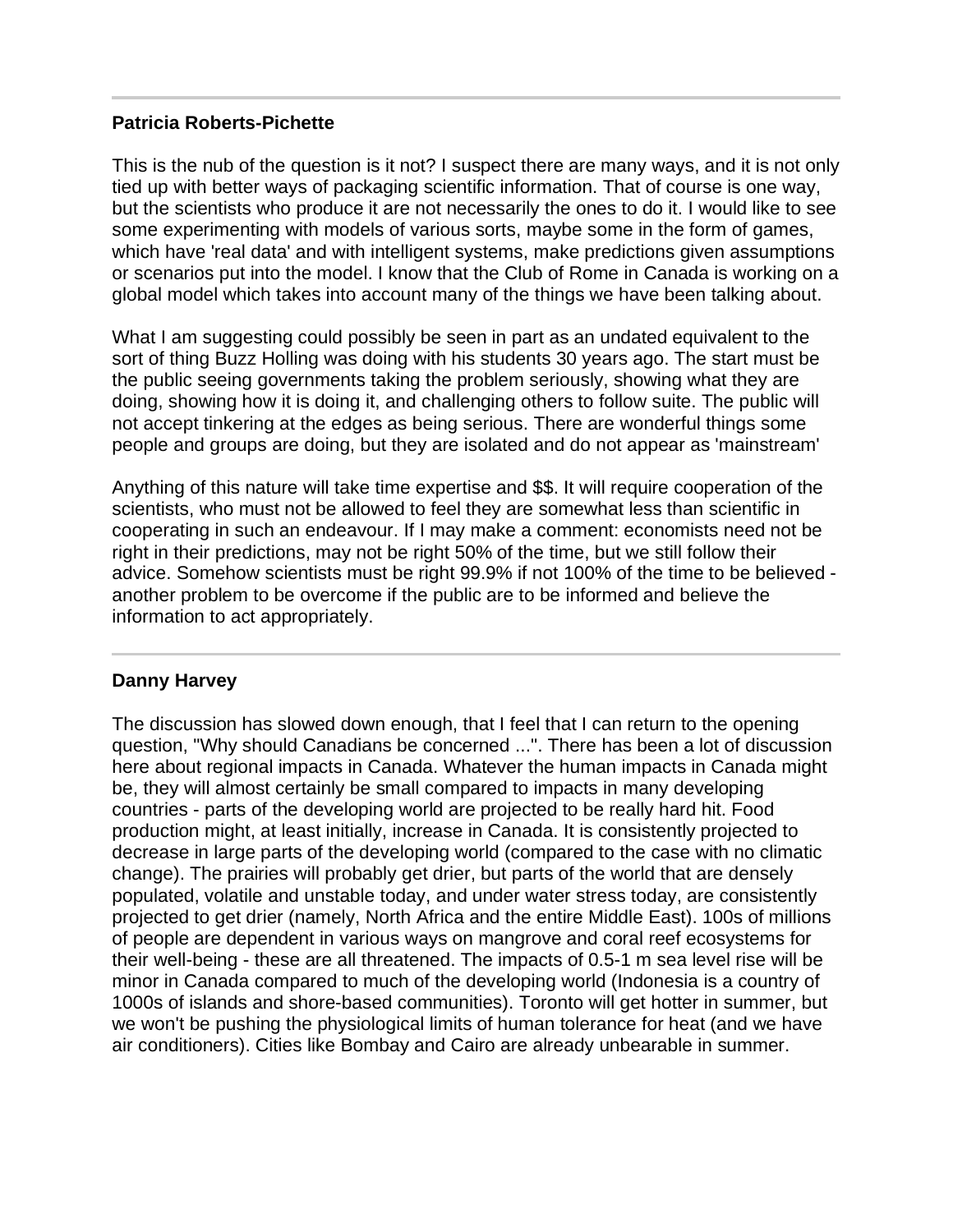Global warming, as I see it, risks creating a world of greater disparity between rich and poor. And the desperately poor will have increasing reason to see the rich, conspicuously over-consumptive West as being at least partly (or, perhaps in their mind, entirely) responsible for their miserable plight. This should concern us on humanitarian and moral grounds, but Canadians should also ask the question, "Is the kind of world that might be created by the unequal effects of global warming likely to contribute to ongoing terrorist threats by creating fertile conditions for the recruiting of terrorists?"

## **David Zussman**

Let's try to bring this conversation to a close for today. Given our dialogue this morning/ afternoon, what are your top three priorities for action regarding climate change?

## **Louise Comeau**

l

Top three priorities are:

1. Invest in municipal infrastructure: waste diversion, landfill gas, community energy systems and combined heat and power, transit and community greening: see our budget submission.

2. Focus on adaptation: people have no sense of the risks of climate change until they are exposed to the impacts and how they have to adapt. Learning more here will raise understanding of the cost of climate change rather than just the focus on cost to mitigate.

3. Position the issue as another symptom of unsustainable development and its solutions as a package addressing environmental issues broadly.

### **Stewart Cohen**

I

There are short term and long term options. In the short term, we must put incentives in place to reduce emissions and climate-related vulnerabilities, even if these measures appear to be modest. We have to start somewhere, and if a successful first step can be taken, it will encourage follow-up actions.

In the long term, we need to address how the climate change issue is related to development choices. Climate change needs to become an explicit part of debates about trade, security, water, energy, food, ecosystems/biodiversity, and international and domestic transportation.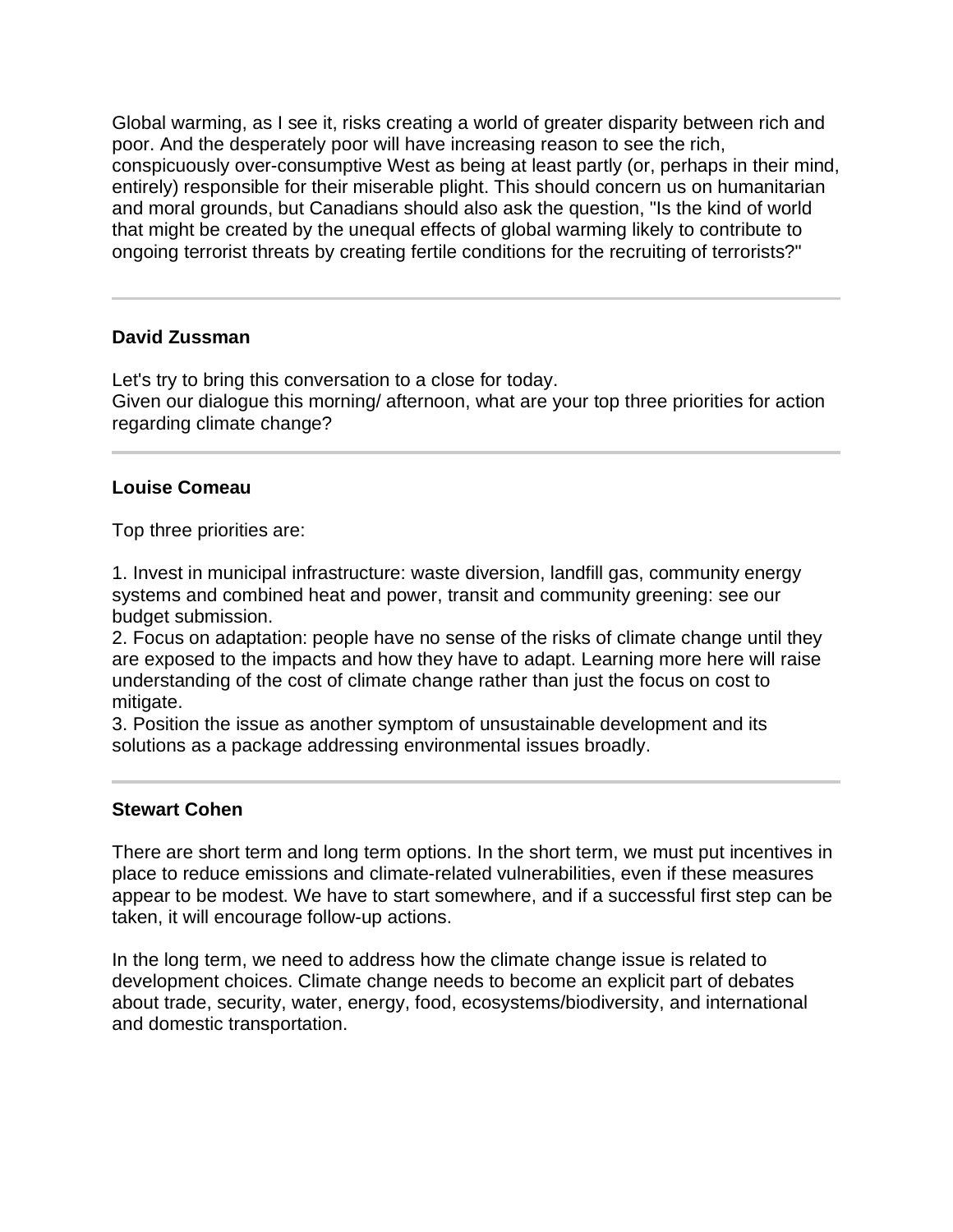## **Al Howatson**

Priority 1: Developing some fairly detailed scenarios of international negotiations: what are the probabilities and implications for Canada?

Priority 2: Developing some principles for resolving the burden-sharing within Canada: how to share costs and benefits of adaptation and mitigation.

Priority 3: Determining the relative resources that should be devoted to adaptation versus mitigation.

## **Stewart Cohen**

l

Regarding David's last point; our understanding of how climate change could affect societies around the world is still at an immature state. We need to pay more attention to this. The research community is so small compared to the enormity and complexity of this problem. We need more people with many different forms of knowledge to participate actively in this.

## **Patricia Roberts-Pichette**

The three important points: 1.Leadership that is trusted - that is seen to be addressing the problems within its jurisdiction 2. Information using all the powers of good PR available - Yes, the Afghanistan example is a good one. This information must be available in appropriate form for all ages and stages of the population 3. Some practical way by which those who are acting and achieving results whether local national or international are recognized for their achievements. Focus should not be on local things only.

## **Danny Harvey**

֦

My top priorities all pertain to abatement - reducing our GHG emissions. Within that category, the highest priority has to be on energy using stock that is replaced most slowly, or on developments that become irreversible.

Since there is little prospect of rebuilding sprawling suburbs, that lock in dependence on the private automobile, my first priority has to be on land use planning and urban design - which clearly is not sustainable as practiced at present, and brings a whole host of social problems with it.

My second priority is on buildings themselves. The building codes have to substantially rewritten (not just to require more insulation, but to facilitate use of solar energy for hot water heating for example).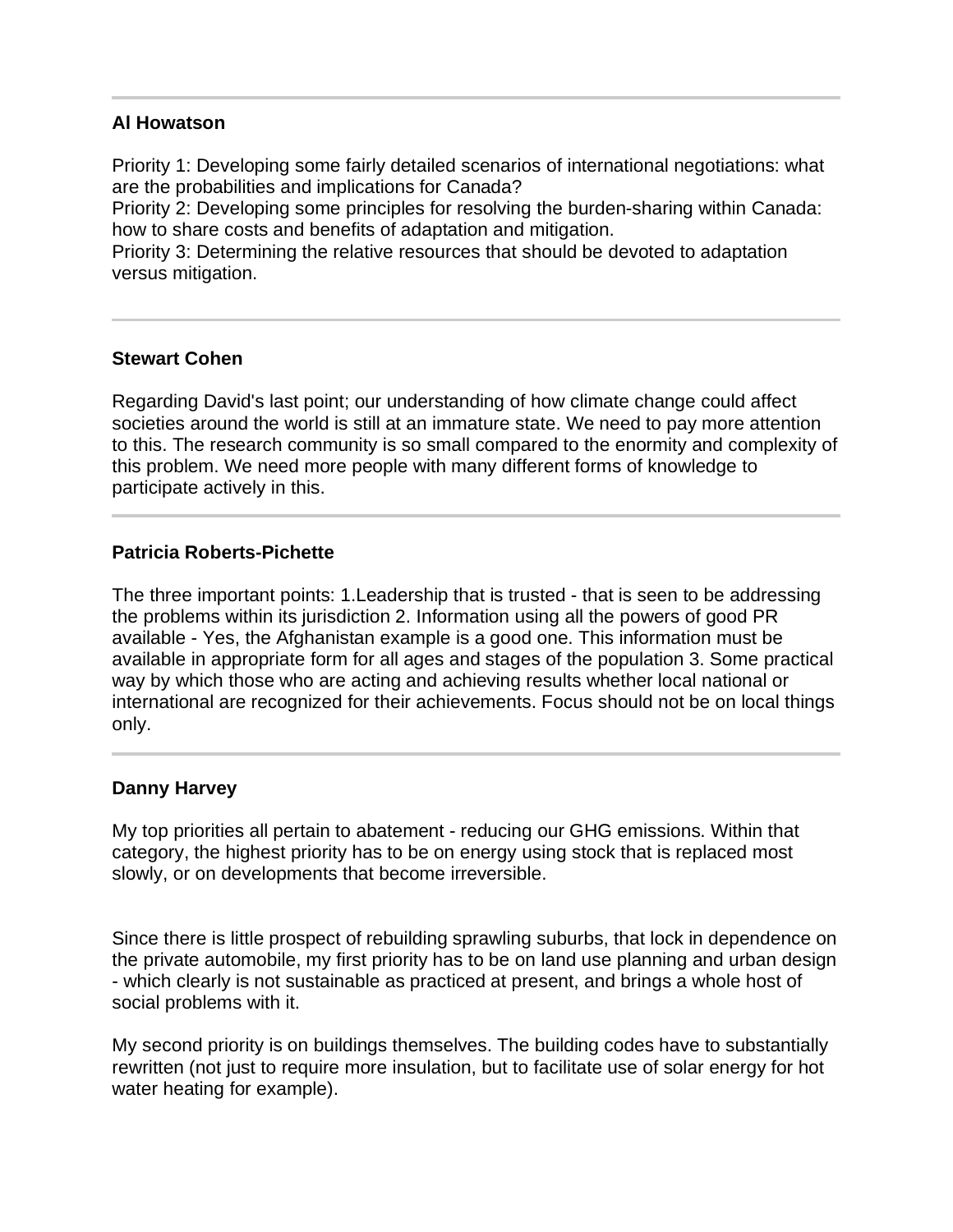My third priority is rapid transit infrastructure which of course goes with urban planning and land use.

That isn't to say that there are not other important actions, but the above are the ones which, if neglected, lead to irreversible losses of windows of opportunity.

### **David Zussman**

Ī

Thanks so much for your thoughtful participation. While we are awaiting the two last participants to give us their priorities, I want to remind you that tomorrow we will be looking at 'vulnerabilities'.

In particular, we will be talking about: What are the risks to individual communities? What are the risks of inaction and certain kinds of action? What is the magnitude of reduction necessary?

Thanks once again.

## **Dialogue -** Day Two: **Vulnerabilities**

### **David Zussman**

Welcome back to our e-dialogue. Today we are going to move the discussion along by looking at a related topic: Vulnerabilities.

In other words, what are the risks to individual communities and or regions? As agreed, each of you has prepared a brief comment. Please join me now. The audience is welcome to our ask questions after the first 90 minutes of this dialogue. We are looking forward to hearing from you.

### **Al Howatson**

l

I will leave to the scientists to provide estimates on vulnerabilities to communities/regions from climate change. Risks of inaction fall into three categories: 1) Risks to communities/regions if Canadian adaptation actions are not taken; 2) Risks if global action is not taken to mitigate; 3) Risks if Canadian mitigation is not taken. The primary risks of action are potentially negative competitiveness impacts on Canadian industries, in comparison with U.S. competitors, if Canada ratifies Kyoto and the U.S. (even if it takes significant action) remains unbound by Kyoto.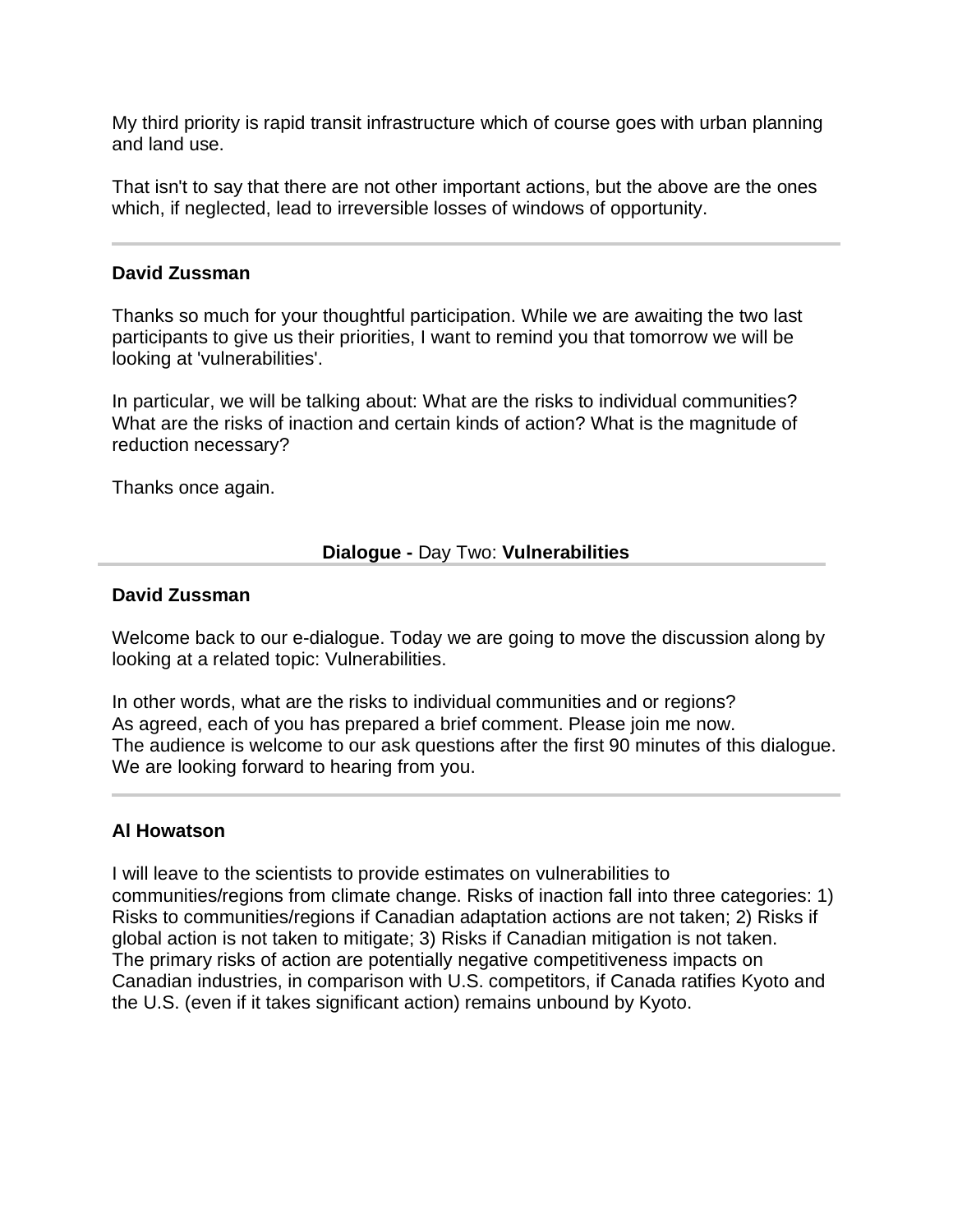## **Patricia Roberts-Pichette**

#### Vulnerabilities

Vulnerability will vary widely from community to community and region to region. Geography will be a major determinant. Perhaps threats could be classified into: human, material/materiel, environmental (and then further subdivided).

Direct threats to humans will include health threats as pathogenic organisms or their carriers that are already in North America move north as climates get warmer (extra health costs); loss of coastal or low-lying communities from flooding; and costs associated with helping those most seriously affected (both inside Canada and outside) and the likelihood of vast numbers of refugees who have to be resettled. Conflicts over essential resources starting with water.

Direct threats at the material/materiel level will include more rapid deterioration of built structures or manufactured goods (thus increasing maintenance, replacement, and insurance costs).

Direct threats from the environment include more severe and unsettled weather, with consequent effects on people and built structures: more floods, more droughts (with consequent loss of irrigation water), and loss of suitable habitat for food production in Canada - the Canadian shield is unlikely to replace the prairies for large scale cropping.

#### **Louise Comeau**

Key vulnerabilities include:

physical and psychological stress from community disruption and displacement from extreme events; economic costs from damage to social, economic and physical infrastructure; environmental costs from damage to forests, water, agricultural, and ecological systems.

Municipalities are particularly concerned about impacts on water resources, extreme events, and health impacts.

### **Stewart Cohen**

Risks include species extinction, loss of habitats, health and property impacts from extreme events, changes in food production and food security, changes in availability of water, and a wide range of economic impacts. These do not include what might occur in regions if we consider the full range of responses various parties might take. We really don't understand what the possible responses might be in areas where there is competition for resources. The synergies from this could lead to surprises.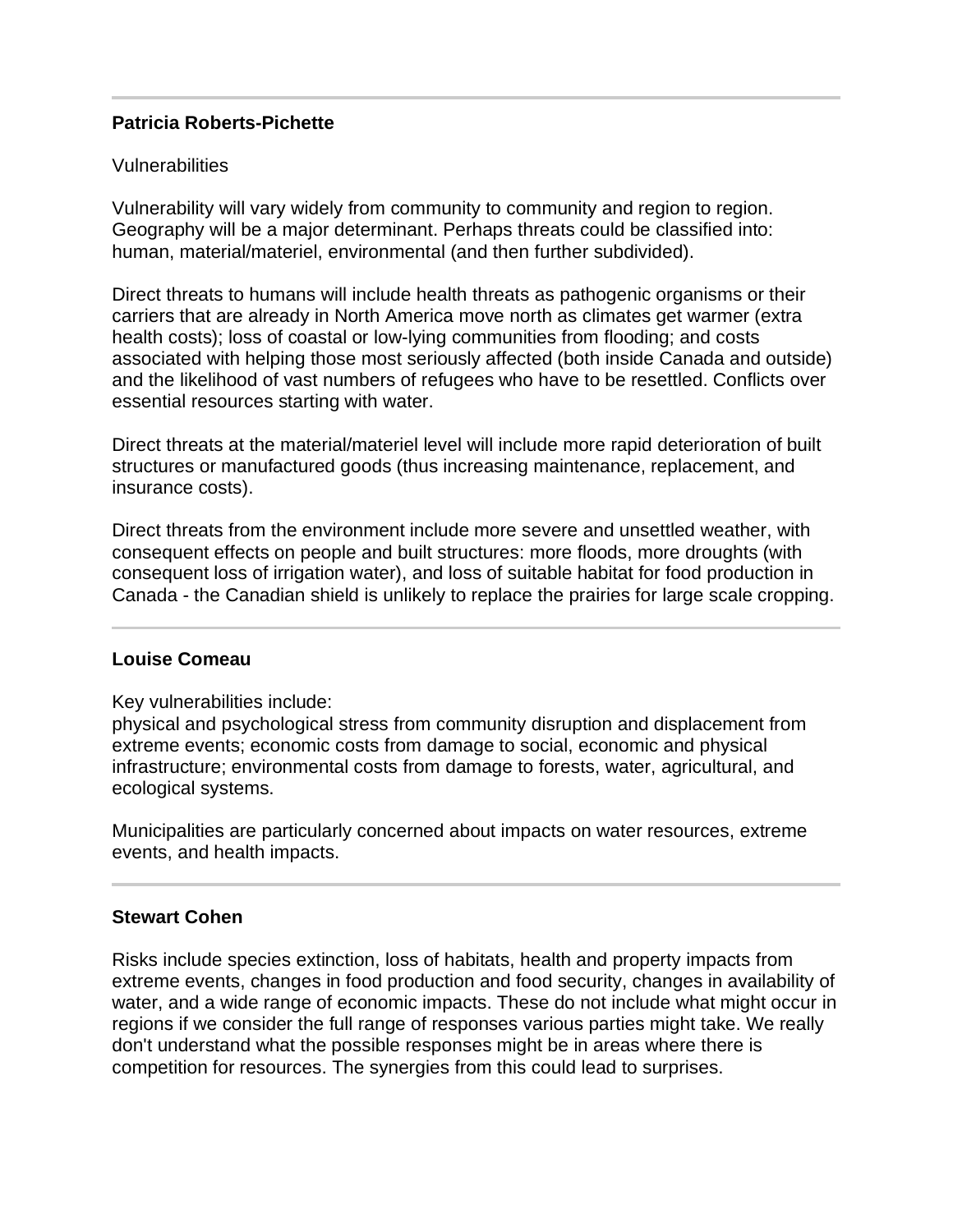## **Danny Harvey**

I

I

j

j

When I think of vulnerabilities, I think of the possibility of destabilizing the biologicalphysical life support system that we depend on, or off destabilizing the climate system, or of causing abrupt and unexpected changes. These are the kinds of things that could cause large negative impacts that aren't usually taken into account in the economic cost-benefit analysis of alternative global warming polices (not that I think that a costbenefit approach has any validity here in the first place, for a variety of reasons). Particular concerns to me are: abrupt dieback of forests as critical thresholds are passed, or an abrupt re-organization of ocean circulation in the North Atlantic Ocean. The first represents a serious impact in its own right; the second could play havoc with our best-laid plans for minimizing the damage from global warming through adaptation.

### **David Zussman**

Al, the risks are enormous as you have described them. Would you care to elaborate?

#### **Al Howatson**

David, I think the risks of inaction concerning adaptation and mitigation are well described by Louise and Patricia. Do you want an elaboration on the risks of action?

### **David Zussman**

Al, yes, from the perspective of Canadian competitiveness and innovation.

### **Al Howatson**

The main risk is to energy-intensive export industries with U.S. competitors. Costs of mitigation will depend critically on the design of instruments (e.g. a domestic emissions trading system) and the availability of international offsets. However, if these Canadian exporters are faced with constraints not shared by U.S. industries, costs of mitigation will increase overall production costs, and potentially reduce market share.

A second risk is "leakage". A Canadian energy firm, for example, may decide to investment in a country not bound by Kyoto, rather than Canada. So Canadian communities may lose the economic benefits of that investment.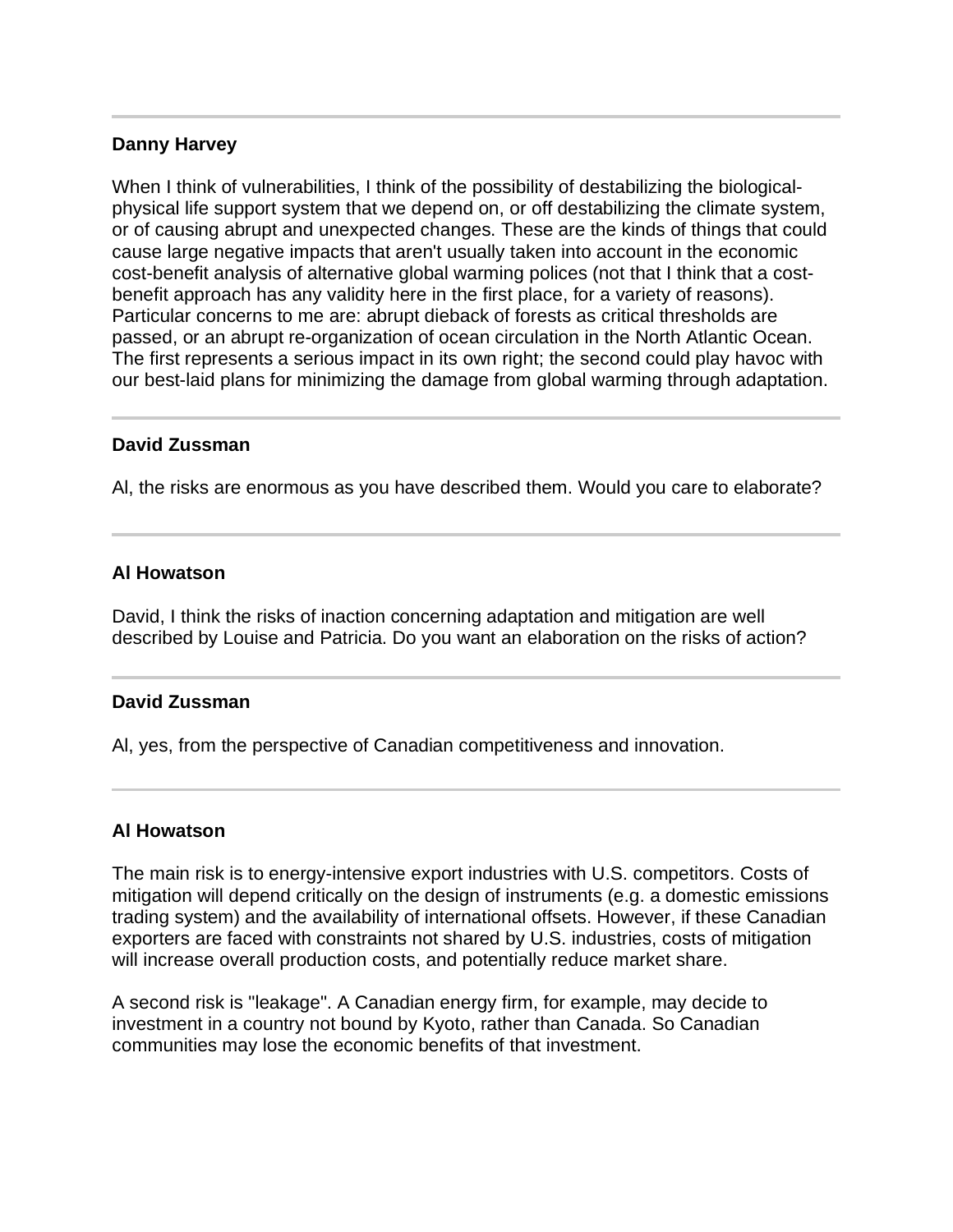## **David Zussman**

Ī

l

Ī

I

You have all mentioned extreme weather effects. Does anyone know the general costs to the insurance sector (as a proxy of economic costs) for these types of effects?

## **Patricia Roberts-Pichette**

Can't help out there, but ice storm costs were not small

### **Louise Comeau**

Insurance premiums in hurricane vulnerable communities are increasing rapidly or coverage is no longer available. This is already happening in Florida and the Caribbean. Insurance companies have already noted the real increase in extreme weather events and the related costs. Some can be attributed to increases in population and value of property, but not all of the increased costs can be allocated to these components. Earthquake damage for example is not up; wind and water damage are.

The real costs to watch are those to government. Industry will cut its losses. Costs to provinces and the federal government from extreme events are skyrocketing.

### **Stewart Cohen**

Recent studies of insurance payouts indicate that insured natural disaster losses in North America have increased during the 1990s. The ratio of property/casualty insurance premiums to catastrophe losses has declined in both the US and Canada.

### **Patricia Roberts-Pichette**

Risks of doing nothing means that rates of change will increase, more intense weather events will take us by surprise, rates of decomposition will increase and so on. But because for the most part we will not notice the change on an annual basis, we will only know by looking back over time - senior citizens will see the change, the young in society will not. All this means that we leave our descendants with problems to clean up that were not of their making. Yes, every generation does that - but when populations were smaller, the resource demand was lower and most waste was organic and easily dealt with by natural means. The question is when and where does the human population begin to crash?

Risks of implementing reduction of greenhouse gases on a grand scale, and having all communities setting targets will mean costs for things we will not see except by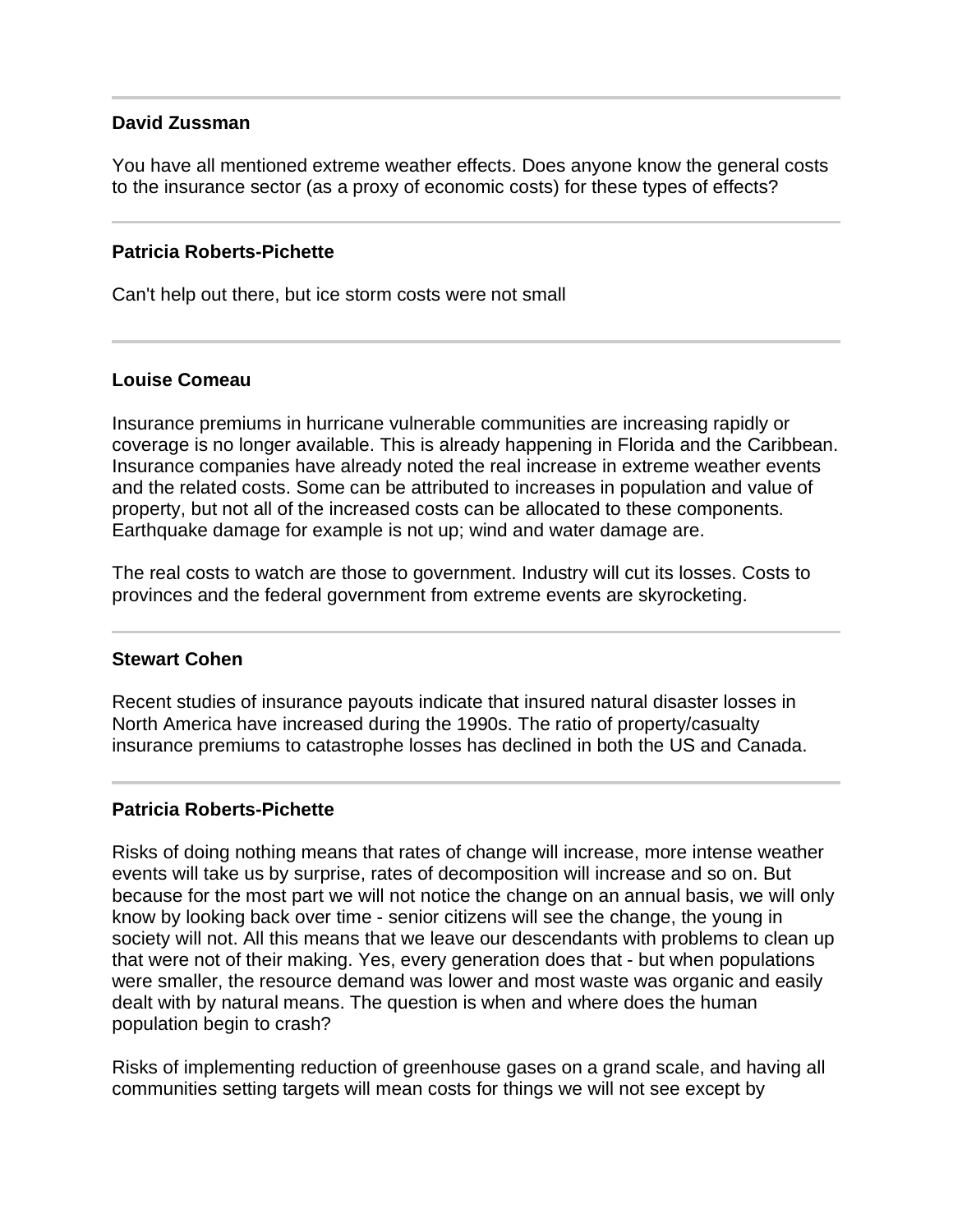statistical analysis - and the costs at first will not be small. Profound changes in cultural norms will be essential.

## **David Zussman**

I

l

Louise and Stewart, You both mentioned health costs as well as others. What are the specific health risks associated with climate change? This is an area of interest to many students.

## **Louise Comeau**

Health risks:

Psychological: I believe the key element that is overlooked. The stress and insecurity from evacuations as a result of flooding, forest fires, for example, create feelings of insecurity and vulnerability.

I am not moved by discussions of increased insect vectors bringing diseases like malaria to Canada. We are a rich country and will manage this kind of risk. Increased smog from heat waves and the impact on the elderly and the very young, on the other hand, is a very real risk that needs to be managed.

Finally, health risks can be limited by better emergency preparedness planning: all communities should be able to survive 72 hours without assistance: we are nowhere near that now.

Resiliency is another response: better design of infrastructure to tolerate extreme events is critical.

### **Stewart Cohen**

Health risks depend as much on the state of health services as it does on changing probabilities of extreme events or expanded ranges of vectors that cause disease. Recent episodes of heat waves in Philadelphia and Chicago demonstrated that many deaths could have been prevented with better community services for enabling people without air conditioners to cool off. Apparently, in Toronto, these services were widely provided, and the death rate was relatively low. So adapting to changing health risks can be done, but there will be costs.

### **David Zussman**

Louise, Could you expand on your comments regarding skyrocketing costs to governments?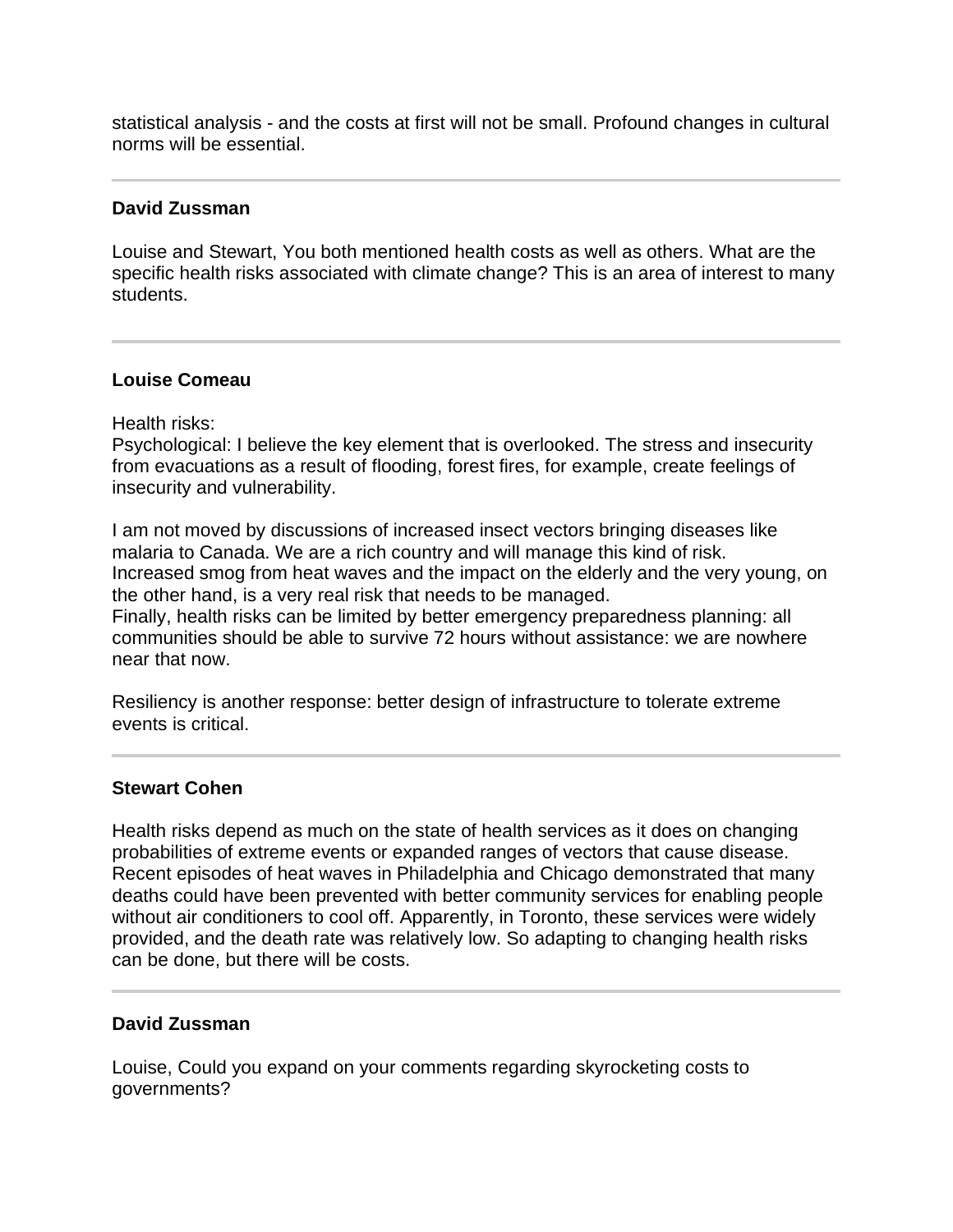## **Louise Comeau**

If you look at the trends in expenditures in the last 10 years for Emergency Preparedness Canada the cost to government from extreme events: Saguenay and Red River floods as examples, has (I think with the numbers in front of me) tripled. At the same time, if you look at how insurance companies report, they show the cost of a disaster and divide into insured and uninsured costs. The insured costs are declining, the uninsured costs are increasing.

It should be no surprise, and it will continue to be governments that pick up the tab.

This is why governments need to lead in terms of the response to climate change: at this time, a minimum should be the equivalent of what governments now spend on extreme events, smog and allergy related health care costs, and perhaps infrastructure spending.

## **Stewart Cohen**

This raises the question of how both government relief agencies and private sector insurance companies will respond to changing levels of risk? Would this lead to changes in levels of protection, or to costs of premiums? What would the effects be on government budgets, and eventually, tax rates? These are all unknowns at this time.

## **Patricia Roberts-Pichette**

Louise, I agree that for the older members of society, the stress will be great, but for young the change will be 'normal'. It is the secondary impacts of the things we put into our atmosphere that bothers me - the large increase in chronic respiratory disease in children for example. The health costs associated with that will be enormous. While we may be able to manage vectors of new diseases e.g. malaria, I would like to know how - I hope it does not mean going back to spraying with DDT still the cheapest method but at what cost? What is more bothering is that there are so many strains of malaria which are resistant to the common prophylactics now and how are they to be kept out?

### **Louise Comeau**

A clarification on health: my reference to the young, was in fact on infants and those with respiratory challenges. This is why an integrated approach is required: fossil fuels cause air and climate damage and solutions solve both, or at least should.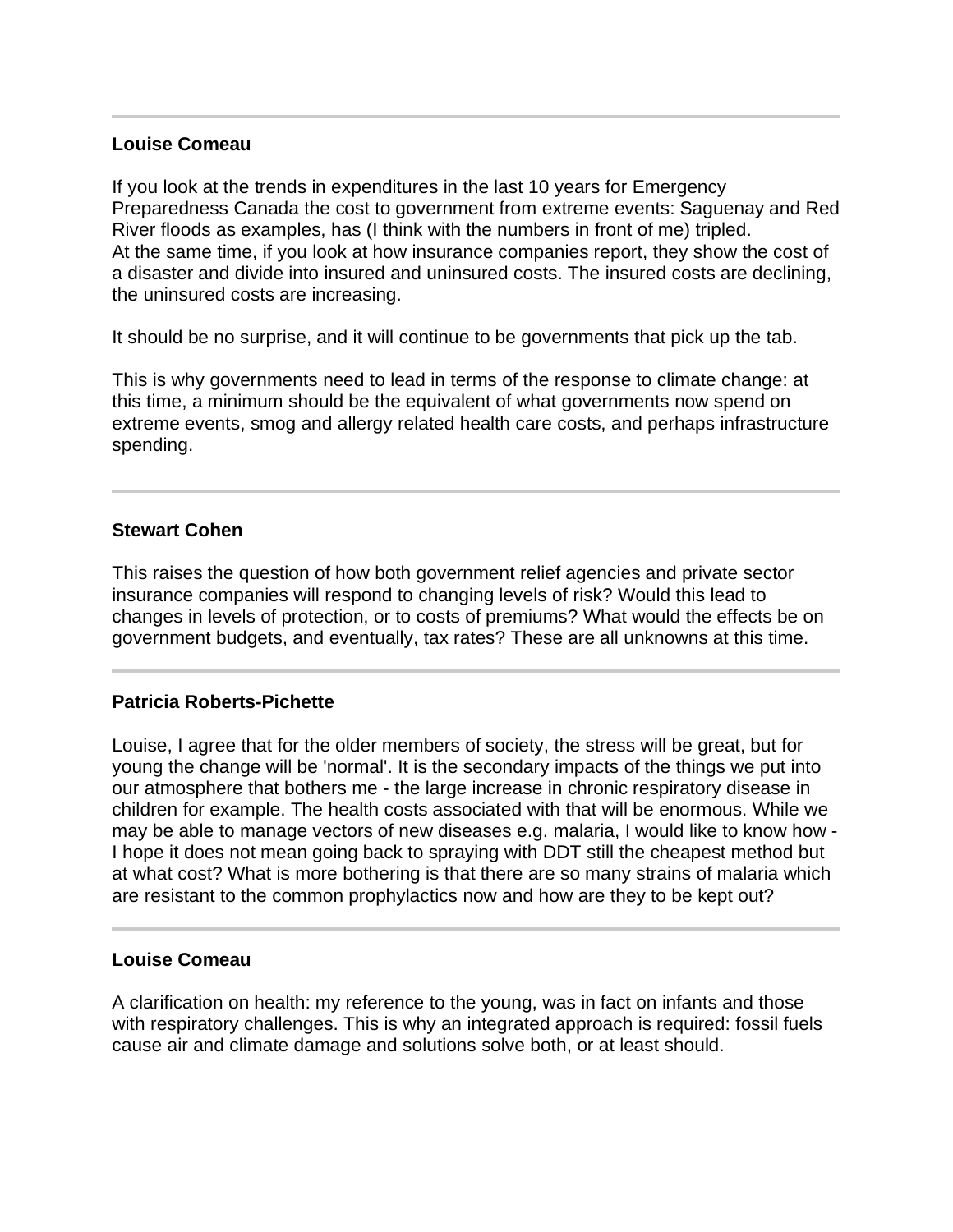## **Al Howatson**

Stewart, I think that a key piece of the puzzle will be to estimate expected physical (and biological) changes, then translate those into expected damages, in order for both governments and the private sector to do proper risk management. Risk management will be easier for the private sector; the public sector must juggle many competing demands, and politicians must make investments that will only pay off long after they leave office.

## **Patricia Roberts-Pichette**

Perhaps one aspect of amelioration against heat stress means changes in building codes to add air conditioners as standard equipment. There are costs involved here too - not least of which is the cost of hydro. I think this comes back to some of the things Danny was saying about alternate sources of energy - wind and solar especially. I for one would love to be able to use the heat generated in a garden hose lying in the sun for a couple of hours. It would certainly help reduce costs. There is probably already heat exchange technology that could use such heat for cooling. If much more pressure could be put on governments to support alternative sources and bring them to the market. We will not have oil forever anyway, so the sooner we insist on other sources the better.

## **Danny Harvey**

Patricia: I'd hate to see air conditioners as standard equipment in houses (although it probably is). At the very least, building colour and reflectivity, windows awnings, features to facilitate natural ventilation, trees - all of these can reduce our need for cooling. We should also change our expectations a little - we are a society of spoiled wimps, after all, and it doesn't hurt to sweat a little. I see people with ACs running when there is no need at all!

## **Patricia Roberts-Pichette**

Danny, I could not agree more. I have a constant fight with one son who wants and air conditioner - I won't have one! There are ways and means for ameliorating the situation right now in the building code for new housing. It will be very difficult retrofitting a lot of the post WWII housing stock by environmentally friendly means. I am a believer in fans, but there is also the hydro to consider.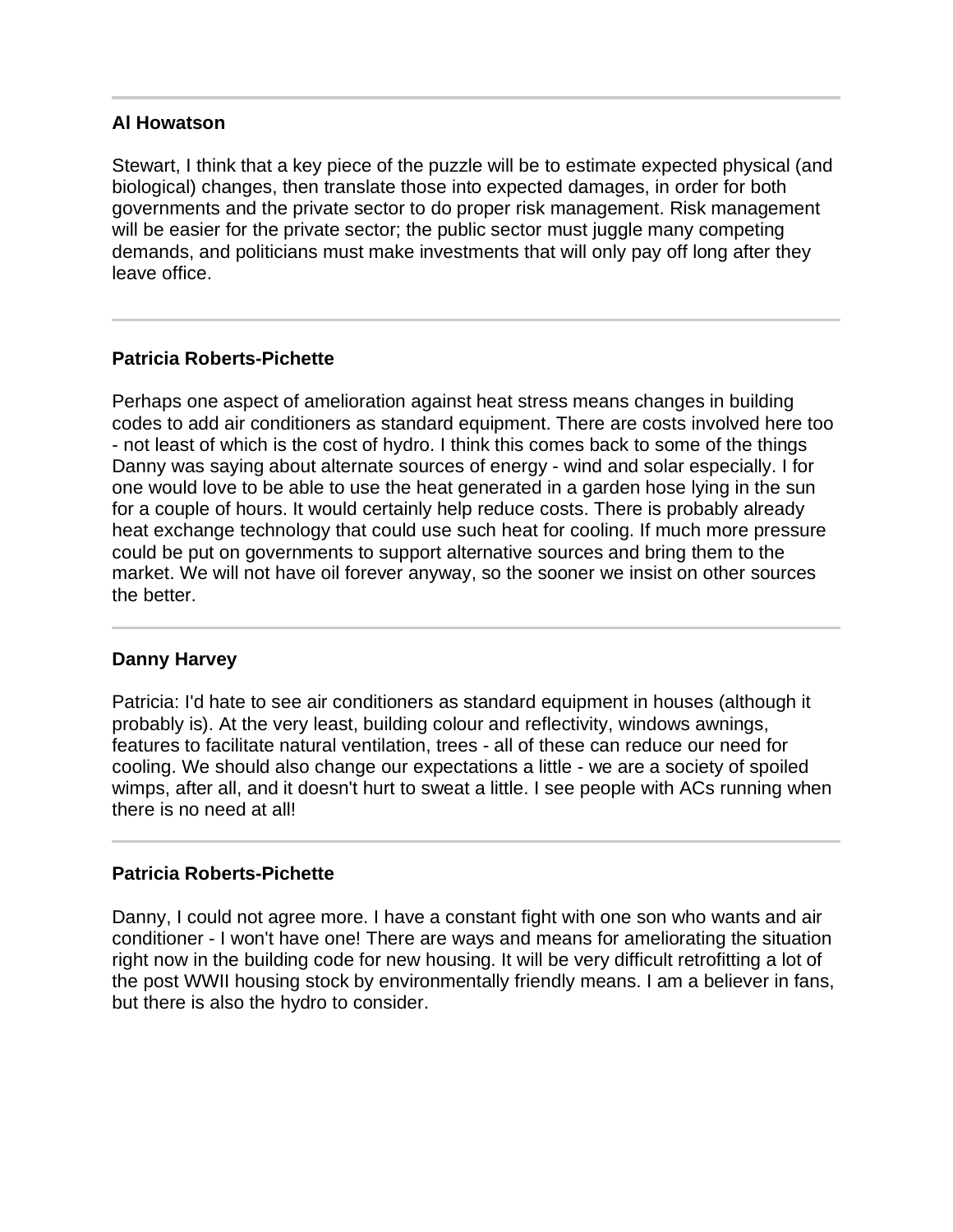## **David Zussman**

Danny, tell us more about economic analysis when it is applied to climate change. Can it be done in the conventional way?

# **Danny Harvey**

Ī

Traditional cost-benefit analysis is fine for analyzing alternative investments in factories, for example, when the benefits and costs can be directly compared (they are all financial), when the concept of discounting or diminishing future benefits according to the prevailing interest rate is valid (since the alternative to the investment is to put the money in the bank, so to speak), and when a single individual will pay current costs and reap future benefits. None of this applies to the global warming issue.

It strikes me as completely ludicrous to take future costs (even if they can be quantified in a meaningful way), discount them according to some interest rate, compare these discounted costs with the cost of avoiding the emissions that cause the damage, and deciding on that basis what is worth doing. Those suffering the costs are not the same as those who can make the choice now to avoid the future damage. It won't be much comfort to future generations knowing that their costs discounted to our generation were so small that it wasn't worth doing anything about it. Instead, we have to think of the well-being of future generations as being as important as our well-being, and not sell them short.

## **David Zussman**

I have always been intrigued with the use of traditional economic analysis in the development of public policy. If we reject benefit cost analysis as inappropriate, how do we make the argument to decision makers?

## **Stewart Cohen**

Ī

The public sector does have competing demands, but doesn't the private sector also have competing demands? The way insurance companies decide on premiums and what risks they will or will not cover has as much to do with their other lines of coverage (e.g. auto, life, etc.) and investments as it does with changing probabilities of extreme events that may affect property.

Private insurers and government agencies share risk. How will this risk sharing change within a scenario of climate change? How will this affect coverage for floods, hail, drought, severe storms (like the Ice Storm)? Will this influence how cities choose to zone land or build water and sewage distribution works? Can they use scenarios that may force them to look outside their historical experience?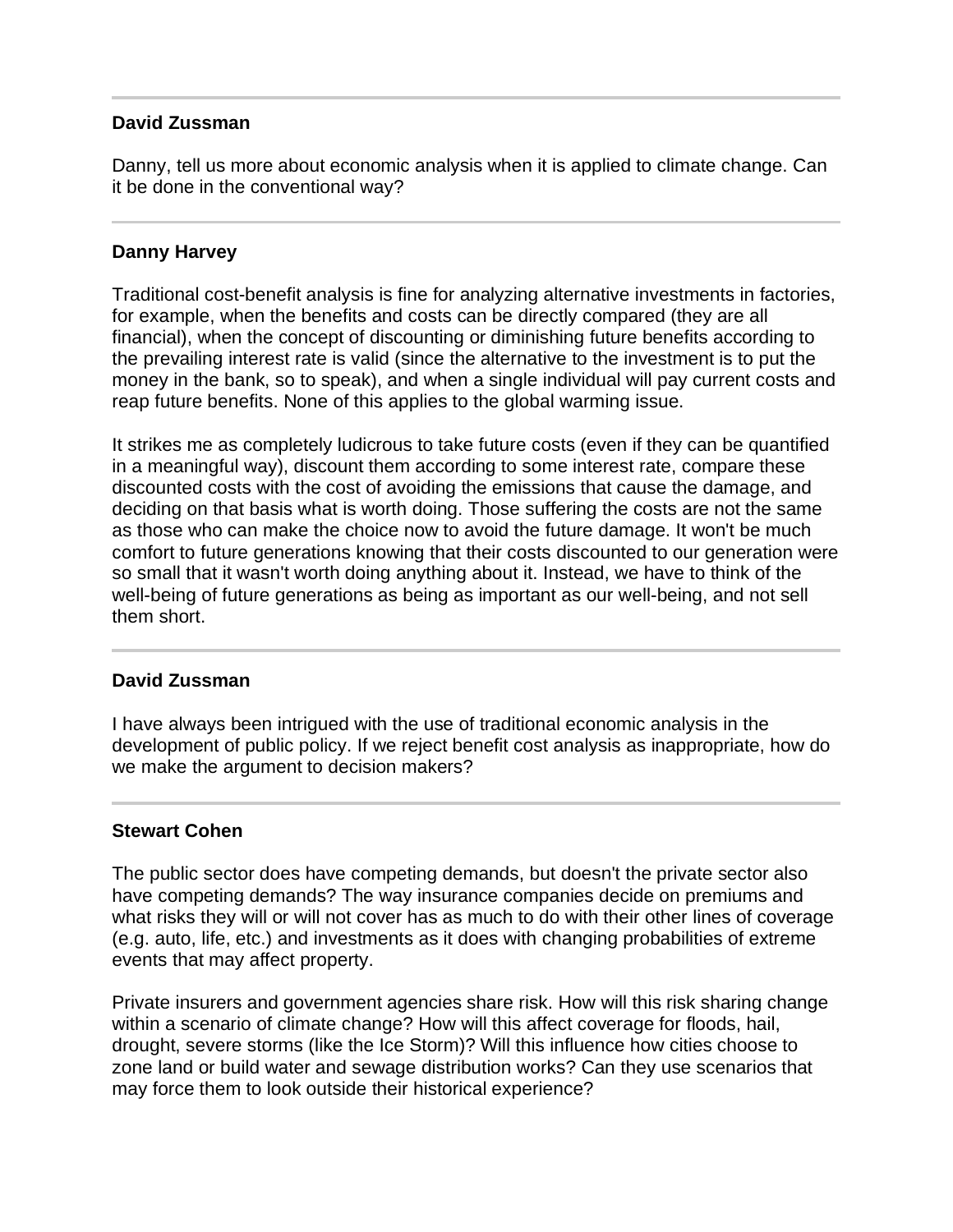## **David Zussman**

I

Ī

j

Stewart, do you want to answer some of your provocative questions about how to share risk?

## **Al Howatson**

Danny, I concur that there are difficulties in using traditional cost-benefit analysis (CBA) to assess mitigation action. On the other hand, the task isn't made any easier by ignoring costs and benefits, either. Properly done, CBA at a minimum helps us to organize our thinking. But there are better frameworks, I think, such as decision analysis.

Regarding future generations: as long as the pace of technological innovation exceeds the rate of population growth, it is probable that future generations are going to be better off than we are anyway. The trade-off will be: what should be the level of resources devoted to adaptation/mitigation that would otherwise be allocated to other investments?

### **Patricia Roberts-Pichette**

Probably one of the hardest things that has to be done is the coordination of responses across time and distance. There must be an integrated response with (within government) no one department doing anything that will reflect on environment (broadest definition) without the direct and indirect risks being assessed and countermeasures put in place. It will not be possible to deal with them all - it is not possible, but much more needs to be done in this area than currently. I suspect we have all seen long term environmental concerns overridden by economic immediate concerns. We cannot afford to continue this practice, but it will be hard to put into practise on the basis of best for humanity. But again human perception comes into play, because when some outcomes are apparent, those that predicted them have passed on, and those alive take them as the norm.

### **Danny Harvey**

David: The alternative to economic cost-benefit analysis is to adopt a fiduciary trust framework: We have a moral responsibility to pass certain things intact to the next generation, like functioning ecosystems. This is idea is embodied in the UN Framework Convention - we are to avoid dangerous anthropogenic interference with the climate system, period. Economics is useful in deciding on the best way to meet a pre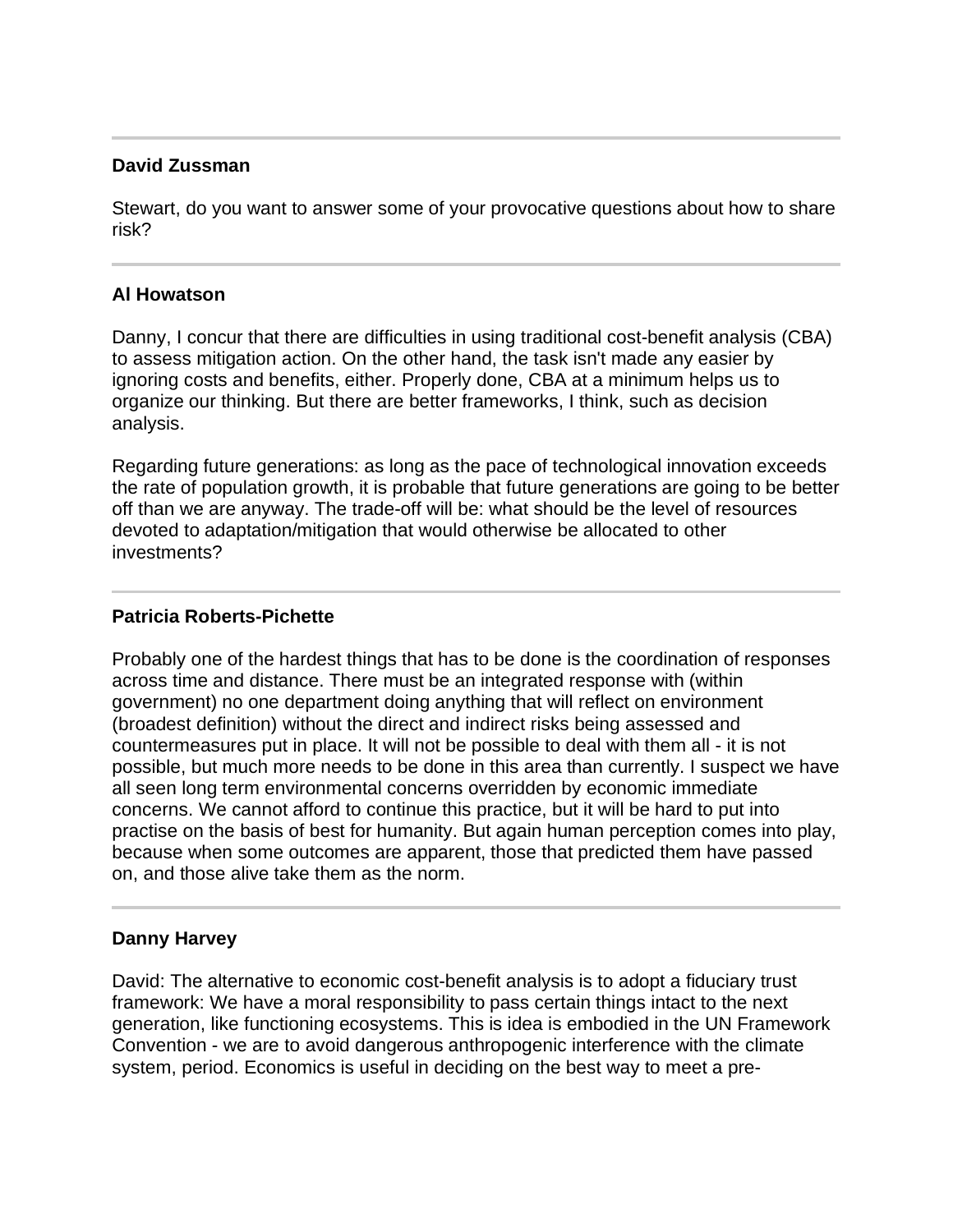determined goal, not in deciding what the goal (i.e.: level of emission reduction) should be.

# **Stewart Cohen**

l

I was hoping Al would respond to these, but I'll chip in my \$0.02 here. I feel that some coordinated approach between private and public agencies would be useful in establishing coverage and premiums for various weather and climate-related risks. Some risks (e.g. crop and flood protection) have never been profitable for private or public insurers because of the incentives created for 'maladaptation', i.e. it encourages behaviours that puts individuals in situations of known higher risks, because they expect financial assistance if the extreme event occurs. And yet, there are other reasons why it is good for these activities to occur in these locations.

So, how to share the risk among both the insurers and the property owners? It seems to me that this requires a broad dialogue that involves regional/local governments, private and public insurance, and property owners to reach consensus on risk sharing.

# **Al Howatson**

Stewart, sorry, I was thinking about some of the other comments. Yes, "moral hazard" is an issue with public insurance schemes. And I think that you are right about the need for a broad-based dialogue on the relative roles of public and private risk-bearing. Hugely complicated.

# **Danny Harvey**

Al: I am not saying that we ignore costs and benefits, otherwise we would do nothing. I oppose the practice of trying to convert everything to a common metric, then discounting it all at the same rate to the present. Your argument about technological progress applies only to those things that can be substituted by technology. Many things, like living organisms, cannot. Traditional economists see all sorts of inputs to well-being as being infinitely substitutable. This viewpoint is getting us into a lot of trouble - we end up undervaluing priceless ecological assets.

## **Louise Comeau**

j

One solution is to ensure that insurance and Emergency Preparedness Canada payouts require adaptation. Currently, you can build in the same place, to the same standards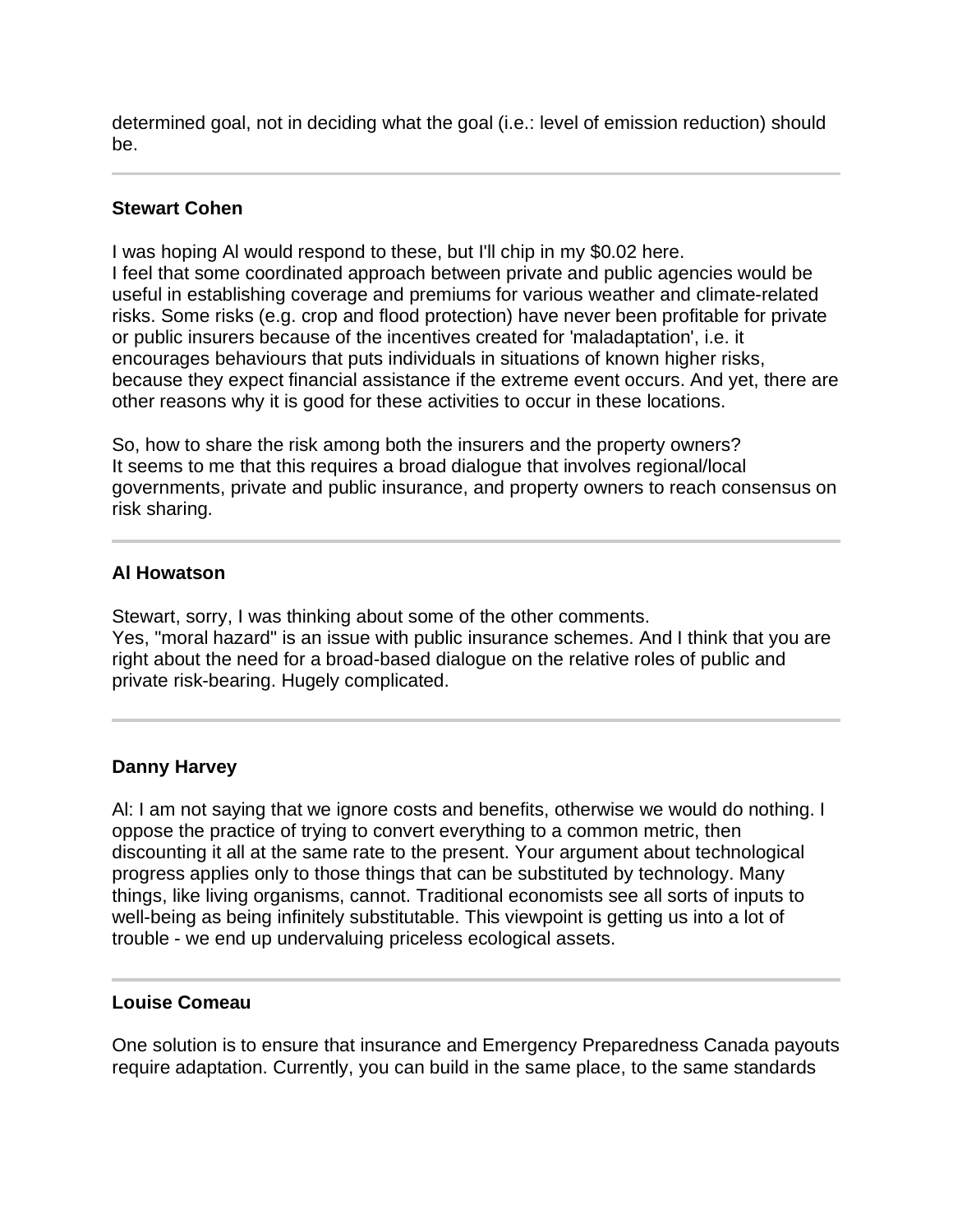and if the wind knocks your house down again, they will pay you to put it back again, and again, etc.,

Re public/private: insurance firms are required to be profitable. They are required to manage risk to ensure that profitability. Higher risks will be managed: consumers will pay through higher premiums. Where coverage is no longer available, consumers will either be on the hook or will count on government bailouts.

## **Stewart Cohen**

l

In addition to what Danny has said about Article 2 of the Framework Convention on Climate Change, the 2 other aspects of 'dangerous anthropogenic interference' are food production and sustainable economic development. So there are several objectives to achieve. In order to reach this balance between environment, economy and society, we need to think about how to include indicators that are hard to quantify in monetary terms, including ecological, community and social/cultural concerns. You can't discount a tree or a lifestyle the same way you discount a building or a factory. Are there other indicators besides GDP that could be given more visibility in the policy world?

## **Patricia Roberts-Pichette**

Coming back to circumventing extreme climate events. When it comes to floods, we need to take much more seriously the idea on not building on flood plains. There only be a 1 in 100 years chance of a flood - but oh the damage when it comes. The there is forest cutting practices and how close one can go to a stream. It is the tree roots which hold things together at stream banks, and the cover and accumulated material underneath which allows the water to penetrate. Close cutting to streams allows for none of this water goes immediately into the rivers, sometimes straightened for human purposes, and the outcome predictable.

We always seem to be retrofitting to get 'nature' to do the job she once did and we took it away from her because we could do it better. There is a lot of redundancy built into natural systems, and that is what is needed to combat extremes.

## **Al Howatson**

l

Danny: Agreed, that there are priceless ecological assets for which there are no substitutes. An economic understanding of sustainable development would see us pass on to future generations a stock of capital (physical, ecological, human and social)equal to what we enjoy. There can be substitutions amongst these forms of capital, but only to a limit. For ecological capital, in particular, there are clearly limits beyond which substitutions are not possible.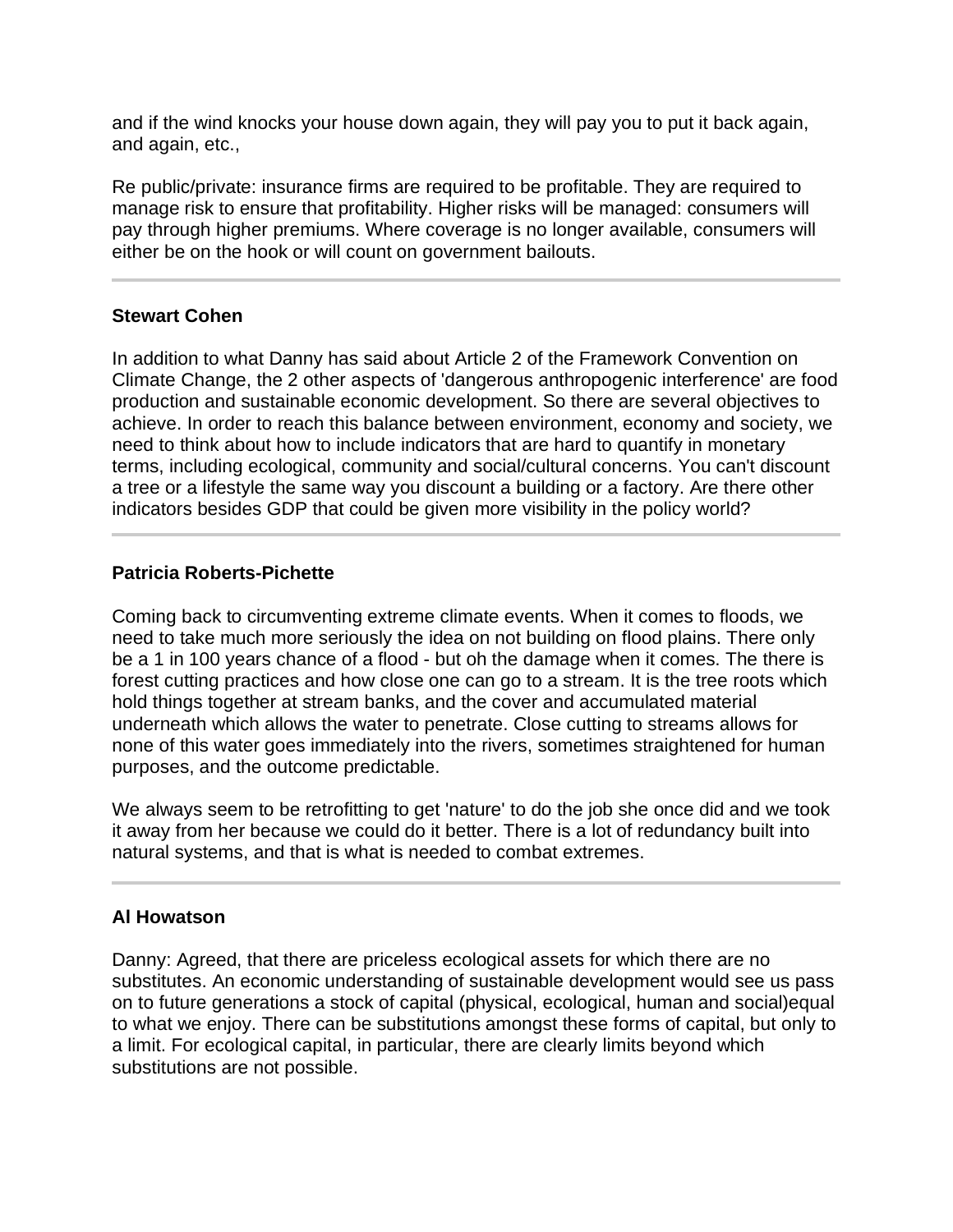## **Danny Harvey**

To clarify what Stewart just said, taking into account the need to maintain food production, allowing ecosystems to adjust, and not undermining development in the 3rd world are all things that need to be taken in to account in deciding how much warming is "dangerous". Open-ended climatic change at some point threatens all of the above. I don't see it as a question of finding "balance", but of deciding on a prudent upper limit to climatic change, and then making the necessary changes. Since these will not undermine human-well being or even overall economic growth (because of numerous non-climatic benefits of moving off of fossil fuels), there's nothing that needs to be "balanced".

The problem is dealing with the vested self-interest of a small part of our society, or in helping certain groups (like coal miners) make the necessary adjustments (to other occupations).

## **Stewart Cohen**

To respond to Danny's concern about the word 'balance': I am referring to balancing objectives, i.e. we need to achieve all of these, but it requires that they are all explicit goals in any actions that are planned in response to climate change.

This suggests that no single quick fix option will work. We will need technological solutions that could lead to energy efficiency improvements, social measures that provide incentives for conservation of energy and materials, and adaptation measures that reduce vulnerability to climate and weather-related events. It also means that climate change needs to be considered in an explicit way in development plans.

Some may see opportunities coming from longer growing seasons, but these may not be consistent with long term plans already in place in some regions (e.g. wildliferefuges in Canada's North). Responses to climate change will have to be considered at different levels, international, national, and regional/local, and these dialogues must inform each other to reduce the risk of conflicting responses.

### **David Zussman**

Ī

Louise, what is the magnitude of the reduction of greenhouse gas emissions?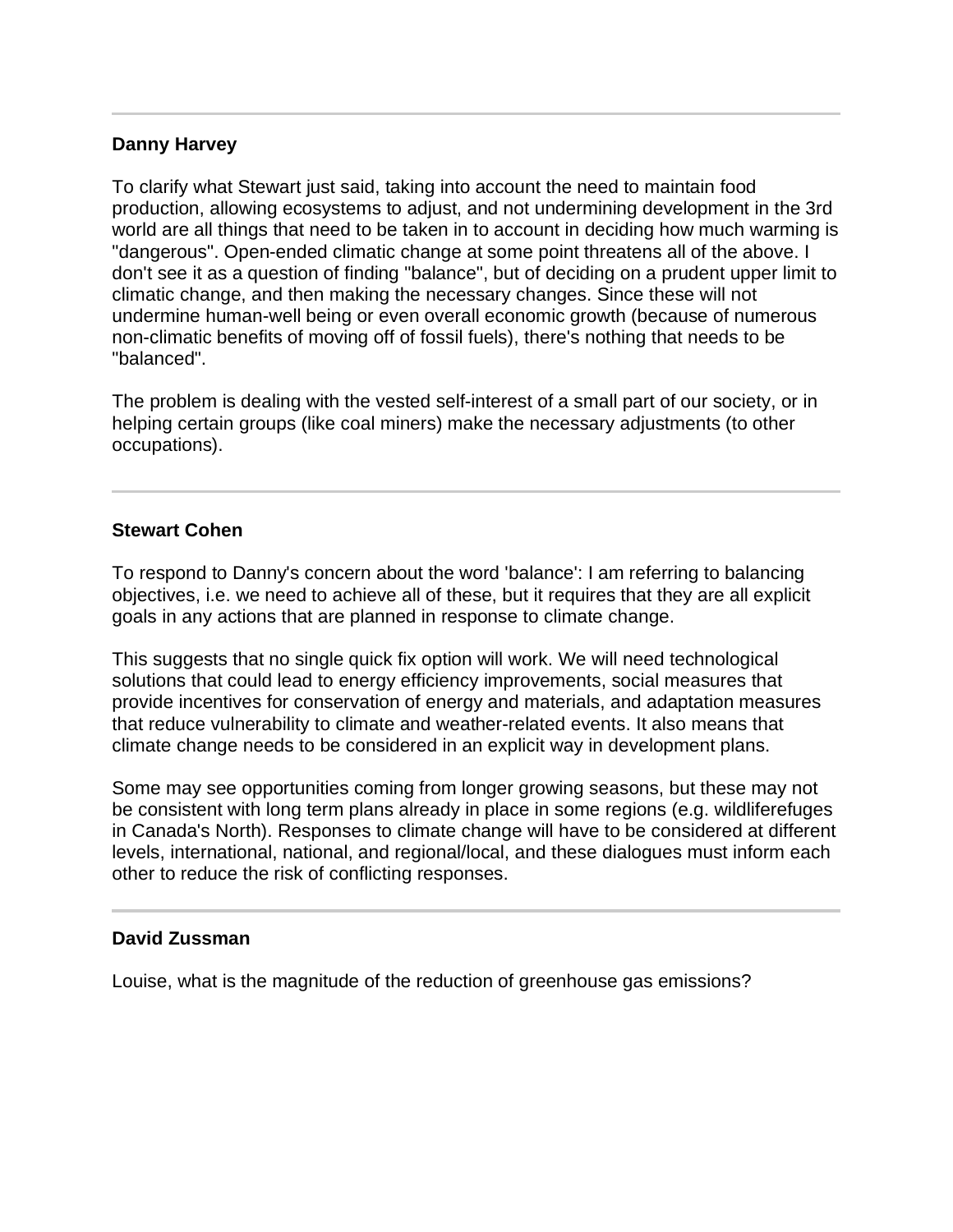### **Louise Comeau**

The Intergovernmental Panel on Climate Change assesses the potential risks associated with a doubling of carbon dioxide concentrations in the atmosphere. Many no longer think a doubling is avoidable. In fact, many think it is the minimum we will face.

Discussions are focused on the level of risk we are willing to risk at different concentration levels. We are at 370 parts per million now. Do you want to bet on 450? 550? 650? 750? Preventing 450 is impossible now; in fact if you count all the greenhouse gases, we are almost there.

If we want to prevent a doubling from pre-industrial (about 550 for all the gases) then immediate cuts of 50 - 60 per cent are required globally. No chance of that.

Best guess: we will be lucky to hold tight at 650 and then perhaps decline over time to more acceptable levels. The impact: who knows?

## **Stewart Cohen**

To follow up on Louise's point: The Intergovernmental Panel on Climate Change (IPCC) now expects that within around 30 years, we will see ecological risks and risks from extremes expand well beyond what they are now. At this point, CO2 would be at around 475-500 ppm. This is far less than the scenarios used in previous studies of impacts of a doubling of CO2 (around 570 - 600 ppm) that used to dominate the scientific literature 5-10 years ago.

This means that the 'safe landing' field has become smaller.

### **Patricia Roberts-Pichette**

Louise you are right on. So far with the increase in carbon dioxide in the last 1-200 years, we have seen nothing obvious affecting tree growth, and there are plenty of experiments in greenhouses showing that plants grow much more quickly with extra carbon dioxide. But somehow they do not always translate well to the field - too many complicating factors. Well, why do we not see changes in tree growth? Not really known, but there may be some evidence that some sort of threshold is involved.

What will they tolerate (and different species will have different tolerances)in light of all the other nutrients they require, and what will happen when that threshold is reached. At what level of carbon dioxide will animal life be affected? It may not be, but given all the manmade chemicals in water and air, animals including humans may find over time an increased sensitivity to stimulants which today affect few people.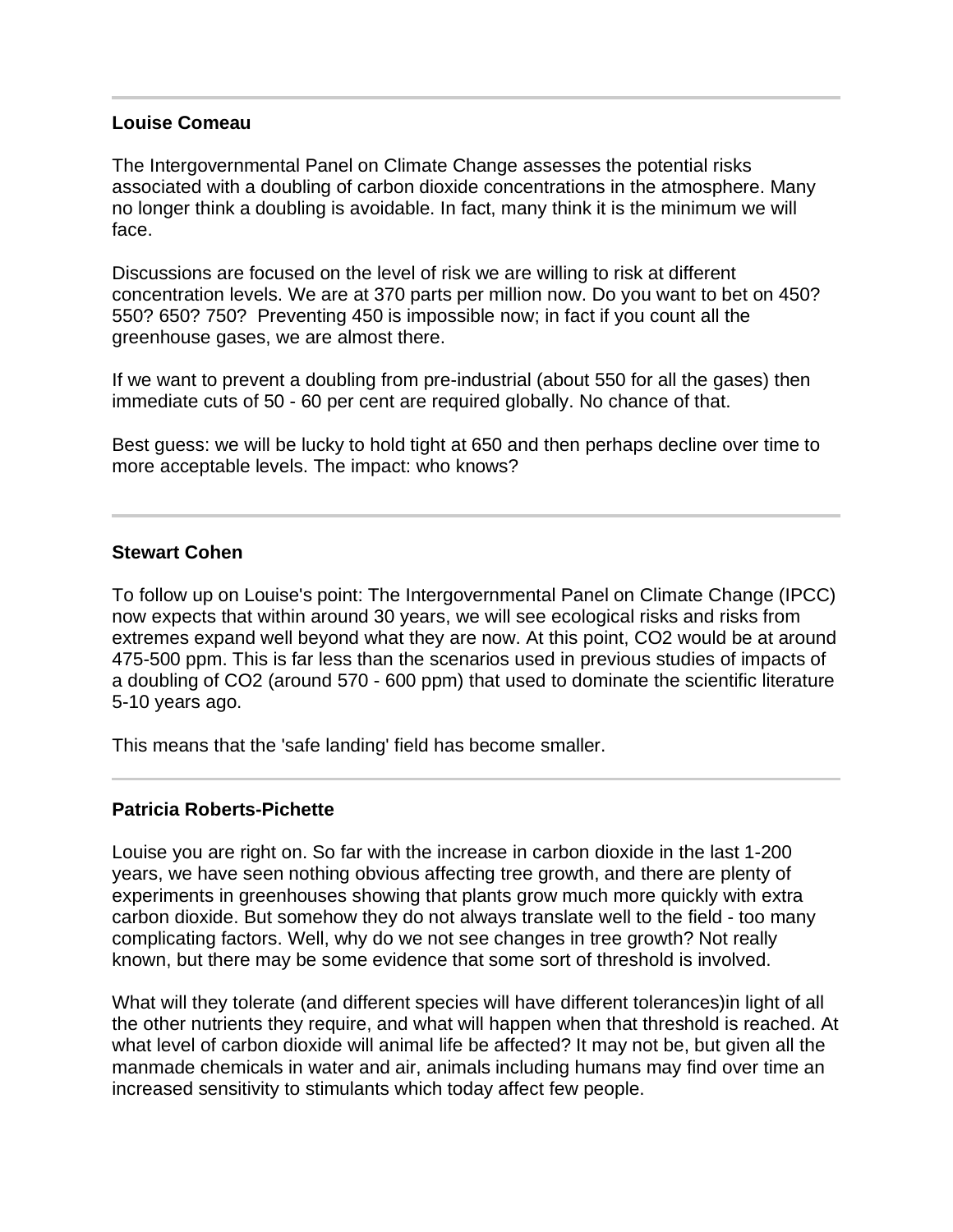## **David Zussman**

Can't we simply reduce GHG emissions by 50-60% as Louise has argued by introducing stringent energy efficient measures?

### **Al Howatson**

 $\overline{a}$ 

j

Stewart, the world is awash in indicators. Tomorrow, the Conference Board will release its annual "Performance and Potential" report (see our website), comparing Canada's performance on 40 indicators (economic, environmental and social) with 6 comparator nations. The U.N., World Bank, OECD..., all produce indicators.

My basic concern is with their use in making decisions. I would prefer more attention to decision analysis; in particular, a structured process to elicit stakeholder values as a basis for formulating decision options.

## **Patricia Roberts-Pichette**

I wanted to say a little on indicators. It all depends what one wants to indicate. There is a big search going on for one or two biodiversity indicators, looking specifically for something biological.

I cannot see anything being satisfactory in the way the search is currently being approached. There are very few species of animals or plants which are common to the whole of Canada which could be used.

I have a suggestion that might help in indicating something is going wrong in the environment by using three indicators - changes in human population numbers, rates of change in land use, and rates of change in transportation corridor area. Perhaps two others could be added - the quality of the water and air. The first three are all easy to measure on an annual basis, the last two on a more regular basis. Put them together and one can come up with an index of change that can be related to probable rate of environment change or the biodiversity change or ecological integrity for any place in Canada.

### **David Zussman**

Al, could you elaborate on your call for a better form of decision analysis?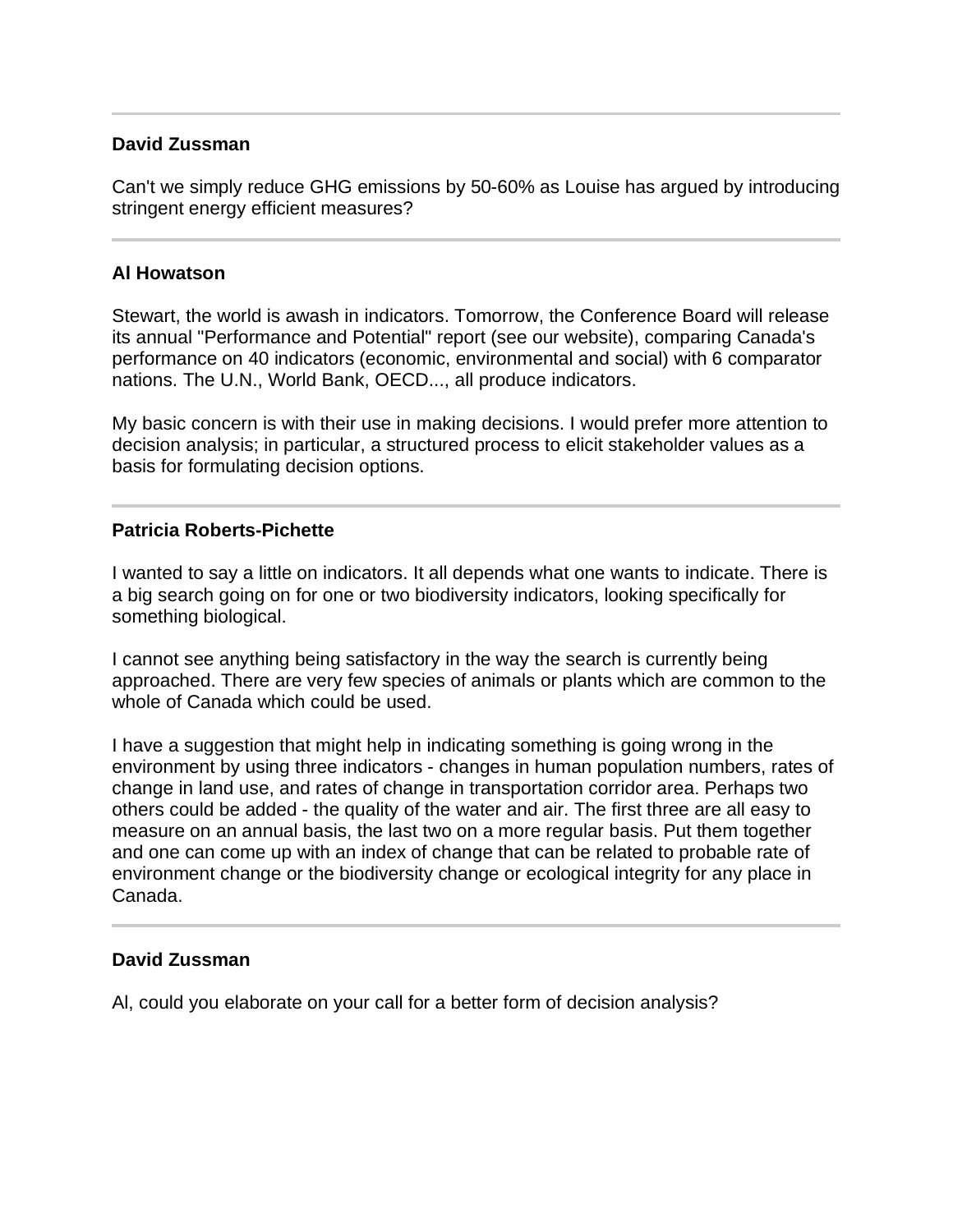## **Louise Comeau**

Reductions of the kind needed will not come from efficiency alone. The key is to shift the energy system to an efficient base upon which renewables can effectively meet demand. The cascading approach would back out fossil fuels by carbon intensity. This means: efficiency, renewables, natural gas, with minimum use of coal and oil.

Again, I return to the key point: eliminate coal from electricity supply and redesign vehicles to run as hybrids and on fuel cells. Fuel cells are also critical to stationary uses like buildings. Hydrogen will be key, particularly if supplied using renewable resources.

For the existing fossil fuel sector: carbon sequestration and maybe even gasification of coal (could take out co2 and just use the hydrogen) could have potential. It's important to allow this work to proceed because it will be key to engaging existing industries and there could be a breakthrough.

## **Danny Harvey**

David, Ralph Torrie and I did a study some years ago on what it would take to reduce Canadian emissions to 50% of the 1990 level by 2020, which means to about 1/3 or less of what they would be in 2020. A combination of everything we could think of that seemed feasible and reasonable, except for the switch to hydrogen, just did it. We assumed a phase-out of nuclear by then and no new large-scale hydro power. I still believe that everything we considered is reasonable. The Canadian government should in fact be targeting a real reduction of 50%, rather than phoney reductions of 5% through the Kyoto "flexibility mechanisms". Compliance with Kyoto would then come as a by-product of a long-term strategy that would put us in a very strong competitive position. The growth of the wind energy industries in Denmark and Spain (the latter from zero in 1995) are two examples.

### **Al Howatson**

David, it is not so much a better form of decision analysis; rather, making better use of the "front end" of it. Steps typically include: modelling the decision problem; modelling uncertainties; and modelling preferences. More attention to the first part, without necessarily doing the quantitative aspects of the 2nd and 3rd steps, can yield a lot of insight.

### **Stewart Cohen**

Al, at what point can others outside of the modelling community assess the assumptions about preferences, etc. that go into economic and/or decision analysis tools?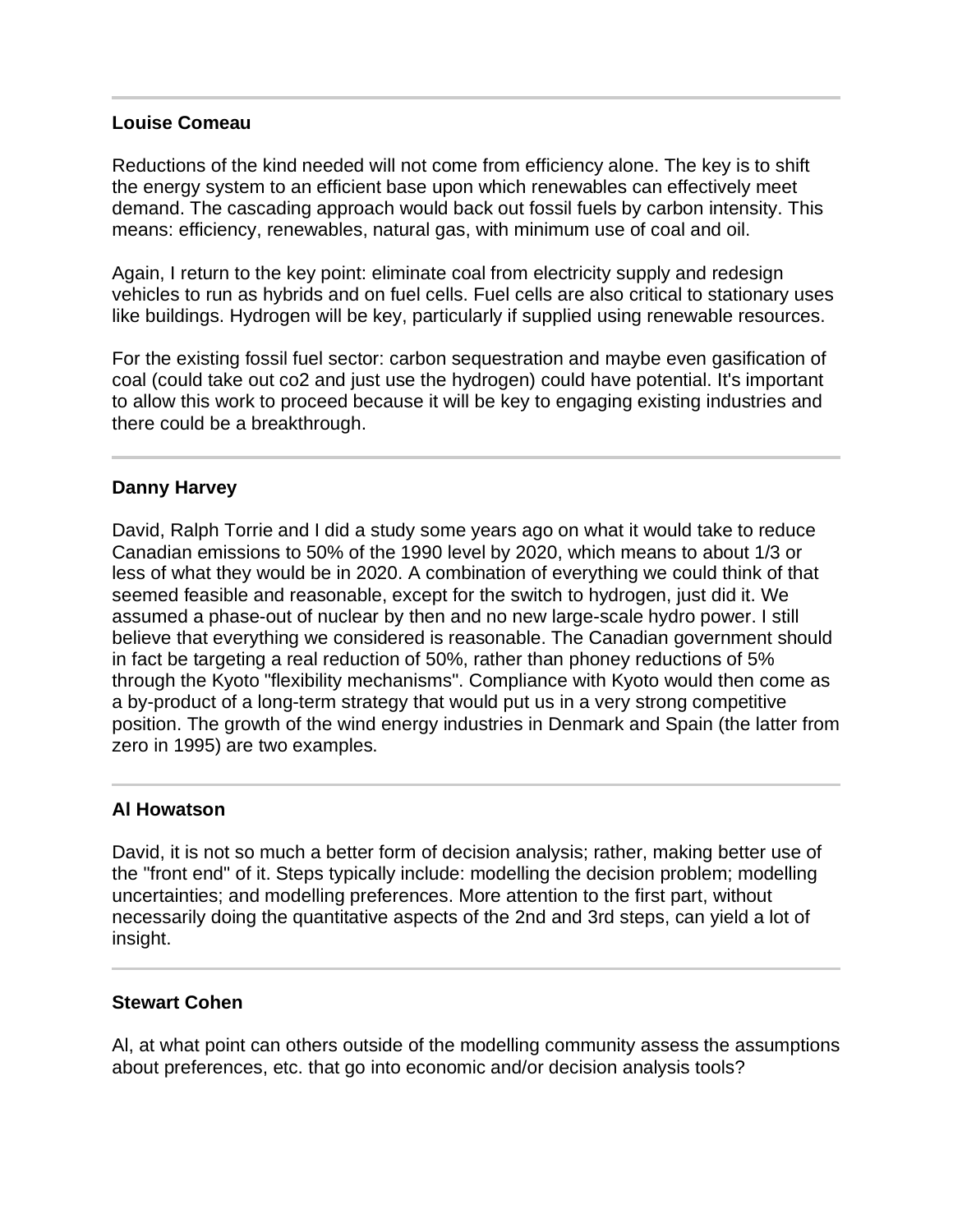## **Al Howatson**

Stewart, this will depend upon the overall "openness" of the decision analysis. Corporations do their own, typically not open. Some government agencies might do theirs privately, some openly. I would hope that some "open" decision analyses could be done in this area.

### **Stewart Cohen**

I

There are few examples of economic analyses of climate change impacts. Those that have been done are highly sensitive to assumptions about adaptation. It is not clear that there are real opportunities for them to convey their views on whether such assumptions are reasonable.

## **Al Howatson**

Stewart, I see two options here. One is to have "experts" input assumptions, but in an open forum. The other would be some pooled consensus of stakeholders determining input to the assumptions.

### **David Zussman**

We have all agreed that risk to communities in Canada is real. These risks, however, are many and diverse and difficult to quantify. We have also agreed on the necessity for building resilience, adaptation and mitigation. Three tools have been identified: decision analysis, fiduciary trust, and expanded stakeholder participation. Can we now open the 'screen' to the audience for their questions?

To clarify how to post questions:

Step 1: Go to the e-dialogues Question Forum.

Step 2: Enter the Question Forum.

Step 3: To post a question, do so by adding a "new topic", include the general question area under Subject, and then post your question in the message box. Click on "Add New Topic" to post the question.

### **David Zussman**

This message brings our latest dialogue to a close. To our audience, you are invited to post questions which will be addressed at tomorrow's continuing dialogue.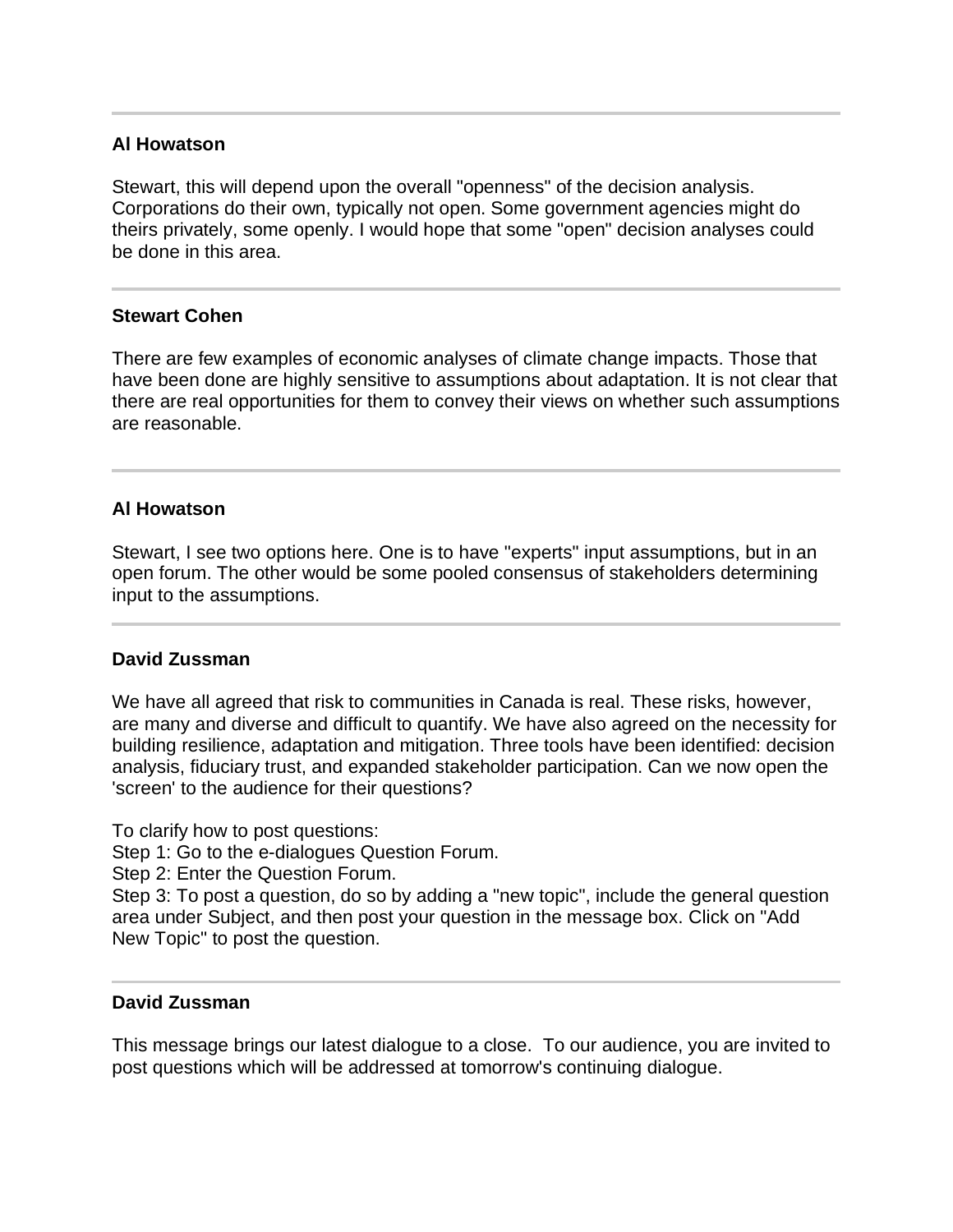"So, where do we go from here?"

## **Dialogue -** Day Three: **Response Strategies**

### **David Zussman**

Welcome to Day 3 and the last day of our first e-dialogue at RRU. We have two questions from the audience to discuss before moving to our panel dialogue. First question to all panelists: 1. Are demand side management programs a realistic adaptation strategy?

#### **Louise Comeau**

Water conservation programs are an excellent example of both a mitigation and adaptation strategy. Water conservation reduces water demand, cuts energy consumption related to providing those water services and helps adapt to water resource impacts as a result of climate change, particularly for those facing drought.

Another for floods: making surfaces more permeable reduces storm water runoff today and cuts infrastructure costs, but also increases a community's resilience to flood events.

Moving to a more disbursed energy system where energy is used more efficiently on site also is an adaptation as it increases resiliency to extreme events and helps communities be more self sufficient. It also contributes to community economic development because money spent on energy stays in the community rather than going to pay large utilities and fossil fuel firms outside of the community.

### **Patricia Roberts-Pichette**

David, I do not feel confident in replying to a question of this type.

### **Al Howatson**

l

j

I don't see DSM measures as a means to help Canadian communities adapt to the effects of a changing climate. Canada could either shut down its energy systems completely, or carry on as normal - neither would have much impact on climate since we produce 2-3% of world GHG emissions.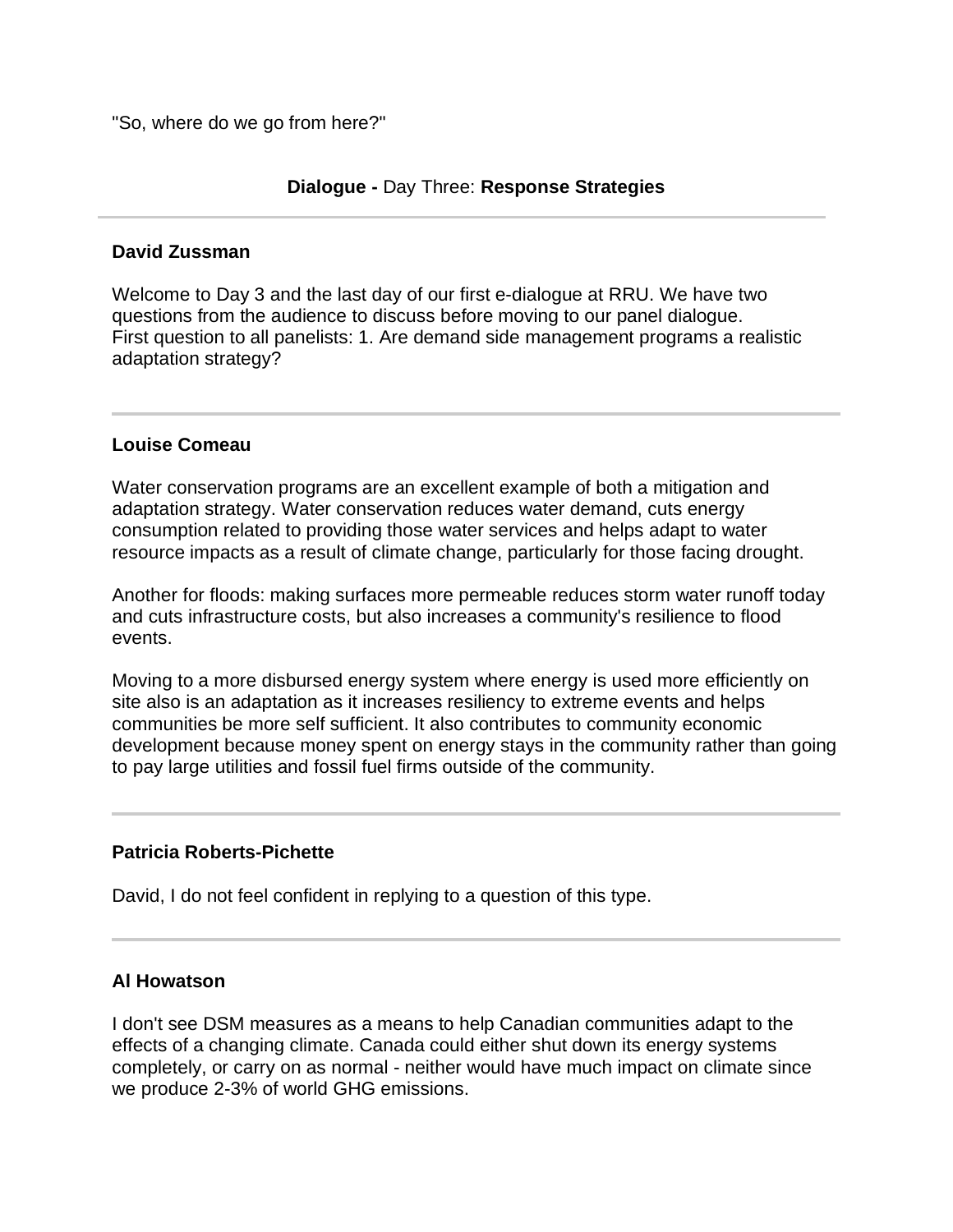On the other hand, DSM measures should play a part in an overall mitigation strategy.

# **Stewart Cohen**

l

There are many possible approaches to adaptation, and conservation and improved efficiency in use of energy and materials should certainly be part of the portfolio of responses. There is evidence that CO2/unit GDP is already decreasing in many countries.

# **Stewart Cohen**

Al's point about Canada's emissions being only a small part of global emissions does not really address the adaptation question. If Canada improves its efficiency in the usage of energy and materials, it will also reduce its vulnerability to disruption in the flow of these inputs. Such disruptions can occur due to extreme weather events affecting the production and transport of goods and energy (e.g. 1998 Ice Storm), or because of climatic shifts that alter seasonal transport routes (e.g. winter roads in the Arctic, navigation in waterways during seasonal low flow periods).

## **David Zussman**

Second Question:

Hi there, panel! Guy Dauncey here, in Victoria. As background, I'm an author and consultant, and co-author of the new book "Stormy Weather: 101 Solutions to Global Climate Change". When you were discussing the costs of coping and dealing with climate change, I wonder how you respond to my critique of the usual "top-down" econometric modelling, as practiced e.g. by the Bush Administration, which they used to prove to their own satisfaction that Kyoto would ruin the US economy.

A more wise and sophisticated approach uses a more wide-ranging analysis, that includes:

\* Tax and policy initiatives that promote efficiency and renewable energy, and encourage domestic emissions trading;

\* The benefits that will accrue from technological innovation and competitiveness

\* The benefits and avoided costs from reduced air pollution (acid rain, asthma, smog, mercury pollution) when we shift away from coal, oil and gas;

\* An allowance for the mounting costs of climate change damage and mitigation measures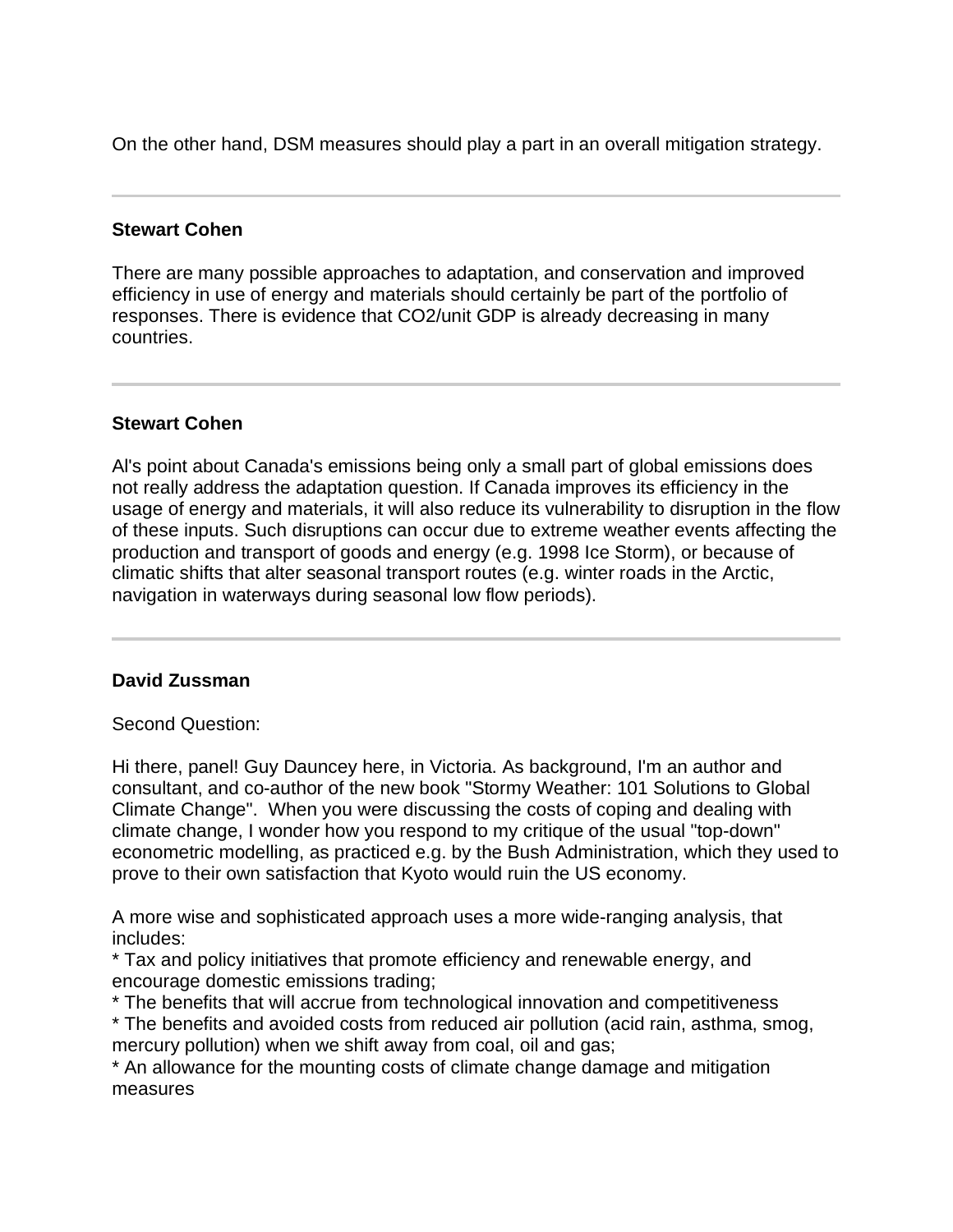\* The benefits of international emissions trading

\* The impacts of reductions initiatives for methane, N2O and the other gases

\* And the role that other initiatives can play to reduce GHGs, such as carbon credits, tax shifts, and global agreements to promote solar energy, etc.

US analysis (e.g. by the International Project for sustainable Energy Paths) suggests that the US would benefit by \$200 billion by implementing Kyoto; the Tellus Institute and the Union of Concerned Scientists studies estimate a saving of \$4 - \$7 per ton of carbon saved.

Any thoughts?

l

 $\overline{a}$ 

## **Louise Comeau**

Couldn't agree more about the critique of top down methods: a total bottom up approach isn't realistic either, however. The "truth" is somewhere in between: there are significant opportunities that the top down approach doesn't show and more barriers to action than the bottom up approach shows.

I believe the time is long past when we should just get going. My experience here at FCM has been that when you just get folks going they actually find real opportunities and they find more then they ever thought possible.

## **Danny Harvey**

With regard to Debbie Neilson's question (which I read in full), she wonders if the benefits of DSM will be lost as people use the money they have saved for things like travel. What she is referring to is called the "rebound effect", and has been extensively analyzed by economists using a variety of approach (top-down and bottom up). There was a special issue of the journal "Energy Policy" (Vol 28, around pp 300-400) on this question. The paper I found to be most convincing is by J.S. Laitner. He concludes that, for the economy as a whole, the effect is only 2-3% i.e.: a programme that would save 30%, saves only 29% instead.

With regard to Guy Douncey's question on macro-economic or top-down models, the results that they get are entirely dependent (and predictable from) the input assumptions. What is interesting is to determine which set of input assumptions in the macro-economic models give the same results as obtained from the engineering, bottom up analysis. Key references in this regard are a report by Repetto and Austin of the World Resources Institute (The Costs of Climate Protection: A Guide for the Perplexed). There was an earlier interesting study in this regard by Irving Mintzer, also, I believe, of WRI.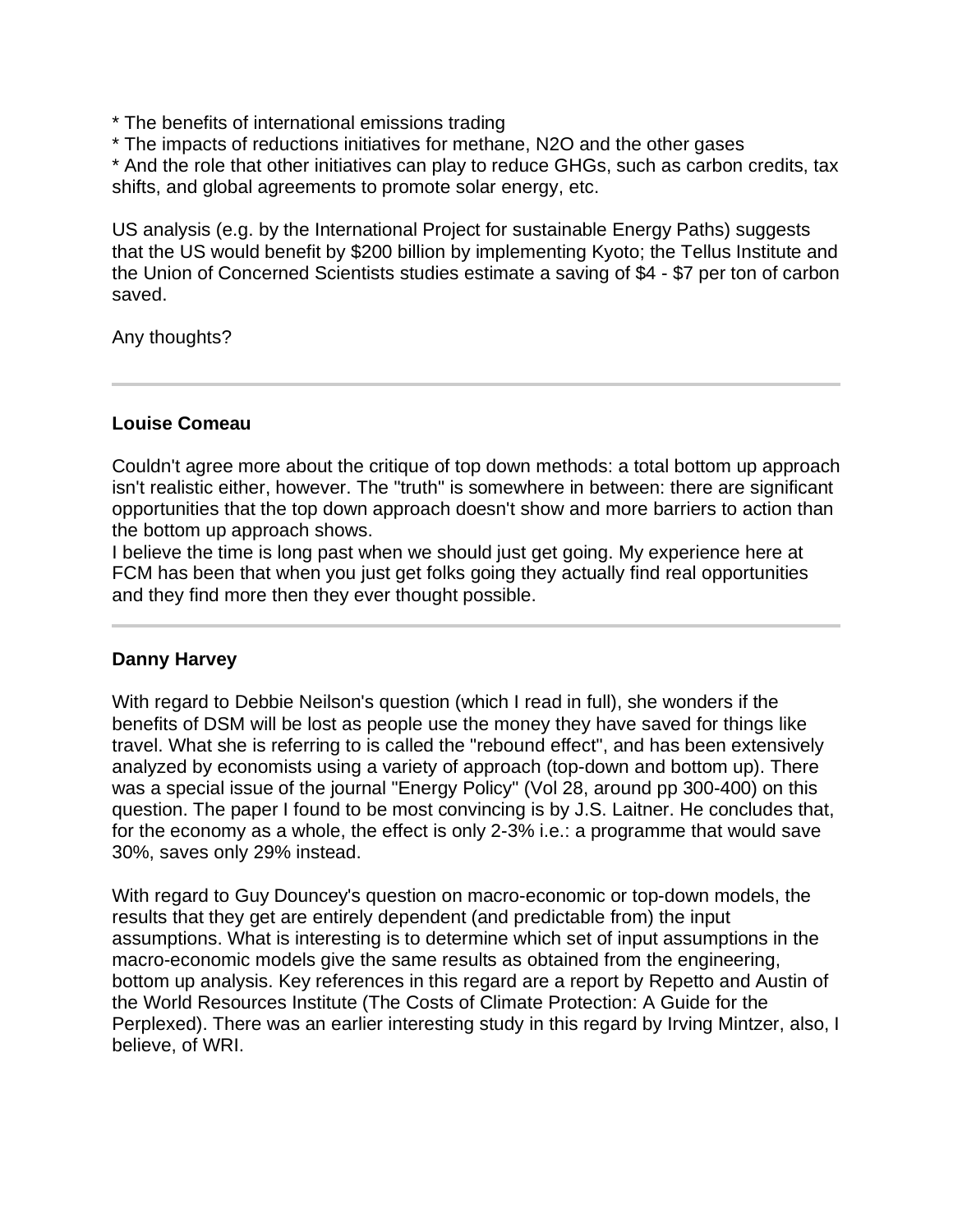## **Al Howatson**

Guy: Thanks for your question.

Economic modelling, whether "top-down" or "bottom-up" depends critically on a host of assumptions going into the analysis. I have seen analyses which demonstrate everything from heavy mitigation leading to net positive effects on OECD economies, to substantial losses.

The best single volume source of recent econometric studies is the ENERGY JOURNAL, special edition last year on the costs of the Kyoto Protocol. A dozen or more studies by world-leading researchers.

We can take up individual bits of your reply as the dialogue continues. This will have to do for a short answer.

#### Ī **Stewart Cohen**

Guy's point about the costs and benefits of Kyoto is important. I do not believe there is a consensus around such cost estimates despite the general feeling that Kyoto will 'cost' the Canadian economy.

What is needed is inclusion of estimates of damages avoided, and consideration of the opportunities afforded to alternative energy sources and other industries that would see increased business activity as it adapts to the new instruments that Kyoto brings on.

The focus on how traditional energy sources and industries might be economically hurt by Kyoto is only part of the picture. Even here, these industries may also find benefits in adjusting to new markets/opportunities brought about by Kyoto instruments. What is not known is how well these instruments will work, and how their performance will be monitored, and non-compliance penalties enforced.

### **Patricia Roberts-Pichette**

This is a rather long and complicated statement to keep in mind for a really thoughtful comment. As a first response, it seems an appropriate strategy. However, the savings and changes seem to be things unto themselves - there should be positive spin-offs into health care and in fact all other areas of human endeavour that impact on the environment. It would seem to have the long term in view, with the encouragement to innovate with pay-off in both short and long run to the environment and human wellbeing. There is one question which is not asked - will governments be innovative enough to implement such a strategy? How will human needs to 'acquire' be satisfied? That is, how do we deal with human greed?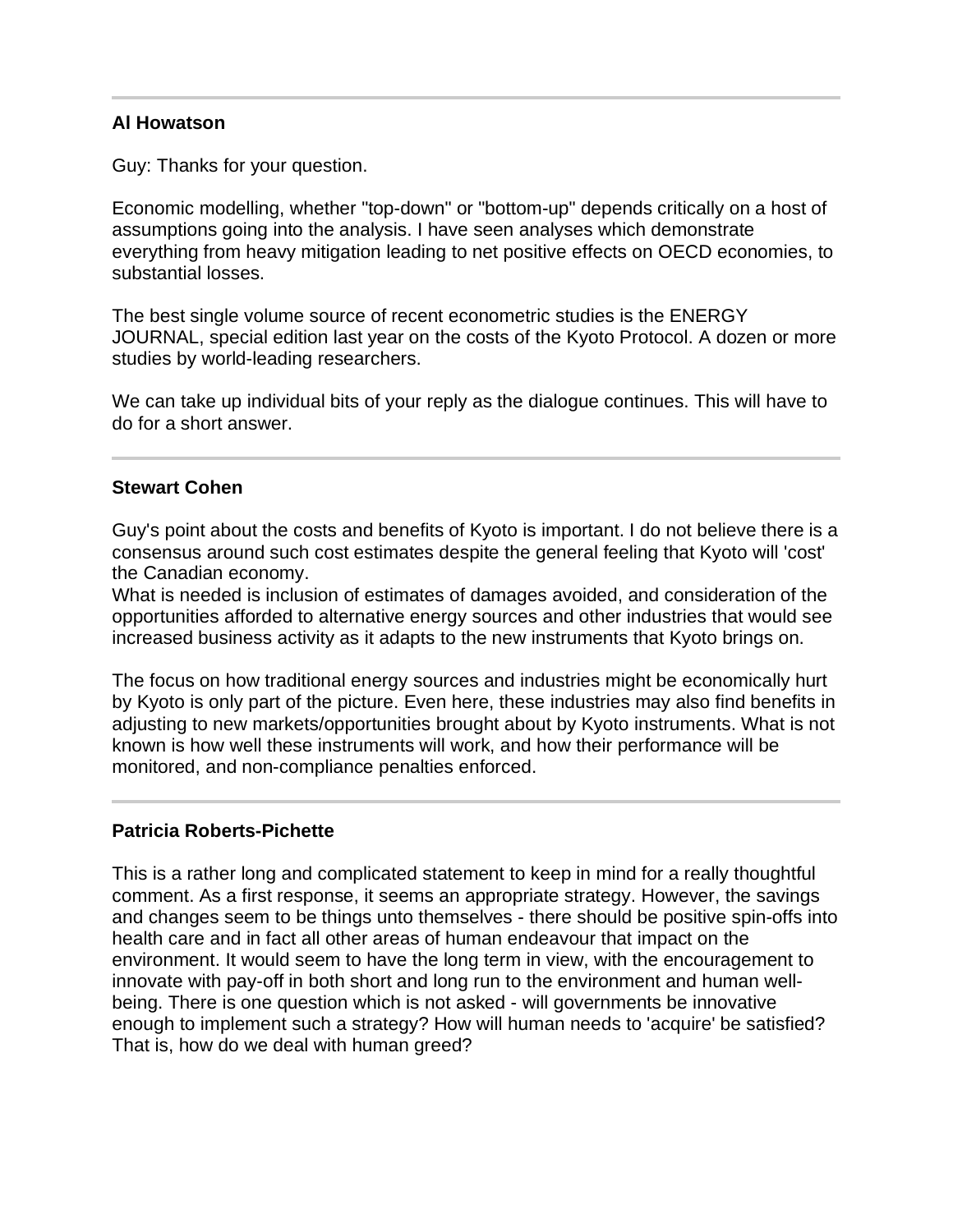## **David Zussman**

I believe all of you have responded to the audience questions. At this point, could you now provide all of us with your initial thoughts on 'response strategies'?

Those in the audience - please follow along and post your comments and questions. They will be addressed during the last 30 minutes of our dialogue.

## **Patricia Roberts-Pichette**

So where to now? Given the magnitude of the task, and the fact that results will not be readily obvious for some time, the governments, both federal and provincial, must lead, and make their leadership more than words. It the provincial governments are not prepared to work with the federal government, then the federal government must go alone. This cannot be a "do as I say but not as I do" approach. Aspects which should be addressed immediately on use of alternate energy sources, public transport, disposal of waste, etc., and \$\$ to encourage research into these areas and their application in building codes and taxation policy to encourage change. Climate change initiatives cannot be divorced from agricultural, fisheries, forestry, transportation, public health, and etc., initiatives, and economic initiatives must be assessed through an environmental perspective to identify possible long term impacts. Environmental risk assessment of all government activities at whatever level, must become much more widespread.

### **Danny Harvey**

Now I'm going to jump in with my initial, brief answer to the questions that David had posed for today's discussion.

Canada's response to the global warming issue should be to develop a comprehensive, long-term (30-50 year) strategy for reducing its emissions by 50% or more compared to present. Focusing on short-term, interim commitments (i.e.: the Kyoto protocol) will not help us in the long run. Compliance with Kyoto should come about as a byproduct of the long-term strategy. This strategy should involve a combination of (I) financial instruments (a C or pollution tax, and/or transfer payments to cooperating provinces, and/or subsidies for clean energy), (ii) regulations and standards, (iii) investments in rail transportation infrastructure (especially within large urban areas), and (iv) long term research, development, and demonstration of emerging technologies. These all will yield significant benefits in addition to do our share to minimize future climatic change.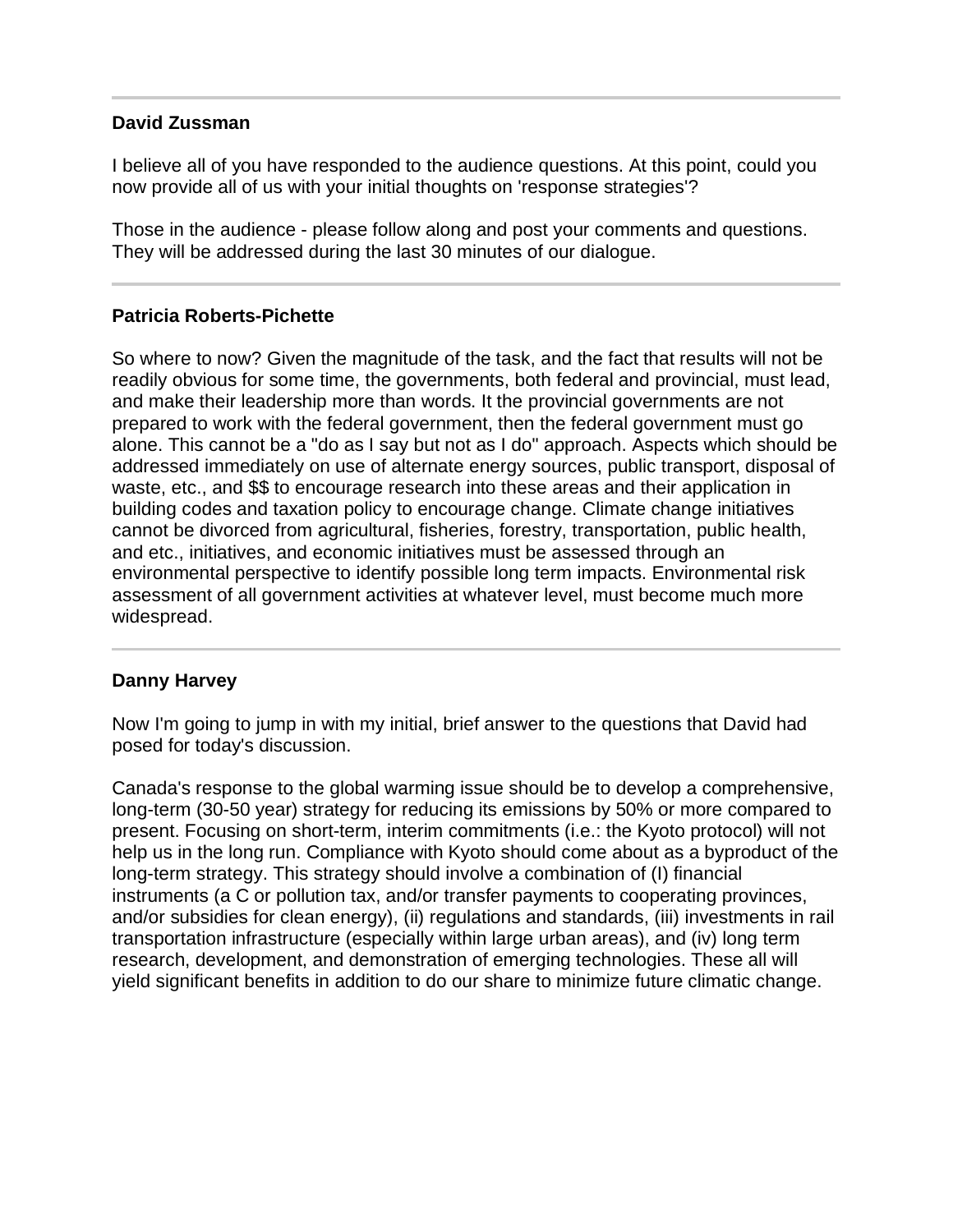# **Al Howatson**

I agree with Danny's point that we need a long-range response to a long-range problem. My suggestion:

1: Develop some fairly detailed scenarios of international negotiations: what are the probable outcomes and implications for Canada, especially vis-a vis U.S. action? 2: Develop principles for resolving the burden-sharing within Canada: how to share costs and benefits of adaptation and mitigation?

3: Determine the relative resources that should be devoted to adaptation versus mitigation.

4. Proceed with low-cost mitigation and adaptation activities that make sense under a number of outcomes and that carry benefits in other areas (air, urban transport, buildings)

# **Stewart Cohen**

j

I feel that Kyoto instruments can complement the domestic activities that Danny has outlined. The technology transfer programs promoted by Joint Implementation and the Clean Development Mechanism could be very significant for developing countries, and we need to provide them the incentive to develop in a clean and efficient manner. Emissions from developing countries will far exceed developed country emissions unless technology transfer occurs quickly.

## **Louise Comeau**

Canada's response strategy should focus on sustainable development through pollution prevention. The key is to develop a set of responses that achieve environmental improvement in a range of areas while at the same time contributing to economic efficiency, innovation and productivity. I believe that package includes a focus on the following:

1. Core infrastructure: investment in upgrading and making more efficient water, waste, energy and transportation infrastructure. Water services, for example, are extremely electricity intensive. Waste generates significant greenhouse gas emissions from landfills, but also because resources are not returned to manufacturers for re-use. Recycling a tonne of aluminum cans reduces greenhouse gas emissions by 10 - 12 tonnes of equivalent CO2. On the energy side, we believe investment in community energy systems using combined heat and power and a commitment to buying electricity made from renewable energy are key. Transportation and land use policies that drive travel patterns are central, but long term. In the short term, higher fuel efficiency standards for vehicles and trucks are key; investment in transit over the long time is critical.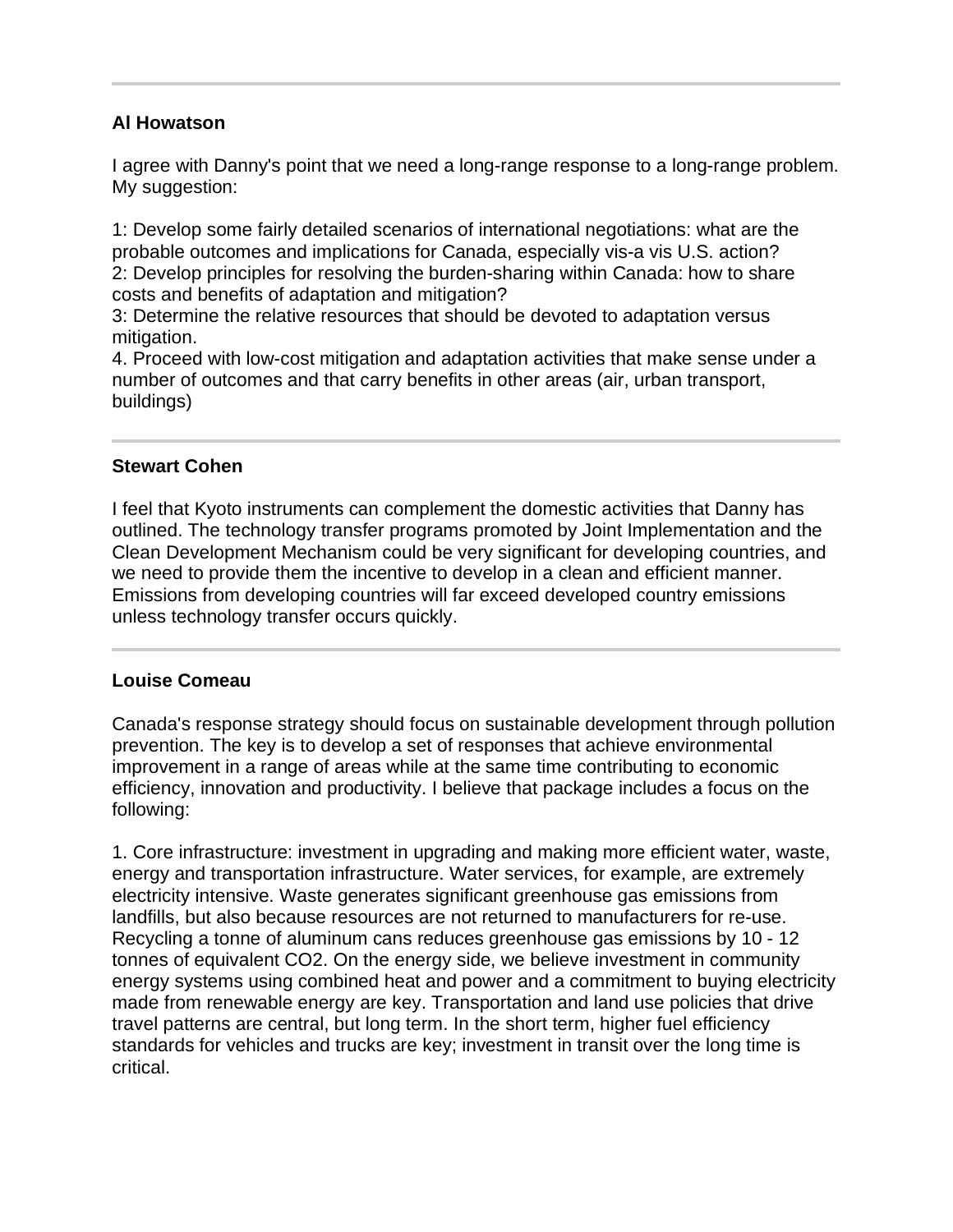2. Emissions trading: cap and trade system so that large emitters can begin to reduce emissions.

3. Consumer incentives to create demand for green electricity and hybrid and fuel cell vehicles will be important.

## **Al Howatson**

Ī

ı

I would agree that the Kyoto Mechanisms offer great potential for low-cost reductions (for OECD) and technology gains for developing nations. I doubt, though, that even massive tech transfer will reduce projected GHG emissions from these countries. They will also need to come within a cap within the next few decades.

### **David Zussman**

Perhaps, I can move to our first question for this session. How can Canada do its share to respond effectively to climate change? Some of you have already started to address this, but for the sake of our audience, let's delve deeper into the options and recommendations.

Where possible please articulate the costs and benefits of your recommendations. Thanks.

## **Patricia Roberts-Pichette**

Danny, you are right when you say adhering to Kyoto will not help us in the long run. I like your other suggestions.

One aspect of Kyoto and its follow-up that bothers me is the idea that trading emissions and planting trees will help. Trading emissions might be OK for a short interim period, but in effect it just takes the emissions from one place and puts them somewhere else the total amount emitted does not change. Re planting trees - it sounds good, but one estimation I heard was that it would take the planting of an area the size of British Columbia annually to keep Canada in about the same place.

When it comes trees, they are only taking up more carbon dioxide then they release when they are growing most actively - probably in the age range (that would make a difference) of between 20 and say 60 years. Once they are fully mature (or to the old growth stage), the carbon dioxide uptake and release again comes into balance.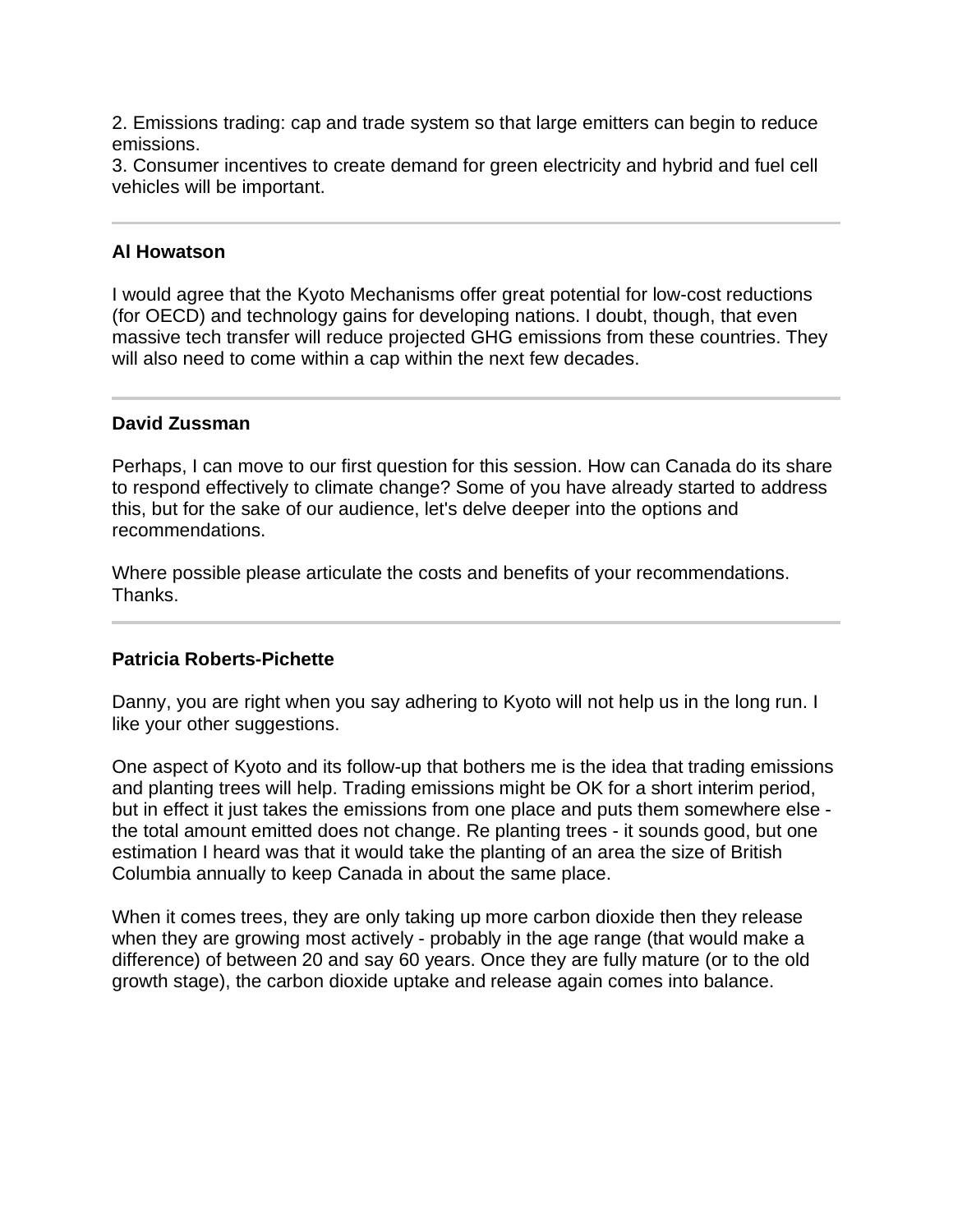## **David Zussman**

Is it a case of one method, one tool or one process being better than another, or because the problem is so huge, we need action at multiple levels, multiple tools and instruments?

## **Danny Harvey**

l

Stewart has raised the issue of the Kyoto mechanisms, which include forest carbon sinks, and joint implementation in developing countries. I have nothing against these things, but if you do the math for something like stabilizing at 450 ppm CO2 (which will already entail significant damage), you see that we must do ALL - we do not have the choice of only reducing our emissions, or planting trees, or helping the developing world limit the increase of its emissions. So when I say that we need to reduce our emissions by 50% over 30-50 years, that is in addition to replanting forests and, along with other developed countries, providing the technology and resources to vastly limit the growth of developing country emissions.

## **David Zussman**

Louise, and others, what are some of the technologies? What government incentives could be put in place?

### **Al Howatson**

l

To respond to David's request, the first three of my recommendations are in effect "planning, negotiating and management" actions. The costs are largely the time and energy of key stakeholders. The benefits? The outputs will be essential, I think, to arrive at a politically and economically feasible course of action.

On my 4th recommendation, lots of work has been done here by last year's Issue Tables and the Analysis and Modelling Group involved in the National Climate Change Process. See the website of the latter for studies and reports.

### **Patricia Roberts-Pichette**

David, I am not much of an economist and I agree that I should be. Let me however give something for everyone to ponder - I am sure someone can add find the figures if they wish to.

Think what we spend annually on the exploration of space? What is the cost of Canada's contribution? How much does it really contribute to our daily living apart from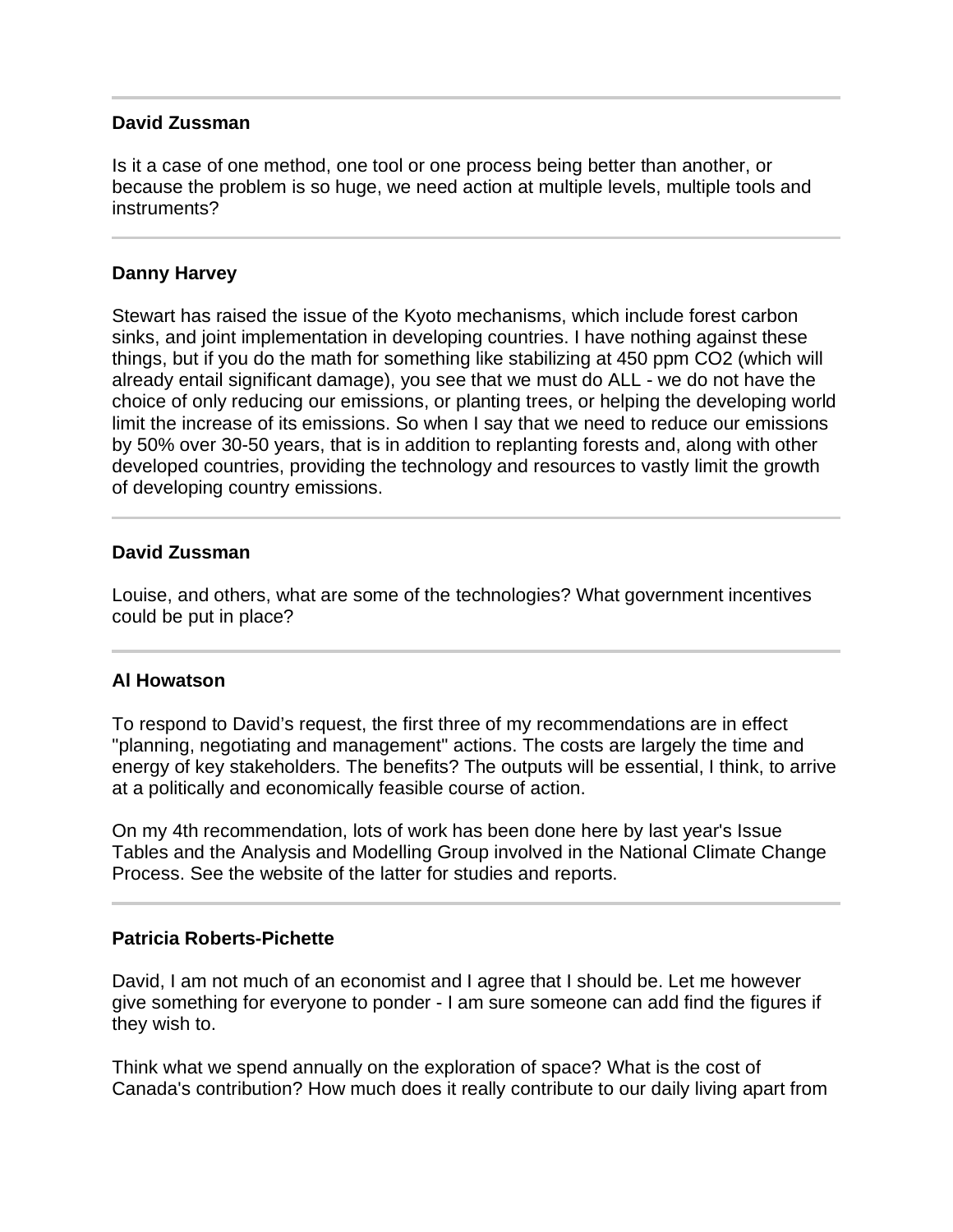nation pride in having had astronauts go into space, and providing the Canadarm I and II? Space will still be there in 100 years and so will the ultimate particles of such scientific interest today - fascinating as they are to scientists. But if we do not clean up our act vis-a-vis the environment, human beings may not be here in 100 years.

Where are human priorities? A graph on research \$\$ spent on the world of the ultra large (e.g. space) through the medium (life and environment i.e. the world around us most of this middle section is spent on medicine) to the ultra small (e.g. neutrinos and other ultra small entities) is U-shaped. Is this appropriate?

### Ī **Stewart Cohen**

I do not know the cost implications of response options for Canada. Regarding Patricia's point about Kyoto, I think it's important to re that Kyoto has a number of mechanisms, and emissions trading and sinks are only a part of it. Technology transfer incentives could become very important if developed countries would provide enough support.

The question about caps and limits and domestic reductions versus instrument reductions is also important, because of concerns about equity. Can widespread support for Kyoto or other agreements like this be achieved without minimum limits on domestic emission reductions? These are policy questions, rather than scientific questions. For science to influence decision making, there will need to be a broadening of the dialogue on the various tradeoffs that need to be considered for Canada to respond to this effectively.

One important tradeoff to consider will be how the use of 'sinks' would affect food and lumber/paper production. A second would be the side effects of technology transfer programs on international trade in various commodities, as well as on the well-being of people in developing countries (e.g. would this actually promote international equity and reduce potential conflicts).

## **Louise Comeau**

Canada's share: the international negotiations have (albeit roughly)tried to resolve this by establishing different targets for countries based (as I say roughly) on their perceived marginal costs of compliance. Canada has argued that we have fewer reduction options given our low GHG fuel mix for electricity and our reliance on exports: of course it's very cold here and it's a big country so of course our emissions must be higher relative to others. Of course this is hogwash, but there you have it. This is why we have a lower target than the U.S. and Europe.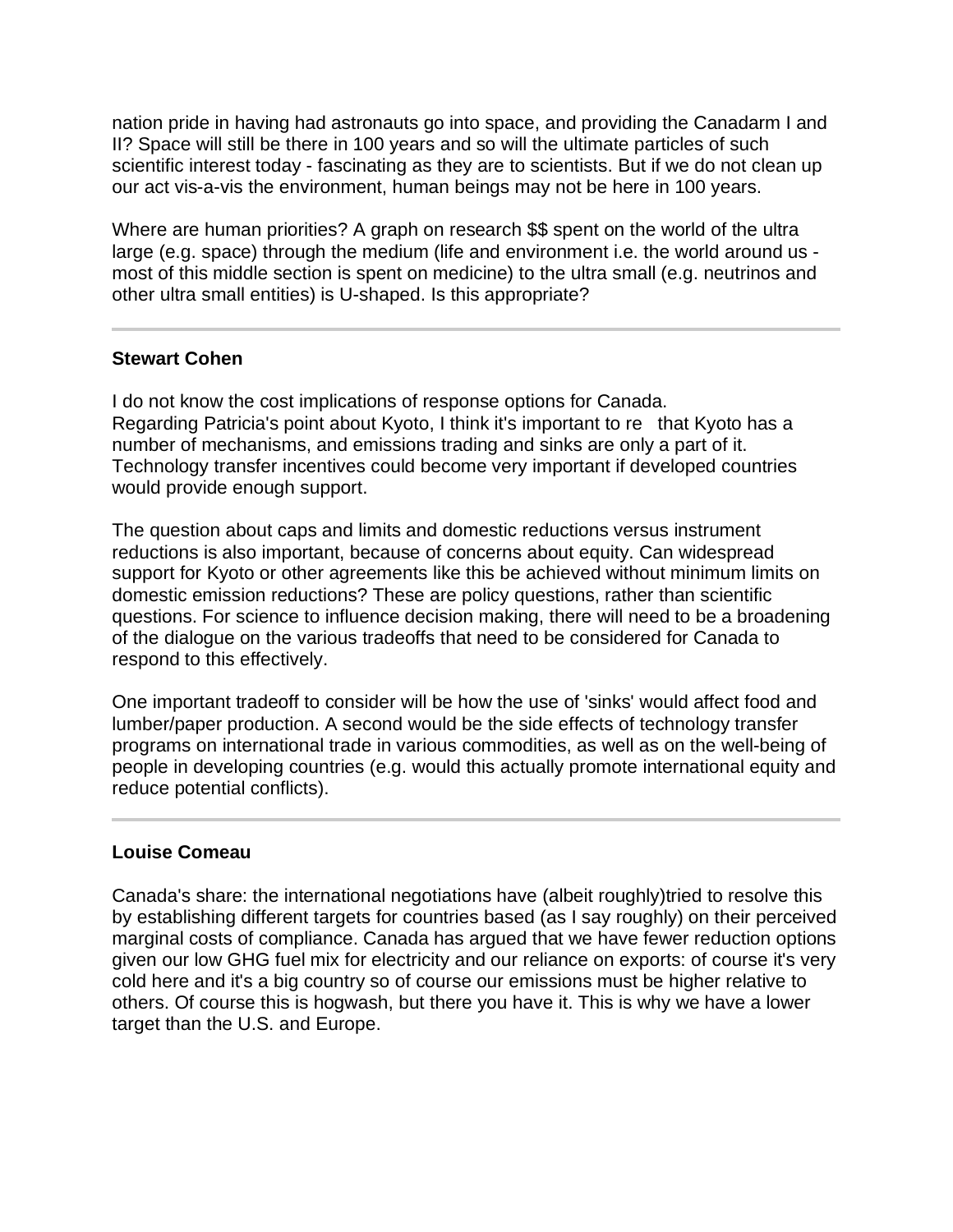The Kyoto target then is roughly a reflection of our relative costs of compliance. It may not be a big target as it relates to atmospheric needs, but it is a huge target domestically that will build the foundation for the deeper cuts that we agree are needed.

Studies indicate that Canada could grow up to 1 per cent less than expected if it meets the Kyoto target. That means instead of growing 35 per cent over the next decade or so we would grow 34 per cent. Of course the number is within the range of uncertainty and of course underestimates additional growth that would come from new investments. And the numbers reflect no analysis on the costs to the economy from climate impacts.

Canada is a developed country, relative to other countries are emissions are very high on a per capita basis, we are wealthy and we have opportunities to invest. Our share has been determined to be six per cent by 2012 for now and we should move quickly to meet our international obligations.

## **Danny Harvey**

With regard to technologies and incentives, lets deal with electricity generation and transportation, which together account for 50% of Canadian emissions.

As a mentioned on Day 1, wind energy is competitive with coal if the external costs of coal (2-7 cents/kWH) are taken into account. So we should push wind to the limits imposed by its fluctuating nature. This is normally regarded as 20% of total electricity supply, but with so much hydro in Canada, we should be able to get 30% or more from wind. If the wind component is oversized for peak (which otherwise provides backup), we can get a larger fraction, albeit at larger cost. If that isn't enough to get coal off the system altogether, we use gas combined cycle. Shifting from present coal to advanced gas (50% efficiency) reduces emissions per kWh by a factor of 3.5 or so (when the different emission factors are also taken into account). Eventually, fuel-cell-turbine hybrid will give 70% efficiency - a factor of almost 4 reduction from coal. So we can almost completely eliminate emissions from electricity generation with available, costeffective technology.

For transportation, we invest in rapid transit to keep kilometers travelled constant as the population grows (i.e.: reduce per capita km by 30% over the next 30 years or so) and bring in improvements to automobiles that double fuel efficiencies. The technologies that can do this already exist and have been demonstrated, so we can probably do more. We also tax gas guzzlers to shift consumer preferences, and increase the price of gasoline as required. So we cut transport emissions at least in half.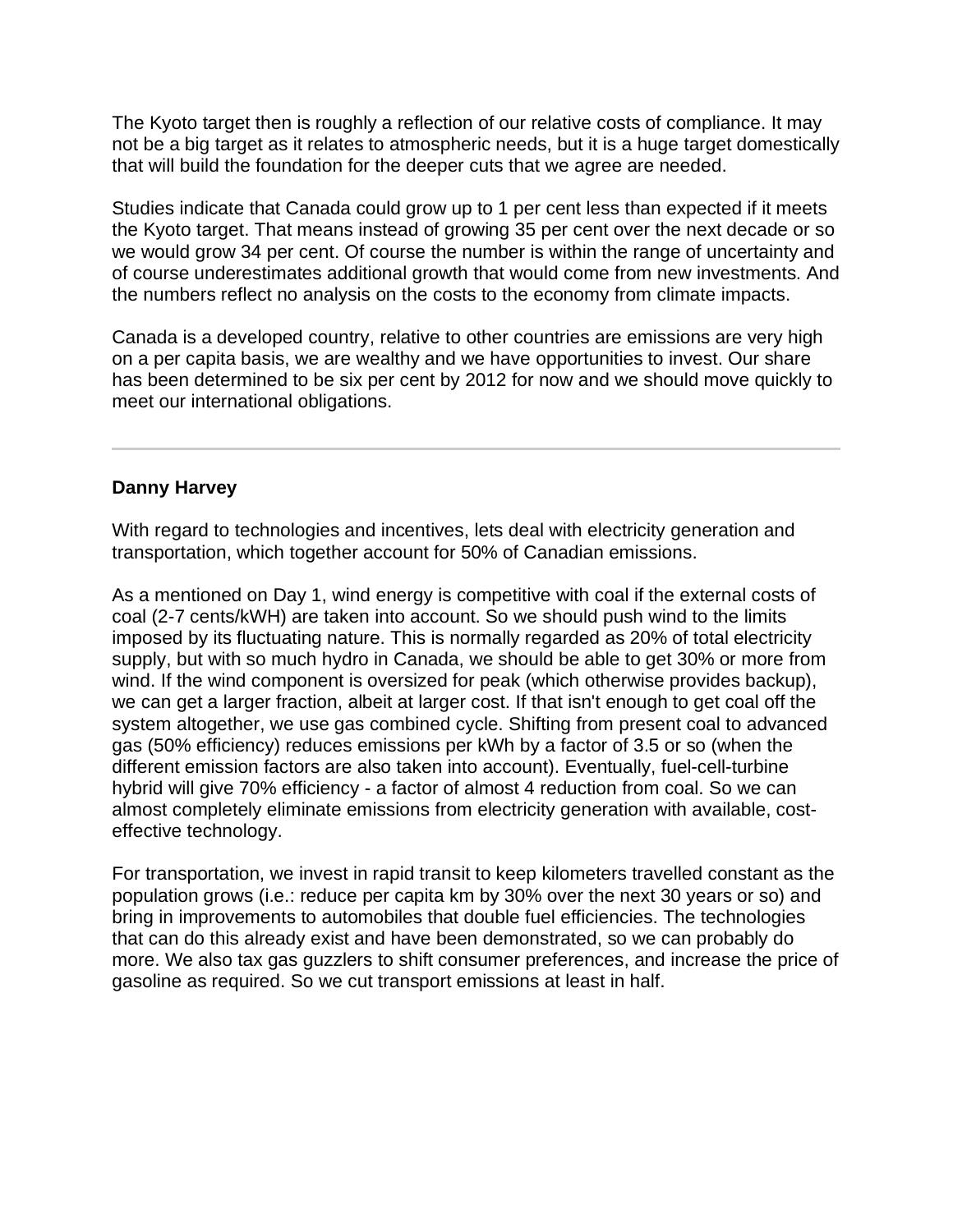## **Al Howatson**

To build on Patricia's point, it is difficult for people to sacrifice today (incur costs) for benefits tomorrow. It's easiest for one's own family (think of your children). It's far more difficult when we must sacrifice for those long distant in time and space. That's the major difficulty in getting attention on climate change: the costs tend to be immediate and local; the benefits tend to be spatially and geographically distant.

## **Louise Comeau**

In response to AI: this is why the focus must be on solving today's problems: acid rain, smog, heavy metals in the air, with solutions that also reduce greenhouse gas emissions. Danny's list is exactly that kind of list: get coal out of electricity and move away from the internal combustion engine.

## **Stewart Cohen**

Al's comment suggests the importance of education and outreach on climate change. There's a lot of communication about climate change, but how much of this is actual dialogue among different parties with different roles to play?

### **Danny Harvey**

j

l

I want to re-emphasize Louise's point: The actions needed to address global warming provide immediate, local benefits. The global warming benefit is icing on the cake. Shifting to rapid transit is not just an air pollution issue, it is also a quality of life issue less time commuting, less stress in congestion, more time with our families. We deserve it! What we have today is primitive.

### **Patricia Roberts-Pichette**

Technologies and strategies.

It may not be a matter of development of new technologies and strategies but of implementing of those that already exist (even if somewhat old) which will give the research community time to change focus and improve what is there. We need to be brave enough to do it.

So often one hears of new Canadian (environmental) technologies not being made operational in Canada, but having to prove themselves somewhere else first. There was for example much innovative work supported by the government during the oil crisis of the early 1970s. I have seen examples of some Canadian innovation in other countries, and very little of it in Canada.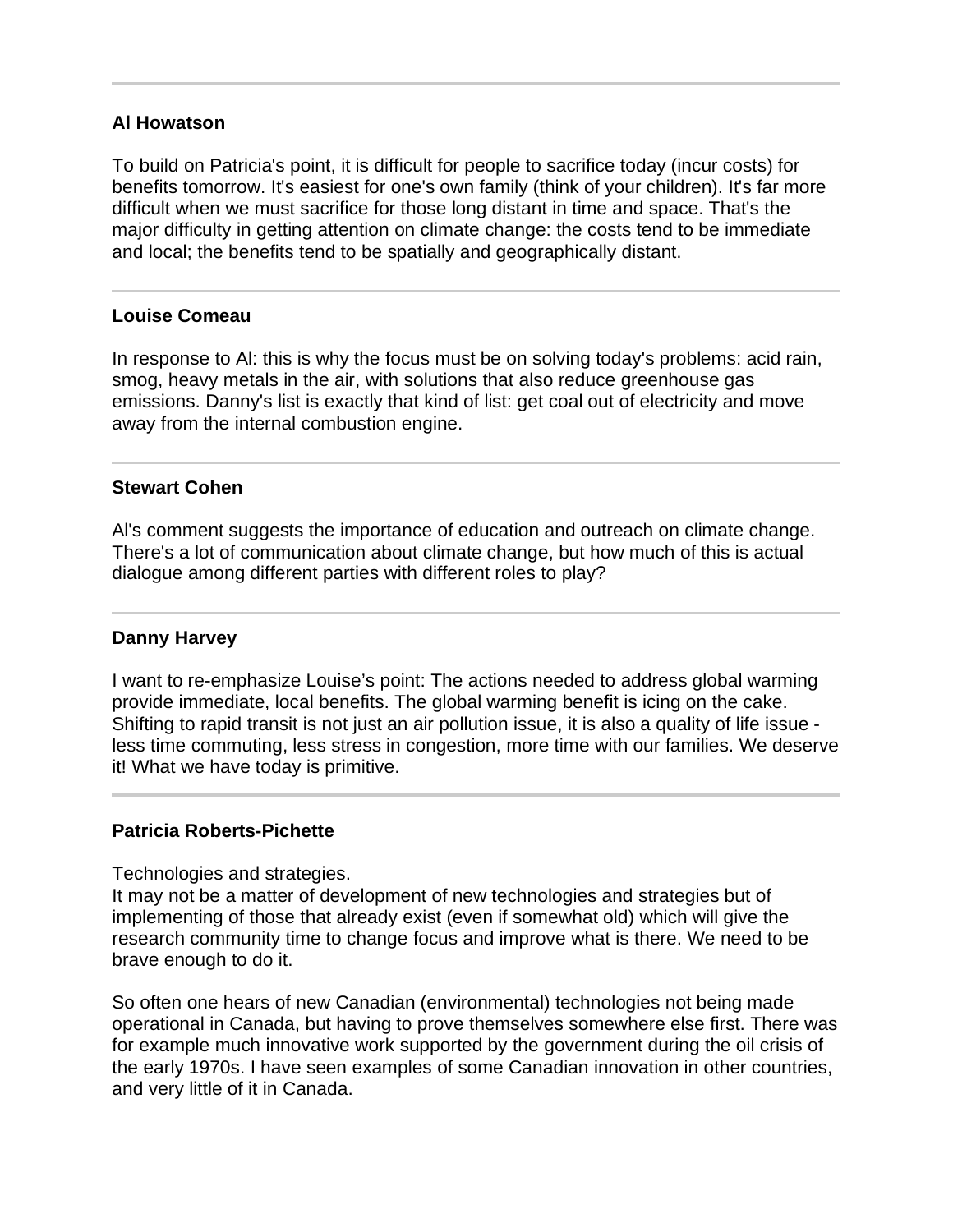Where could we not go with wind and solar power - how much could we reduce the dangerous ice fogs in the Arctic it we were to supplement the current diesel generators them with wind and solar power as appropriate?

Public transportation is a societal good and should be supported by society as a whole car owners and non-owners alike - because of the direct and indirect benefits that accrue to the whole community.

Then there is land fill. We should change our thinking not garbage, but a resource to be mined. Why not put into operation a law which says that every community is responsible for disposing with its own waste. The fight to do that would be unimaginable, but think if enforced what the outcome would be? To start with less packaging, more things that will decompose more quickly, opportunity for developing more innovative ways of using what currently makes up community waste.

## **Al Howatson**

j

To respond to Louise: The overall costs to Canada of lost economic output may not be large, but it's the relative impacts than matter. That is, what industries and regions may be vulnerable to mitigation actions, and how will their vulnerability be accommodated? (I've heard most of the options, but some decisions need to be taken).

On technological solutions: many that show low engineering costs may not get implemented for all kinds of other reasons: risks of implementing new technology; the need to utilize existing capital stocks, etc. The trick is to find incentives for implementing solutions without excessive private or public cost.

### **David Zussman**

I would now like to move to the second of our two formal questions for today. What are the key elements of a Canadian response strategy that has to be put in place? Moreover, who should be responsible for their implementation? Have fun!!!

### **Stewart Cohen**

We've heard a lot about the what (e.g. reduce coal use, invest in public transit), but not much about who. This question is much harder, because implementation includes financial commitment up front. Many debates over public transit continue to get bogged down in details over types of technologies, routes, costs, and burden sharing of the costs.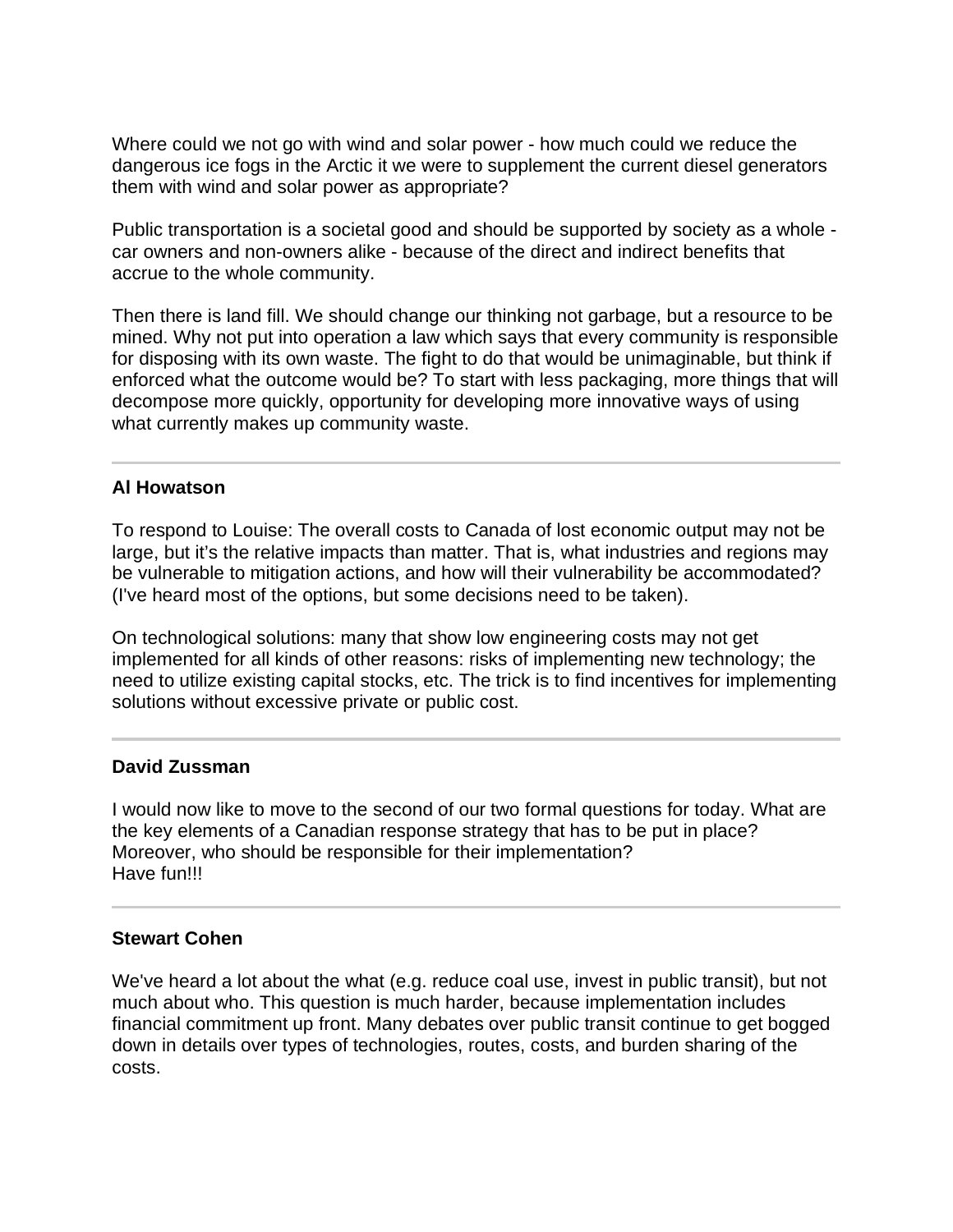If climate change response could be seen as an investment portfolio, with many different components, then it is clear that there need to be many investors. Governments will have to implement a number of these measures, and these will have to be joint efforts across all levels of government (federal, provincial/territorial, regional/municipal). The private sector must get involved as well. There have been many examples of public/private partnerships in traditional activities (e.g. fossil fuel exploration/development), and the success of the GLOBE conferences demonstrate that the private sector is interested in expanding their participation in new technologies in environment and energy, as well as participating in emission trading (e.g. BC Hydro has made public statements on this).

# **Louise Comeau**

I

## Domestic strategy:

1. Invest in core infrastructure 2. Emissions trading for large emitters 3. Consumer incentives for green power and efficient/alternative technology vehicles Implementation: all orders of government: Infrastructure Canada is one model for the core infrastructure investments. Emissions trading to engage industry; established by federal government, not sure how the provinces play on this one. Consumer incentives: federal, but could be matched with provincial incentives. Provincial: standards for waste management, land-use, water management, building codes, electricity. Federal government can have national guidelines on these things, but the provinces can only make them regulation. The federal energy efficiency act can be used for consumer products, but it is residual: only applies where provinces don't have legislation.

## **Danny Harvey**

I

David, I had decided to lump your original questions together, so everything I've said addresses your 2nd question (response strategies).

As for who should do it, jurisdiction for many actions (building codes, appliance and equipment efficiency standards, land use planning) falls at the provincial level. The federal government mainly has the carrot of financial transfers, plus there is a lot it can do with the tax system (even if it is afraid to do what economists favour, and impose a C tax). The federal government can also develop model standards and codes, rather than having it done 10 times by 10 different provinces. There are ways that the feds can directly fund municipalities.

Which brings me to another point - the key role of municipal governments, as the level of government closest to individual energy users. The City of Toronto has done a lot through its Better Buildings Initiative, an approach that is now being scaled up through the Federation of Canadian Municipalities.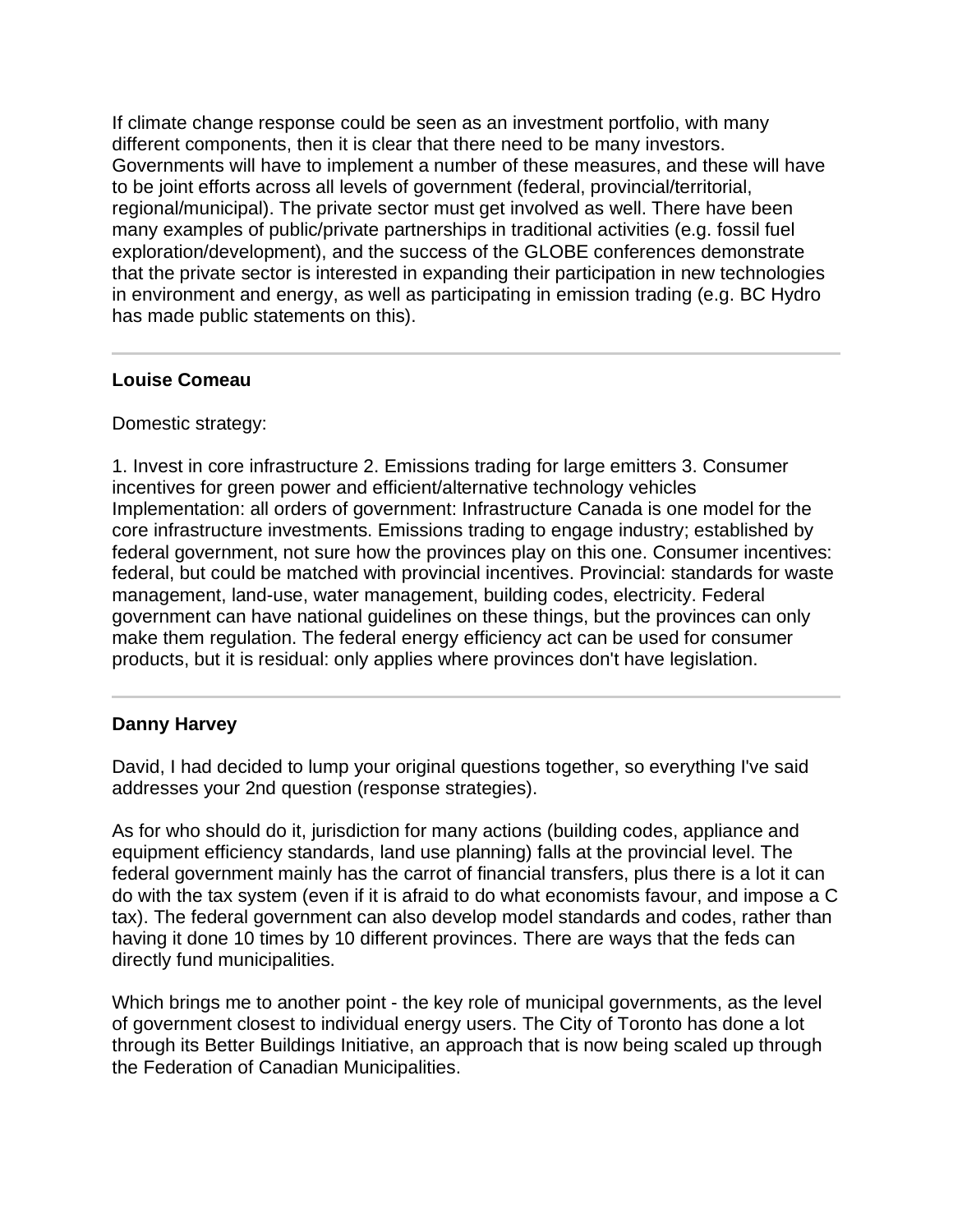Individuals can do a lot to (50% difference in direct emissions), but I see most people as being far too selfish. But every little but helps.

## **Al Howatson**

l

David, my response to your question would be my 4 points made at the beginning of the dialogue.

Implementing actions will require varied responses from the full range of economic actors - 3 levels of government, corporations, citizens, and R&D agencies. No time to get into specifics.

### **David Zussman**

Since we have less than 15 minutes available for the panel dialogue, could you give some consideration to a final word or comment that captures your areas of commonality?

### **Louise Comeau**

Do what makes sense today and that contributes to sustainable community development and quality of life.

Focus on coal out of electricity and the internal combustion engine. Mitigation and adaptation must be managed simultaneously; there will be costs from climate change itself that we must increasingly incorporate into our assessments of options

We are in this for the long haul.

### **Al Howatson**

Ī

One point noted by several panelists is the need to take actions that serve multiple purposes: that reduce GHGs as well as protect health, improve urban transit, strengthen water services, etc.

The challenge (in my opinion) will be getting policy co-ordination across 3 levels of government (and more, if international).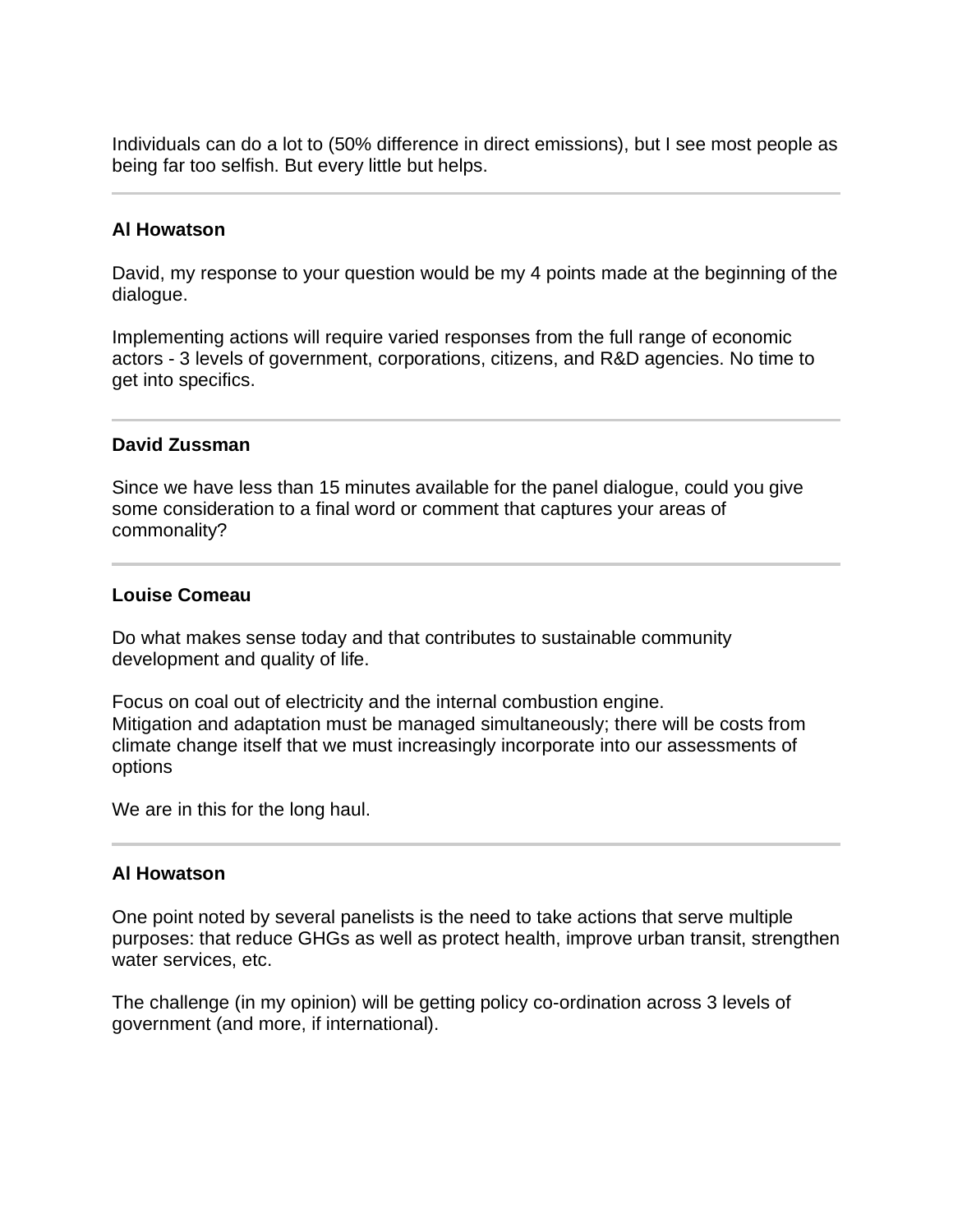### **Stewart Cohen**

I agree with Danny about the important role that municipalities have played and will play. The 20% Club is a great example. But they won't be able to do this without help from other investors. And on top of this, municipalities continue to face budgetary challenges on various fronts (schools, health services, changing boundaries).

Perhaps municipalities could organize multi-level responses and call on others for participation. There could be different levels of leadership on different aspects of the climate change issue (e.g. municipal leadership on urban transit).

## **Danny Harvey**

j

j

Ī

A final word? Just do it!

## **Louise Comeau**

Just a response on the municipality points: we are in: we have 90 communities in our partners for climate protection program and believe we can contribute a quarter of the Kyoto target. Our plan includes the key points I have raised: waste diversion, community energy systems/combined heat and power; green power procurement, water conservation, transit investments, community greening, etc., For more you can see our web site at: www.fcm.ca

### **Patricia Roberts-Pichette**

Again I come back to the necessity of having all levels of government leading, encouraging and with strategic support. Communities no matter how committed cannot do everything on their own. This is a national issue and needs to be addressed nationally. Canadians if convinced by the senior levels of governments of what is needed, will do what is expected - they have before, they will in the future. Trust the people.

### **David Zussman**

One person in the audience has posted the following:

"It is amazing looking at some of your posts. Many of you advocate using an emissions trading system. It is only a temporary solution. The one BIG problem is that you are CONDONING further pollution. Why do I not see any of you advocating a tax on pollution system?"

Would any of the panelists care to respond?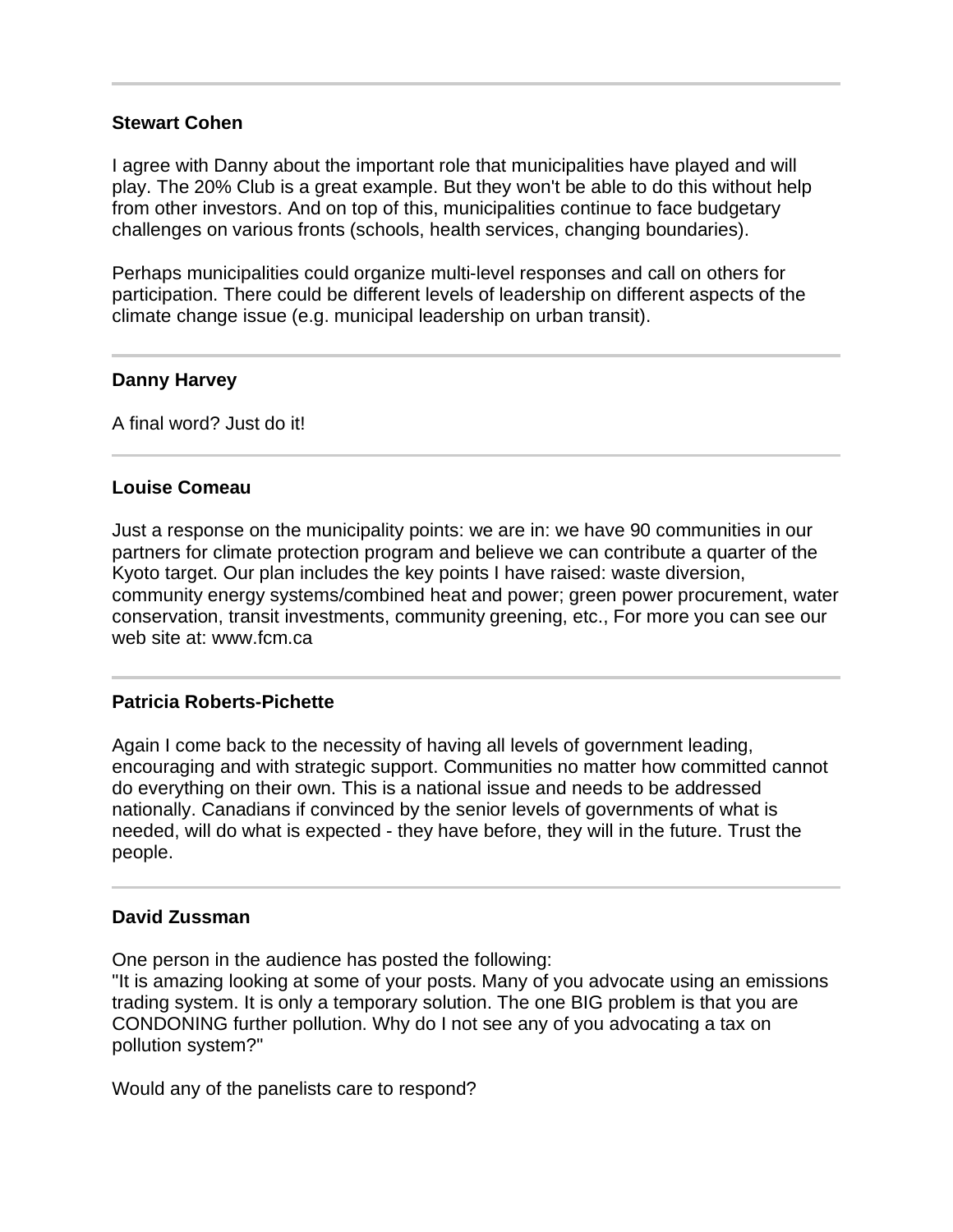## **David Zussman**

We have also received another question-

"Seems as though the issue of subsidies to coal and oil production should be factored in here. If the same amount were spent on wind, hydro, or solar, what would the impacts be on GHG emissions?."

A reply?

I

### **Al Howatson**

Some analysts would recommend a carbon tax. However, a tradeable emissions system with auctioned permits will lead to the same outcomes. Both tax and permit systems can also be adjusted to recycle revenue, or to compensate "losers".

In general, a "new tax" in North America is treated like leprosy. However, the actual target (policy objective) is probably of greater importance than the means of achieving it. "If you don't like the destination, no means will satisfy you."

### **Danny Harvey**

I

l

I've never liked emission trading, except between international governments as a means of creating a modest financial transfer to developing countries for the purchase of advanced technologies, and as a means of creating competition among governments for the most effective and low-cost domestic emissions reductions programmes (see my paper in Global Environmental Change, Vol 5, pp.415-432).

Domestically, I much prefer a carbon tax offset by reductions in payroll taxes. This is what most economists seem to prefer and is what some European countries are doing. Tax pollution rather than employment, and you get less pollution and more employment.

### **Patricia Roberts-Pichette**

Emissions trading I do not condone emissions trading but may have to accept it as a start. I do not think if it is implemented it should continue for more that five years.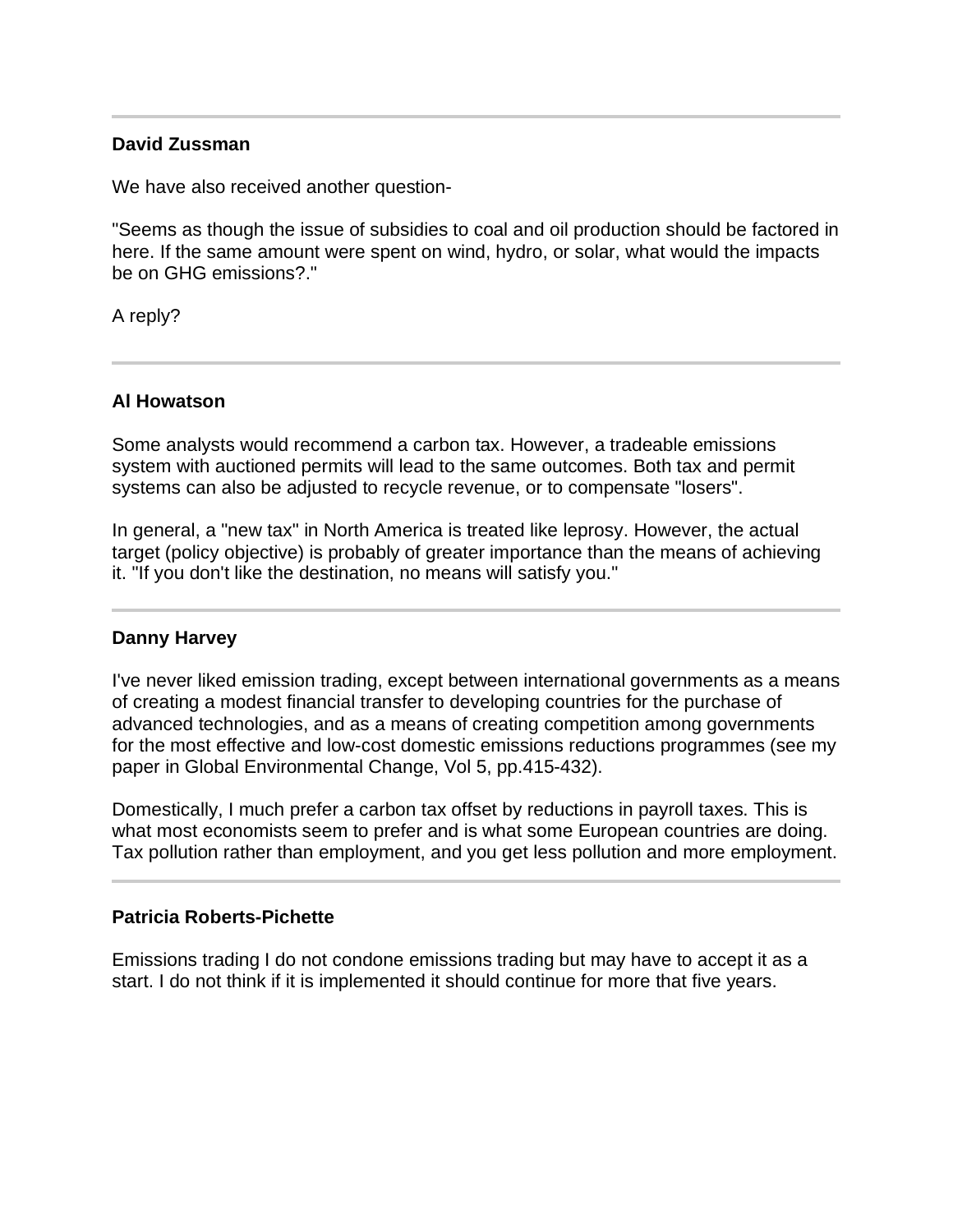## **Stewart Cohen**

I don't know that any of us is 'condoning' further pollution. What we're after is mechanisms that will reduce pollution. For these mechanisms to work, there will have to be buy-in from many different parties, including the 'consumer'. None of this will be easy, and no single mechanism on its own will do the job at the global level, or here at home.

Is there a role for emissions trading? Economists seem to like this. Of course, we will not know if this works unless it's tried at least on a pilot basis at the international level for a few years. There will need to be a monitoring system in place in order for an accurate assessment of this mechanism to be made. But I also feel that many other things should happen concurrent to any trading system be set up.

## **Al Howatson**

j

ı

I

On the question of subsidies, the "level playing field" study produced by the federal government a couple of years ago found that the renewables sector is not disadvantaged by the tax system in comparison with oil and gas.

Subsidies have often arisen over time for a variety of purposes - energy security, preservation of employment, etc. Removing them takes considerable political courage.

## **Patricia Roberts-Pichette**

Hydro does produce GHG emissions, and when the building of dams is factored in, other problems as well. Increased spending on solar and wind energy should greatly reduce GHG emissions. We should not forget about using recycled materials. Yes GHGs will be produced, but they will produce energy on the way to release.

### **Danny Harvey**

There seems to be a lot of disagreement as to whether fossil fuels are directly subsidized or not. But I think one thing people can agree on is that external costs are not included in the price that the consumer sees, and I regard this as an indirect subsidy. There is less agreement on the magnitude of the externalities, but the lower bound estimate is sufficient to make renewables and energy efficiency much more competitive than at present.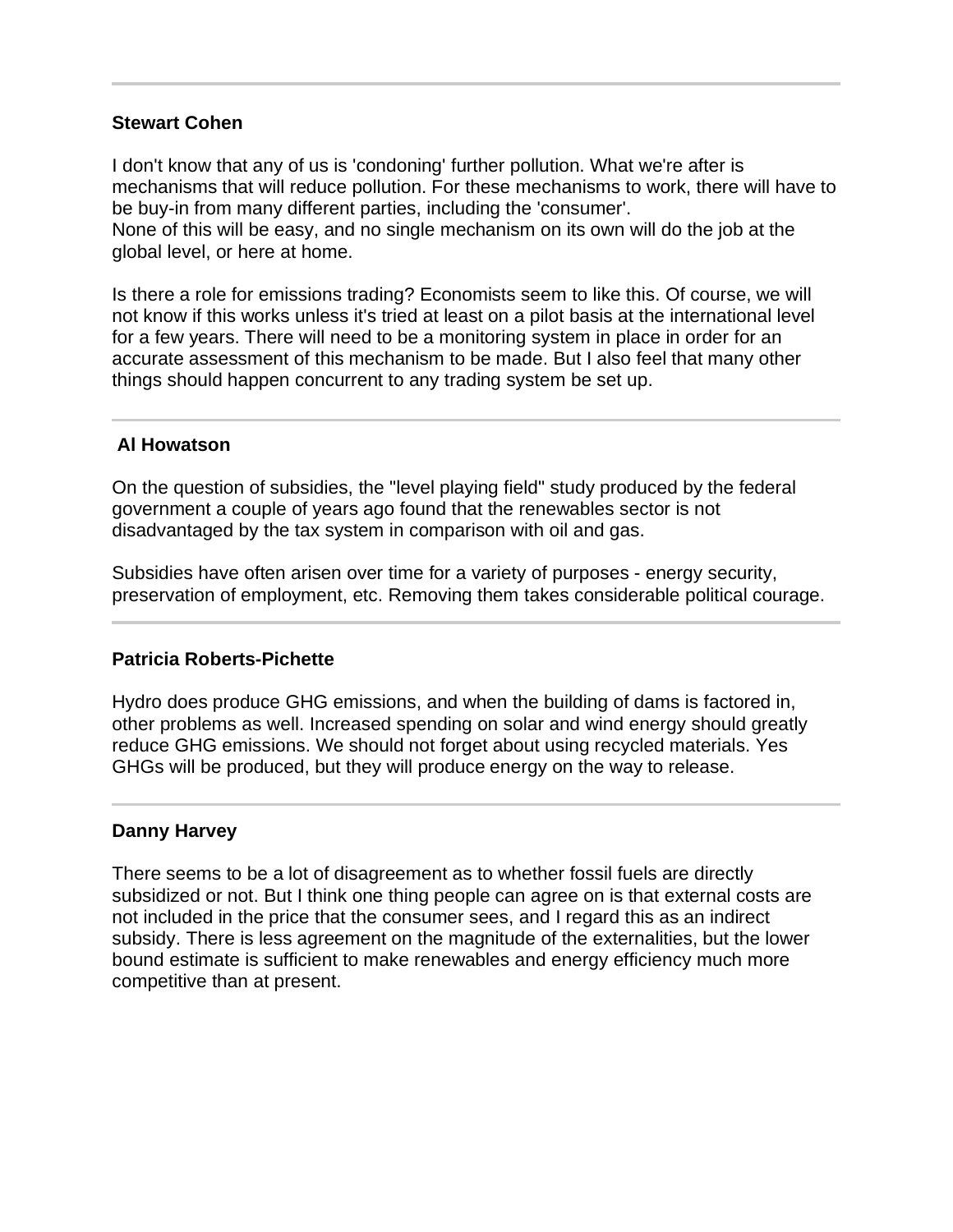## **David Zussman**

Many of you mentioned the importance of dialogue in dealing with trying to address climate change. As a last question, do you have any concrete suggestions how this might be achieved?

## **Stewart Cohen**

I

During Day 2 (Tuesday), we discussed the role of researcher-stakeholder partnerships in research, and how this would promote cross-cultural learning, and perhaps subsequent concrete actions on reducing vulnerabilities and emissions.

These partnerships should extend to professional communities (e.g. engineering, water management, accounting, energy, insurance, parks, health, financial industry, etc.). These professional umbrella organizations could be a useful forum for considering options for response.

## **Al Howatson**

How do we interest someone in dialogue on anything? Sometimes it can be party chit chat, or something of academic interest. Here, presumably, we want dialogue to further appropriate action. I suggest that in the latter case, people will discuss something when they see that their interests are involved. You say that this is going to cost me how much? What are the benefits to me? What are the risks that are involved? These are the questions that citizens and business leaders ask, and on which they will engage.

### **Al Howatson**

Ī

I

On reflecting on my last comment, spoken like a true economist! It was Adam Smith who said "It is not from the benevolence of the baker, or butcher or brewer that we get our dinner - but from their own self-interest".

### **Patricia Roberts-Pichette**

The dialogue is and has been important in bringing the problems associated with climate change to people's attention. The question arises "If it is so important, why isn't anyone (meaning governments) doing anything about it?" If governments' most influential friends cannot persuade them to take the bull by the horns, then elections and holding the elected to account are the way. Are people convinced enough to organize to do this? Where are people's hearts in this matter?